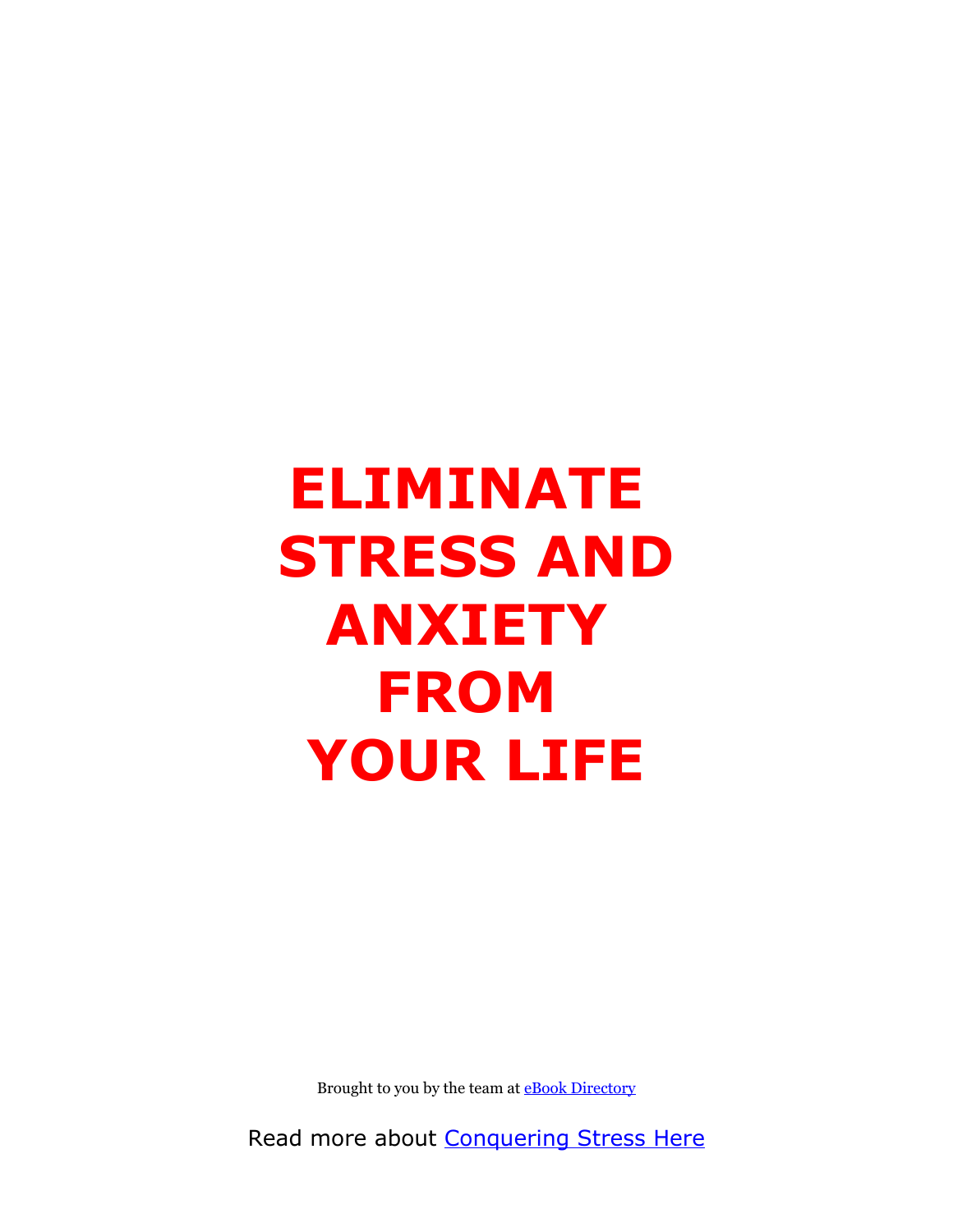### **TABLE OF CONTENTS**

| Introduction                             | 3  |
|------------------------------------------|----|
| Why are We So Stressed Out?              | 5  |
| <b>Blocking Behaviors That Keep Your</b> |    |
| <b>Stress Alive</b>                      | 8  |
| <b>Stress or Anxiety?</b>                | 10 |
| <b>Quiz Time!</b>                        | 13 |
| <b>Panic Attacks</b>                     | 17 |
| Dealing with Panic Attacks               | 21 |
| <b>Calm Yourself with Visualization</b>  | 26 |
| <b>Using Music to Beat Stress</b>        | 29 |
| Self-Hypnosis for Stress                 | 33 |
| <b>Stress Management</b>                 | 39 |
| More Stress Management                   | 43 |
| Who Ya Gonna Call? Stress Busters!       | 48 |
| Just Say "No"!                           | 50 |
| Take a Break                             | 54 |
| Relaxing at Work                         | 56 |
| Conclusion                               | 59 |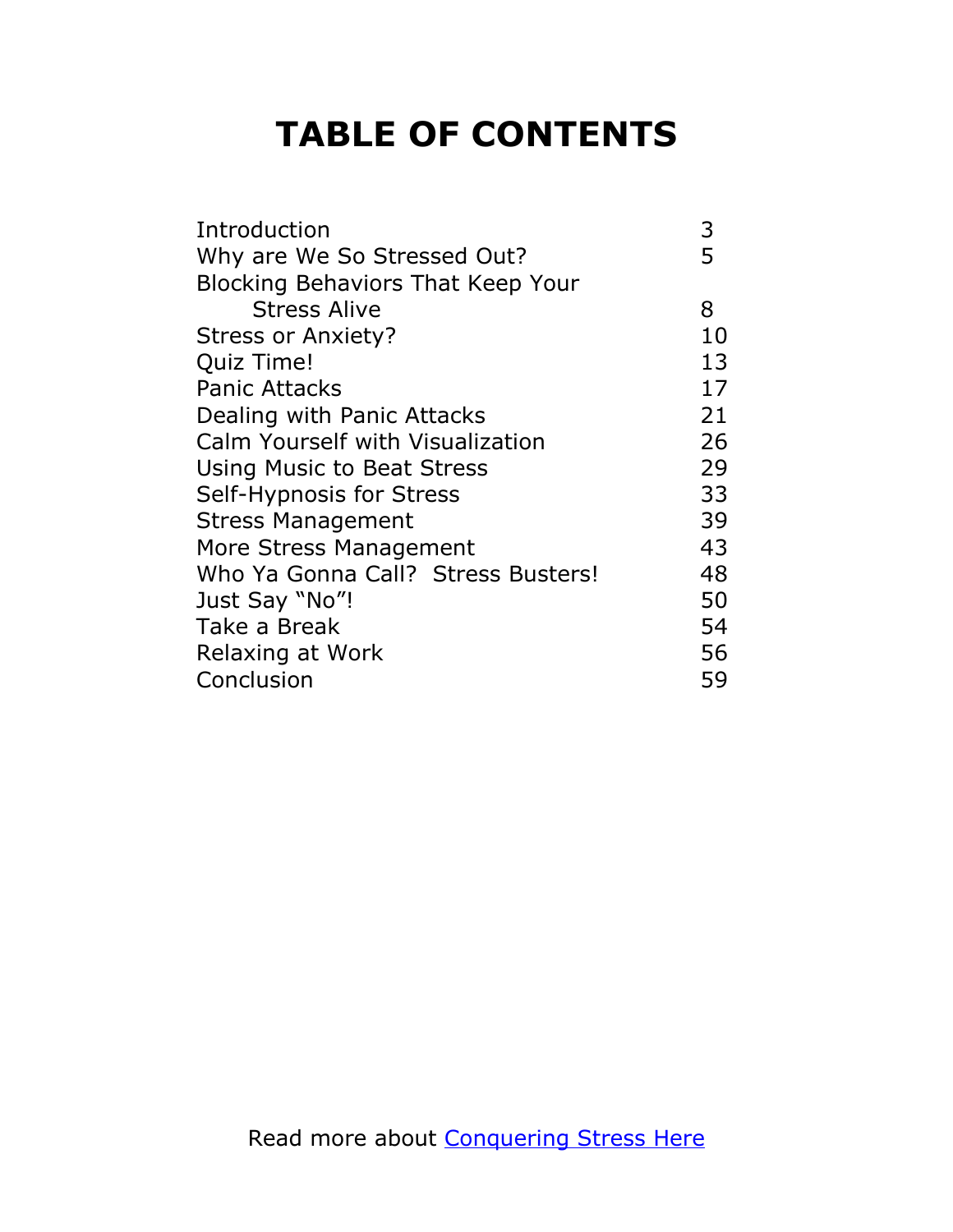## **INTRODUCTION**

It seems like you hear it all the time from nearly every one you know – "I'm SO stressed out!" Pressures abound in this world today. Those pressures cause stress and anxiety, and often we are ill-equipped to deal with those stressors that trigger anxiety and other feelings that can make us sick. Literally, sick.

The statistics are staggering. One in every eight Americans age 18-54 suffers from an anxiety disorder. This totals over 19 million people! Research conducted by the National Institute of Mental Health has shown that anxiety disorders are the number one mental health problem among American women and are second only to alcohol and drug abuse by men.

Women suffer from anxiety and stress almost twice as much as men. Anxiety disorders are the most common mental illness in America, surpassing even depression in numbers. Anxiety is the most common mental health issue facing adults over 65 years of age. Anxiety disorders cost the U.S. \$46.6 billion annually. Anxiety sufferers see an average of five doctors before being successfully diagnosed.

Unfortunately, stress and anxiety go hand in hand. In fact, one of the major symptoms of stress is anxiety. And stress accounts for 80 percent of all illnesses either directly or indirectly.

In fact, stress is more dangerous than we thought. You've probably heard that it can raise your blood pressure, increasing the likelihood of a stroke in the distant future, but recently a health insurance brochure claimed that 90 percent of visits to a primary care physician were stress-related disorders.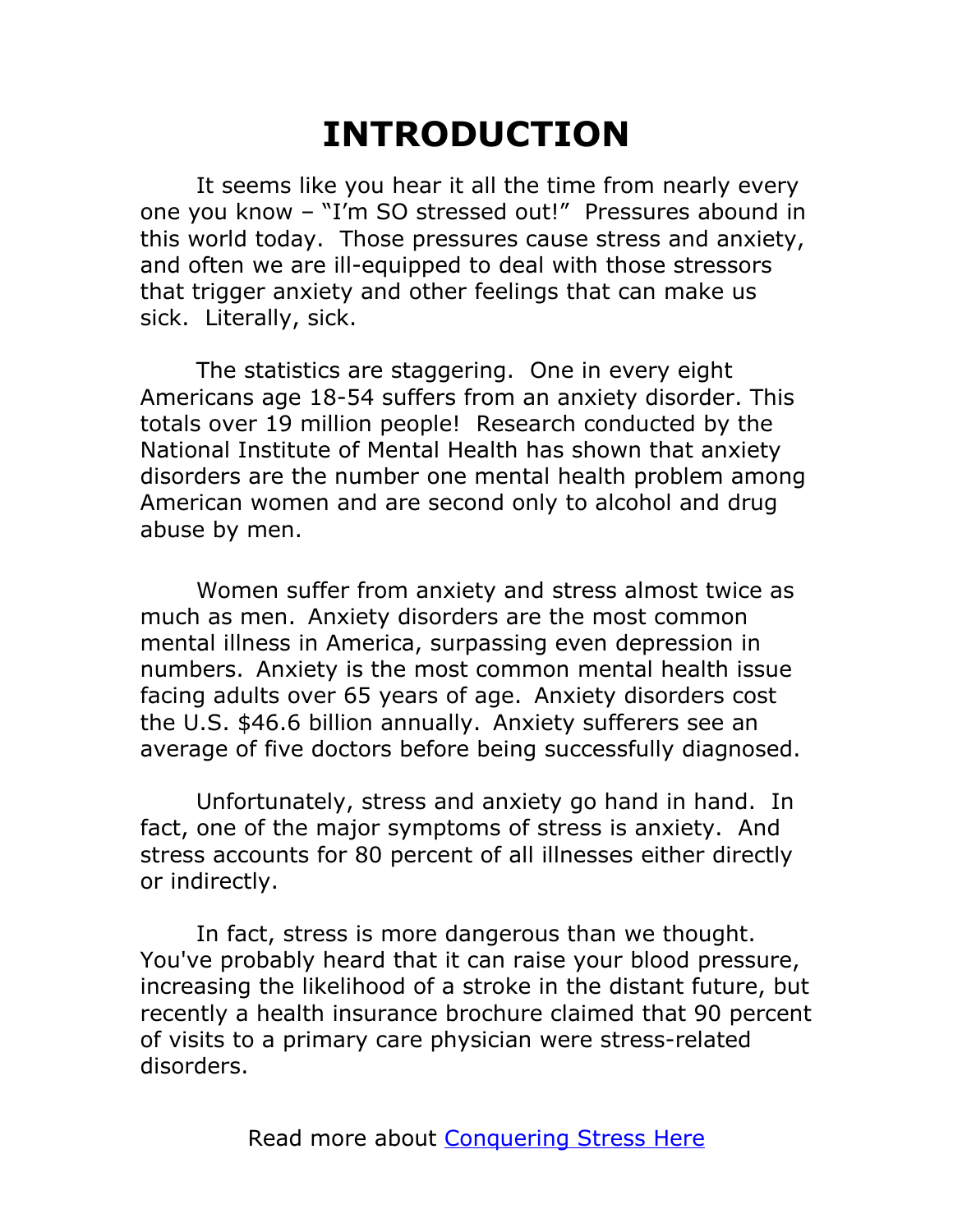Health Psychology magazine reports that chronic stress can interfere with the normal function of the body's immune system. And studies have proven that stressed individuals have an increased vulnerability to catching an illness and are more susceptible to allergic, autoimmune, or cardiovascular diseases.

 Doctors agree that during chronic stress, the functions of the body that are nonessential to survival, such as the digestive and immune systems, shut down. "This is why people get sick," he says. "There are also many occurrences of psychosomatic illness, an illness with an emotional or psychological side to it."

 Furthermore, stress often prompts people to respond in unhealthy ways such as smoking, drinking alcohol, eating poorly, or becoming physically inactive. This damages the body in addition to the wear and tear of the stress itself.

Stress is a part of daily life. It's how we react to it that makes all the difference in maintaining our health and wellbeing. Pressures occur throughout life and those pressures cause stress. You need to realize that you will never completely get rid of stress in your life, but you can learn coping techniques to turn that stress into a healthier situation.

When I first got the assignment to write this book, I immediately thought, "Sure, you can eliminate stress and anxiety by locking yourself into a room and never talking to anyone ever again". But that wouldn't make a very informative book, now would it?

I have suffered from anxiety disorders caused by stress for years. I have learned somewhat how to cope with that although I'm always learning new things and dealing mechanisms. So what I've done in this book is taken some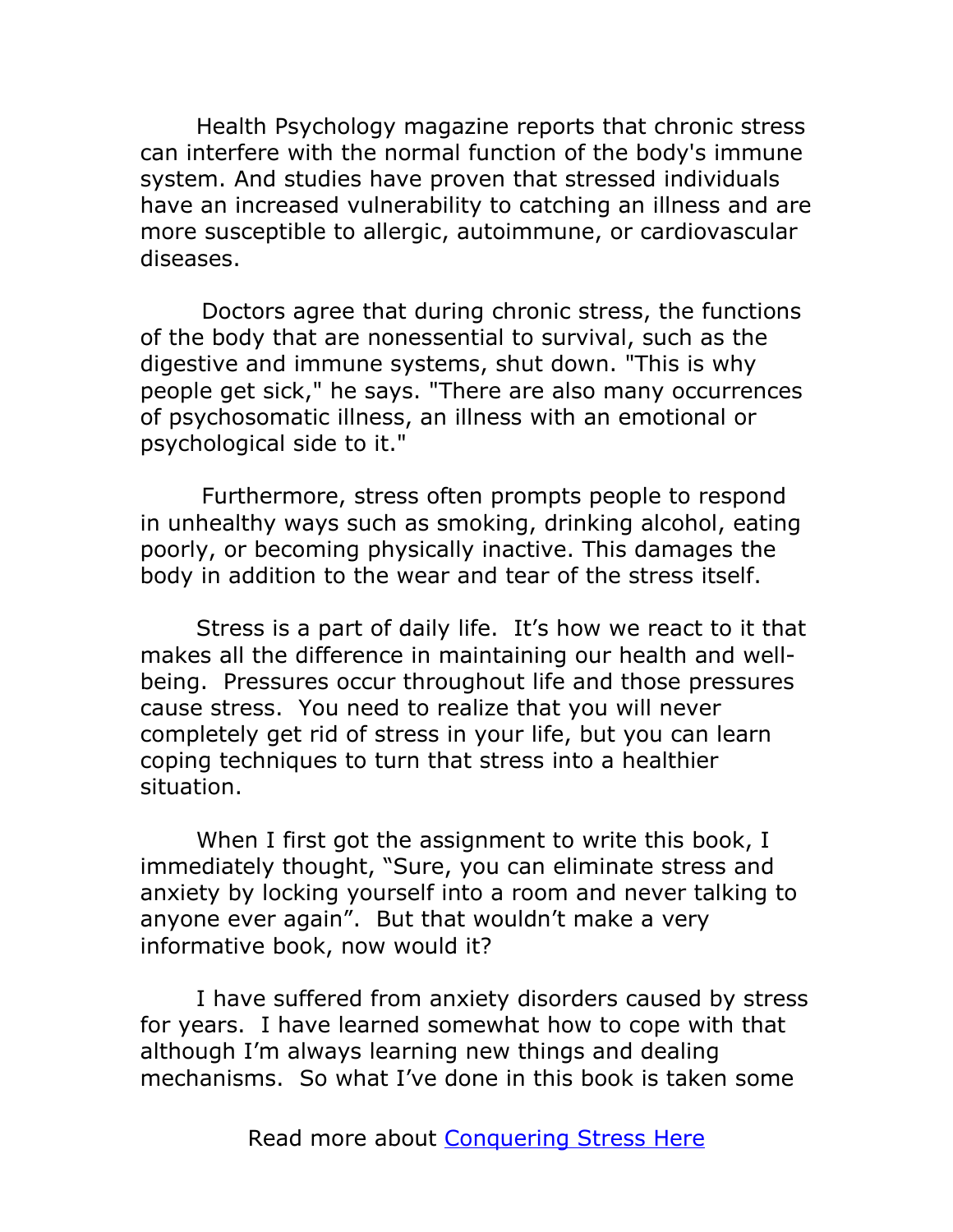of my own experiences and combined them with advice from experts to give you tools that will help you in stressful situations.

I've also outlined different ways you can face debilitating anxiety and panic attacks that many people suffer from. While researching this book, I've come across some amazing information and can't wait to share it with you. I've learned so much myself, so let's look at how to eliminate stress and anxiety from your life!

### **WHY ARE WE SO STRESSED OUT?**

We're living in very trying and difficult times and things don't seem to be getting any easier. Sometimes life can seem terribly painful and unfair, yet somehow we manage to struggle on, day after day, hoping and praying that things will soon get better.

But day by day the world is becoming a crazier and more uncertain place to live in, not to mention stressful. Nothing seems safe anymore. Millions of people are in record levels of debt. Many are losing their jobs, their homes, their health and sometimes even their sanity. Worry, depression and anxiety seem to have become a way of life for way too many people.

We seem to have entered the Age of Anxiety. In fact, in 2002, the cover of Time magazine proclaimed this loud and clear on one of their covers as the featured story in that issue. The constant stress and uncertainties of living in the 21st century have certainly taken their toll, and as a result many of us seem to live a life of constant fear and worry.

When the terrorist attacks happened on September 11, this constant stress and worry seemed to just be magnified.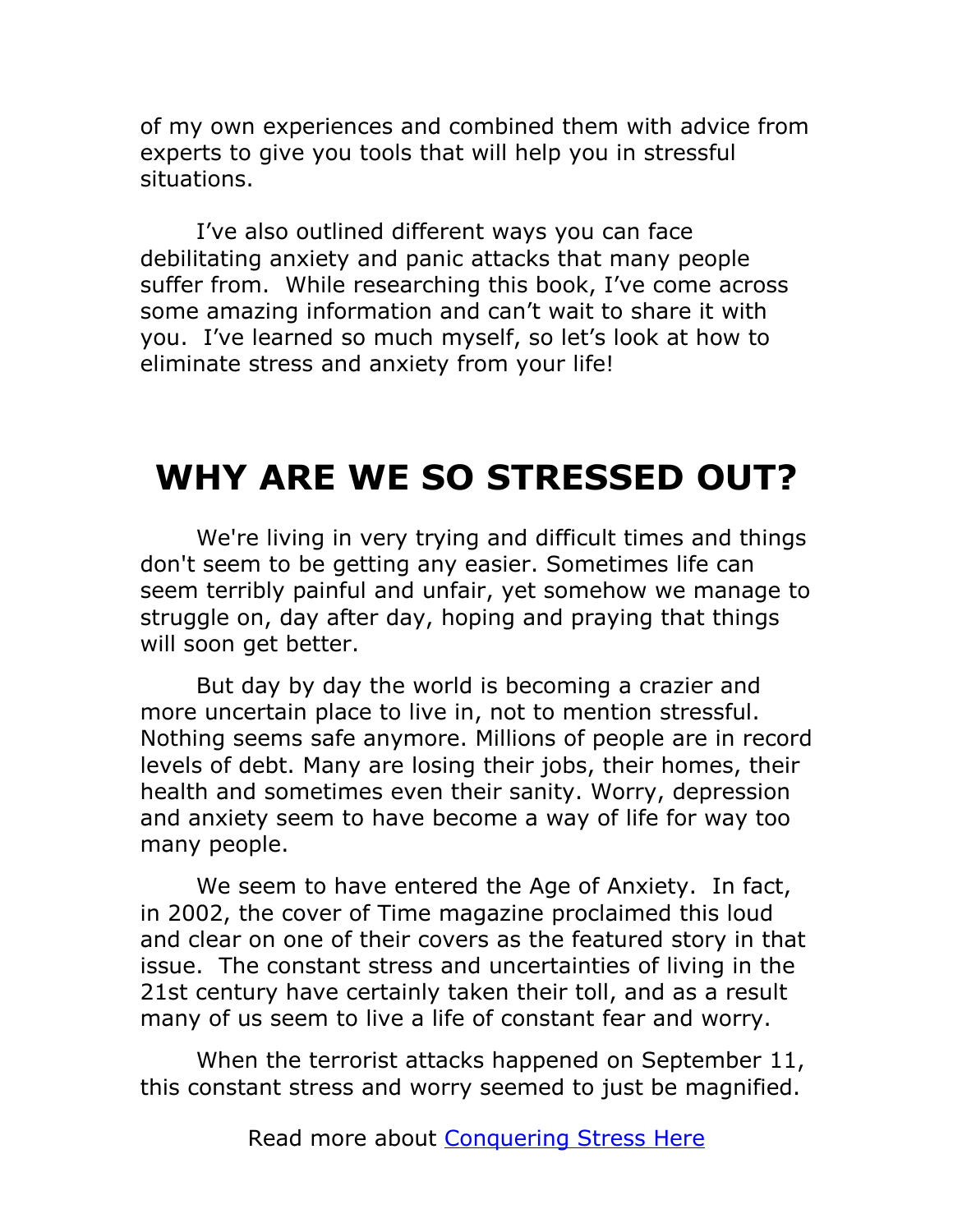In fact, many people even now four years later report they are still scared that something of that magnitude could happen again – perhaps closer to them.

 Turn on the news or open up a newspaper and we are bombarded with disturbing images and stories. We begin to wonder if we are safe anywhere. In this, the information age, never before have we had so much access to so much data.

The economy is another stressor. Our country is in debt and so are many Americans. Soaring gas prices, outrageous housing costs, even the cost of food has sent many Americans to work in jobs that are unsatisfying and tedious. They work these jobs because they need a paycheck. Today, it's more important to bring home the bacon rather than work in a dream career.

Having more women in the workplace adds to the stress. So many women feel the need to be everything to everyone and that includes a paycheck earner, house keeper, mom, wife, daughter, and sibling. The only problem with that is some women just don't make any time for themselves thus contributing to their stress levels being at an all-time high.

Even children can feel the pressure of stress and anxiety. Teenagers who want to go to college find themselves pushing themselves during their studies to try and obtain scholarships so they can attend schools that have ever increasing tuition costs.

They find themselves having to hold down part-time jobs on top of all that to earn money for extras that their parents can no longer afford. Add peer pressure into the mix and you have a veritable pressure cooker!

Cell phones, internet, palm pilots, blackberries, i-pods – we are always on the go and always reachable. We don't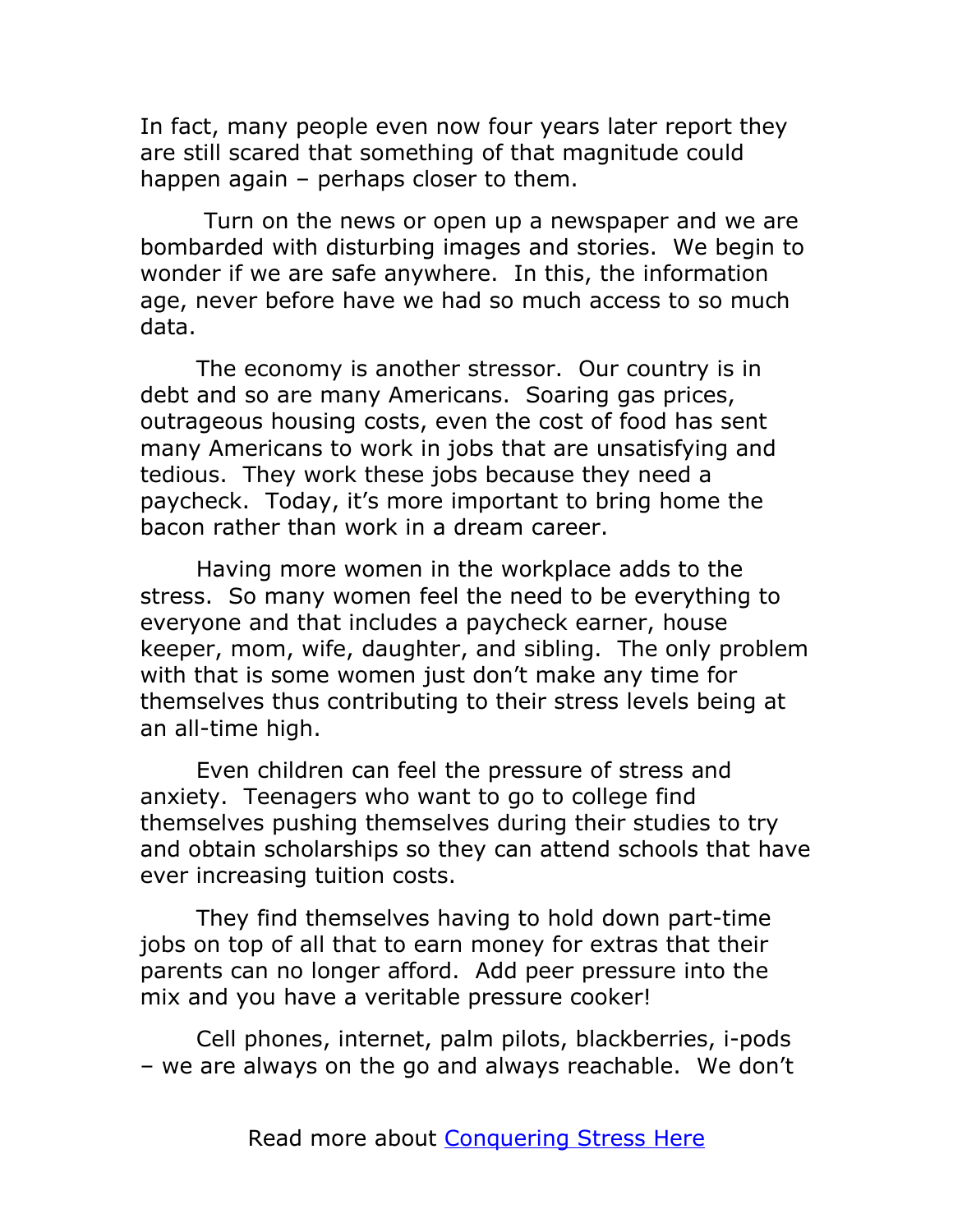make time to relax and enjoy life any more. Why not? We certainly should!

We feel pressure to do these things because we think we HAVE to, not because we WANT to. All too often, it's difficult for people to just say "No". Not saying that one little word piles up un-needed expectations and obligations that make us feel anxious.

All of us will experience situations that may cause us to become stressed or feel anxious. The reasons are too many to note but can include, buying a property, having guests stay over (in-laws!), being bullied, exams, looking after children, managing finances, relationship issues, traveling etc.

Stress is a 'normal' function of everyday life. Only when it appears to take over our lives does it then become a problem.

Everyone will have different reasons why a situation causes them pressure. As a rule it's usually when we don't feel in control of a situation, then we feel its grip tightening around us causing us to feel worried or 'stressed'.

If stress is caused by us not feeling in control of a situation, the answer is to try and reverse this, and regain that control. The good news is: YOU CAN!

You have everything inside you that you need to overcome your stress and the accompanying anxiety. The problem is, often we don't realize that we are in control because we feel so out of control at time. But the tools are there, you just have to use them.

Let's first look at the barriers we put up that are preventing us from becoming healthy and getting rid of our anxiety and stress.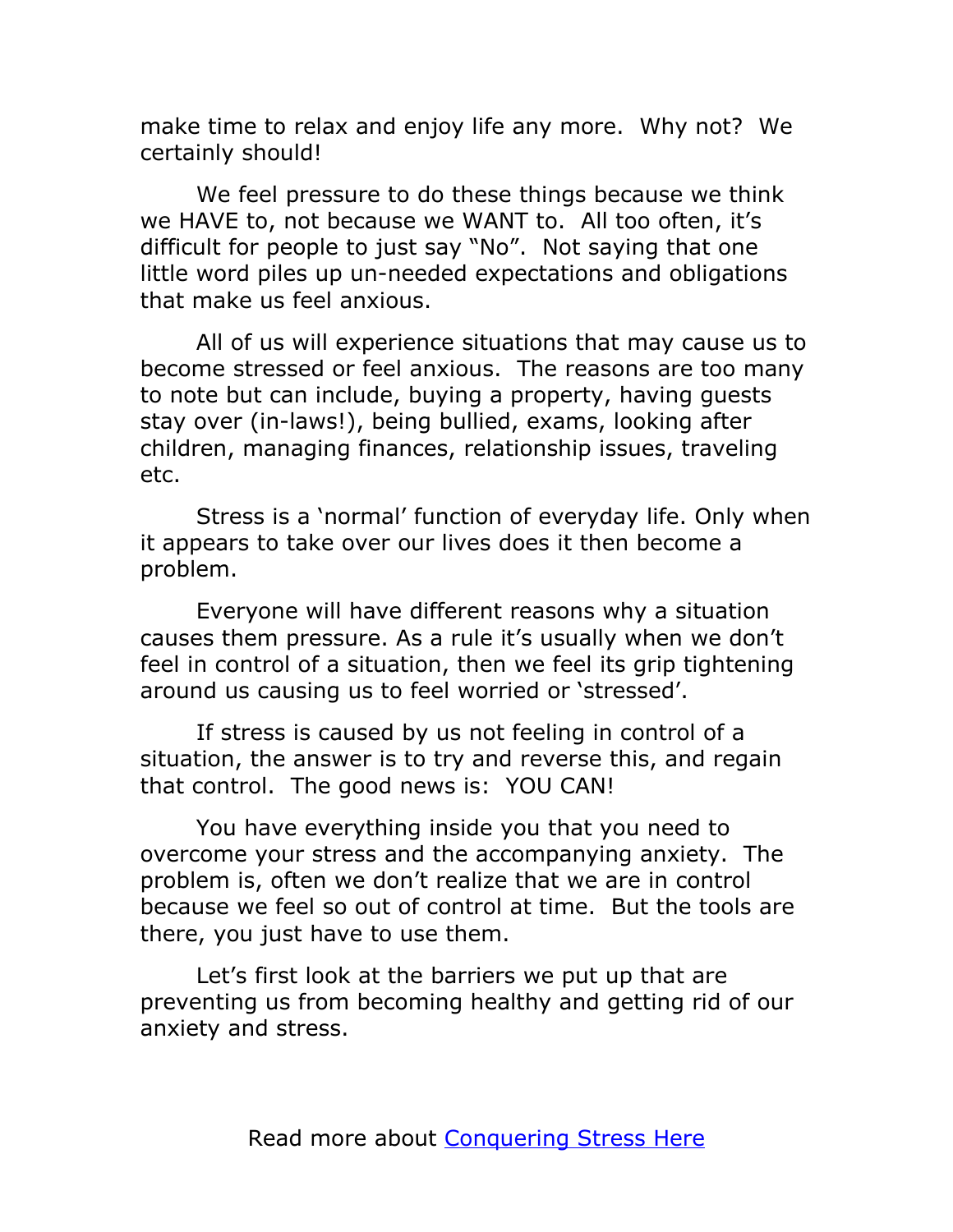### **BLOCKING BEHAVIORS KEEPING YOUR STRESS ALIVE**

There are three obsessive behaviors that you are likely to be engaging in that impeded your healing process and stop you from enjoying a stress-free life. Recognizing these barriers can be a great first step toward getting rid of the problems that go with being too stressed.

The first is obsessive negativity. When you are obsessively negative, it means that you have a tendency toward being "negative" about people, places, situations, and things in your life.

Perhaps you find yourself saying things like "I can't do this!" or "No one understands!" or "Nothing ever works!", for example. You may be doing this unconsciously, but essentially you have what's known as a "sour grapes" attitude, and it holds you back from knowing what it's like to view life from a positive lens and enjoy the beauty in yourself and people around you! There's a whole world out there for you...with happiness and positive thinking.

Then you have obsessive perfectionism. When you engage in obsessive perfectionism, you are centered on trying to do everything "just so" to the point of driving yourself into an anxious state of being. You may find yourself making statements such as, "I have to do this right, or I'll be a failure!" or "If I am not precise, people will be mad at me!" Again, this behavior may be totally under the threshold of your awareness, but it interferes greatly with your ability to enjoy things without feeling "uptight" and "stressed."

Finally there is obsessive analysis. When you are obsessed about analyzing things, you find yourself wanting to re-hash a task or an issue over and over again. For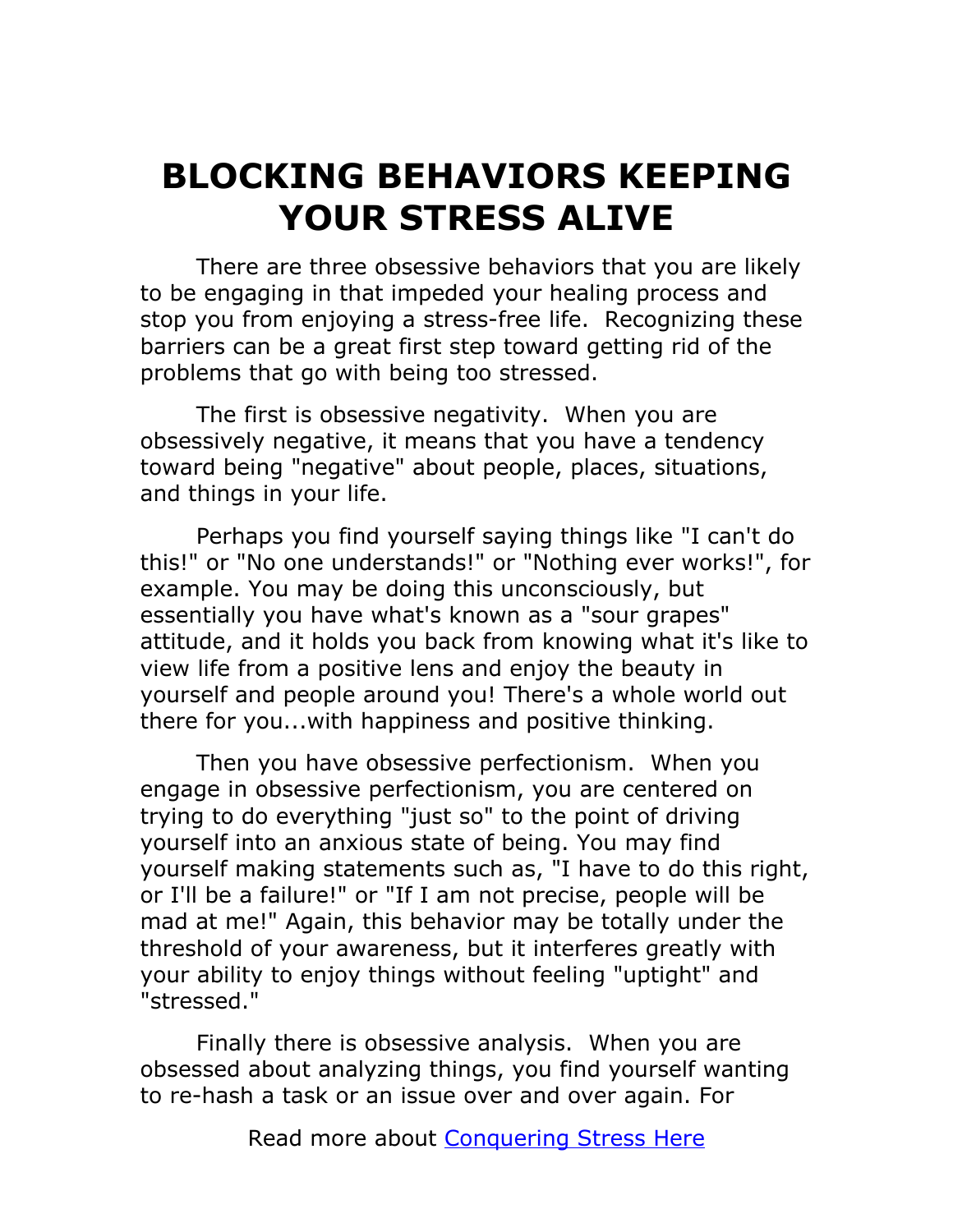instance, you might find yourself making statements such as, "I need to look this over, study it, and know it inside and out...or else I can't relax!" or "If I relax and let things go without looking them over repeatedly, things go wrong!"

While analytical thinking is an excellent trait, if it's done in excess you never get to stop and smell the roses because you're too busy trying to analyze everything and everyone around you. Gaining insight into this type of behavior is one of the most important keys to letting go of stress, and getting complete power over your anxiety.

If you find yourself engaging in any of the above "Blocking Behaviors", there are two things you can do to help yourself. First, ask the people you know, love, and trust, "Am I negative about things?", "Do I complain a lot?", and "Am I difficult to be around?"

This may be hard for you to listen to, as the truth sometimes hurts a great deal. But the insight you will get from others' assessment of you is invaluable, and you'll know precisely how others see you. Accept their comments as helpful info, and know that you will gain amazing insights from what you hear.

Second, keep a journal to write down and establish patterns of when you are using "blocking behaviors." Even if you are not thrilled with the idea of writing, you can make little entries into a note book or journal each day. The great part is that you'll begin to see patterns in your behavior that reveal exactly what you're doing to prevent yourself from curing your anxiety.

We'll give you some great stress busting techniques later in the book, but you need to recognize these blockages first so you can move into the "healing" stage and conquer your stress and anxiety.

Many people think that stress and anxiety are the same thing. This couldn't be further from the truth!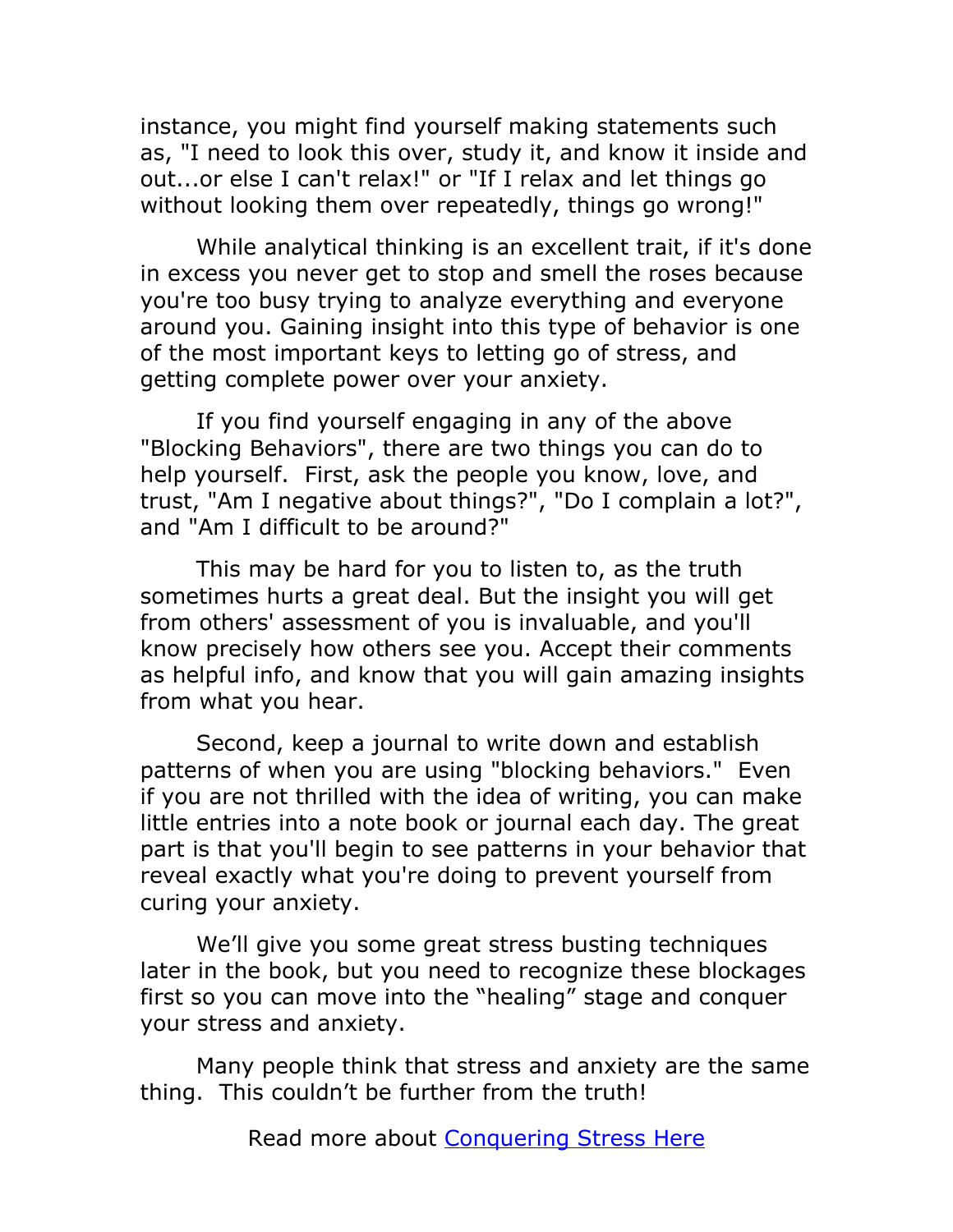### **STRESS OR ANXIETY**

Contrary to popular belief, there is a difference between stress and anxiety. Stress comes from the pressures we feel in life, as we are pushed by work or any other task that puts undue pressure on our minds and body, adrenaline is released, extended stay of the hormone causes depression, a rise in the blood pressure and other negative changes and effects.

One of these negative effects is anxiety. With anxiety, fear overcomes all emotions accompanied by worry and apprehension, making a person a recluse and a bagful of jitters. Other symptoms are chest pains, dizziness, and shortness of breath and panic attacks.

Stress is caused by an existing stress-causing factor or stressor. Anxiety is stress that continues after that stressor is gone. Stress can come from any situation or thought that makes you feel frustrated, angry, nervous, or even anxious. What is stressful to one person is not necessarily stressful to another.

Anxiety is a feeling of apprehension or fear and is almost always accompanied by feelings of impending doom. The source of this uneasiness is not always known or recognized, which can add to the distress you feel.

Stress is the way our bodies and minds react to something which upsets our normal balance in life; an example of stress is the response we feel when we are frightened or threatened. During stressful events our adrenal glands release adrenaline, a hormone which activates our body's defense mechanisms causing our hearts to pound,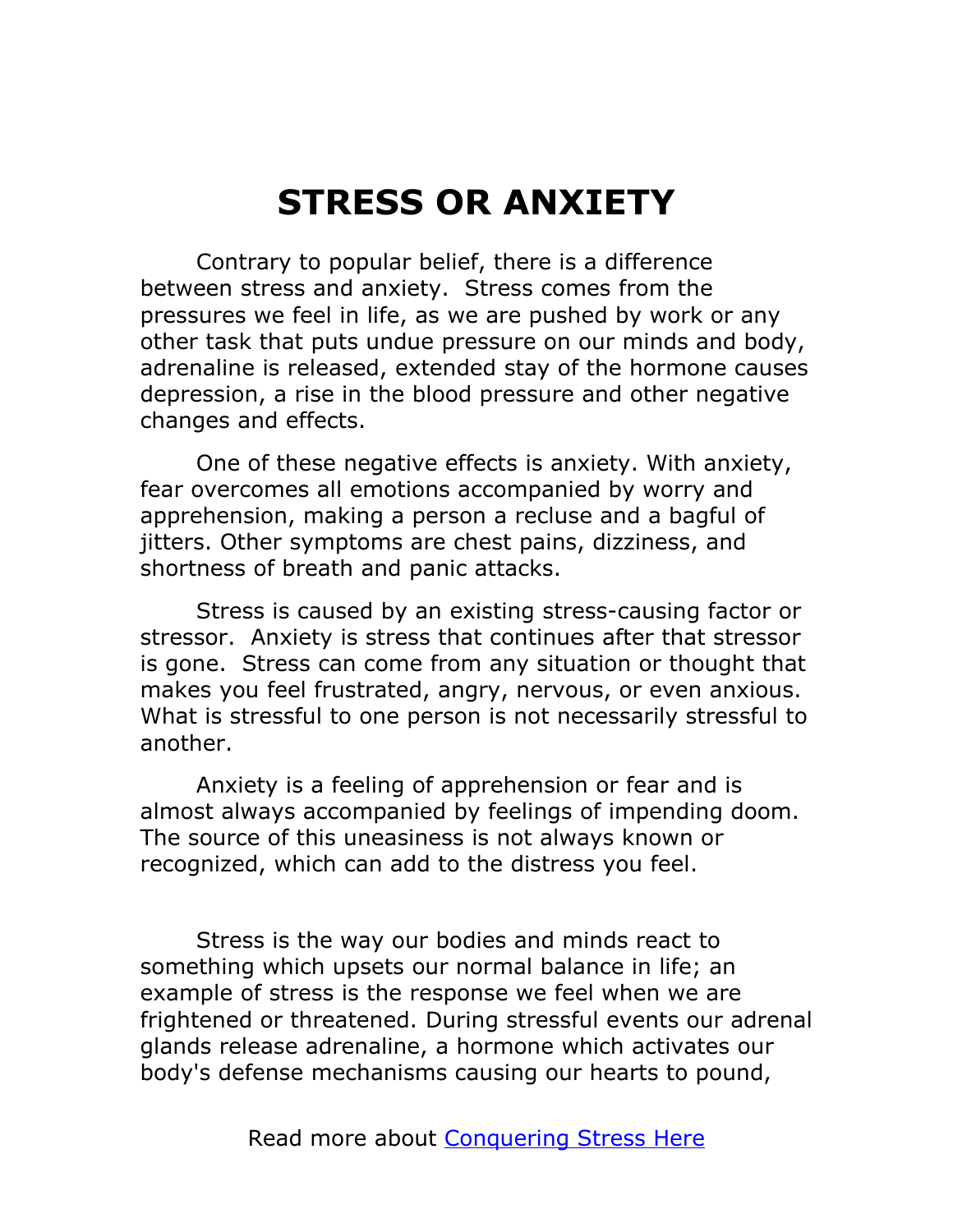blood pressure to rise, muscles to tense, and the pupils of our eyes to dilate.

A principal indication of increased stress is an escalation in your pulse rate; however, a normal pulse rate doesn't necessarily mean you aren't stressed. Constant aches and pains, palpitations, anxiety, chronic fatigue, crying, over or under- eating, frequent infections, and a decrease in your sexual desire are signs you may notice which indicate you may be under stress.

Of course, every time we are under stress, we do not react to such an extreme and we are not always under such great duress or fear every time we are confronted with a stressful situation.

Some people are more susceptible than others to stress; for some, even ordinary daily decisions seem insurmountable. Deciding what to have for dinner or what to buy at the store, is a seemingly, monumental dilemma for them. On the other hand, there are those people, who seem to thrive under stress by becoming highly productive being driven by the force of pressure.

Research shows women with children have higher levels of stress related hormones in their blood than women without children. Does this mean women without children don't experience stress? Absolutely not!

It means that women without children may not experience stress as often or to the same degree which women with children do. This means for women with children, it's particularly important to schedule time for yourself; you will be in a better frame of mind to help your children and meet the daily challenge of being a parent, once your stress level is reduced.

Anxiety, on the other hand, is a feeling of unease. Everybody experiences it when faced with a stressful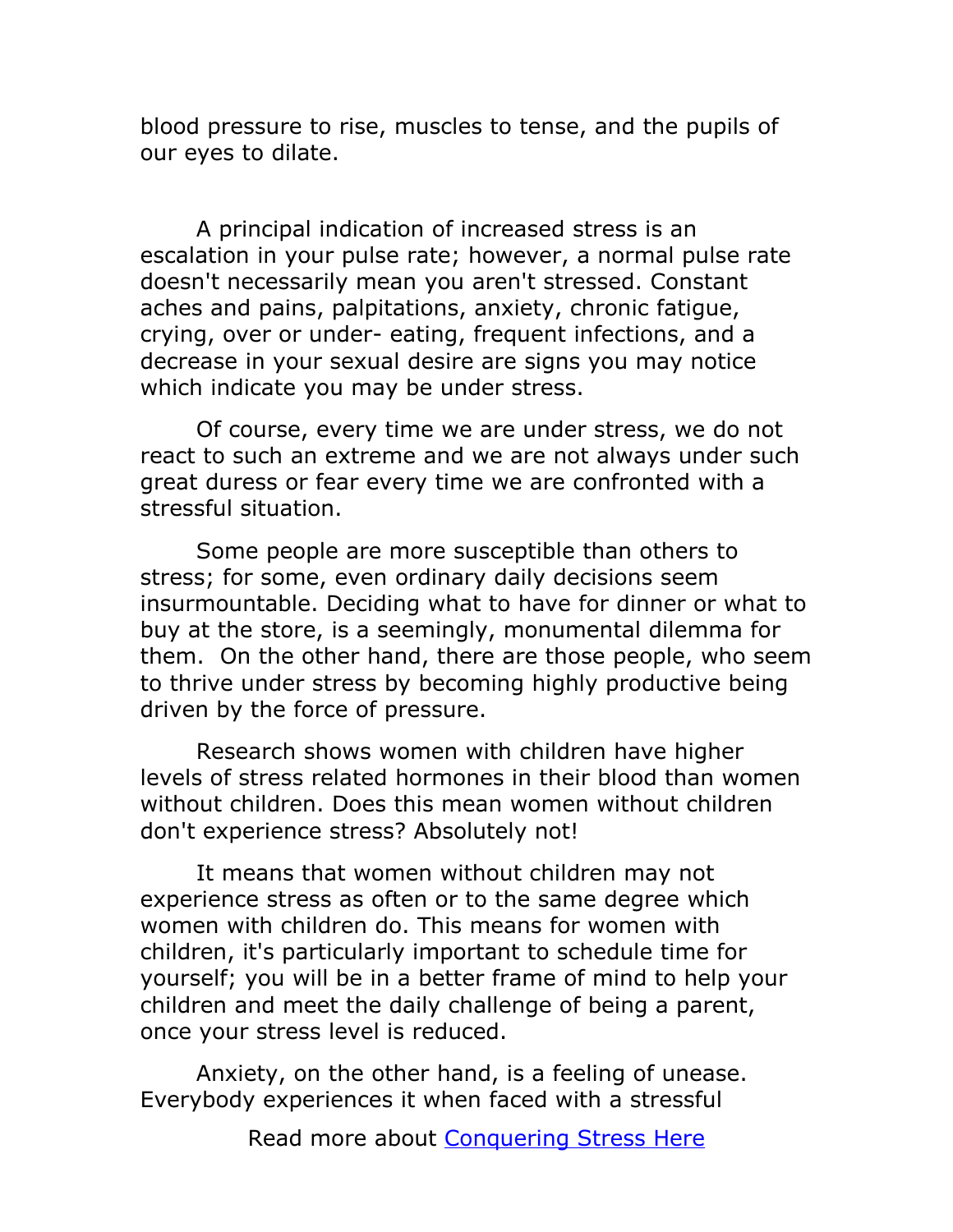situation, for example before an exam or an interview, or during a worrying time such as illness. It is normal to feel anxious when facing something difficult or dangerous and mild anxiety can be a positive and useful experience.

However, for many people, anxiety interferes with normal life. Excessive anxiety is often associated with other psychiatric conditions, such as depression. Anxiety is considered abnormal when it is very prolonged or severe, it happens in the absence of a stressful event, or it is interfering with everyday activities such as going to work.

The physical symptoms of anxiety are caused by the brain sending messages to parts of the body to prepare for the "fight or flight" response. The heart, lungs and other parts of the body work faster. The brain also releases stress hormones, including adrenaline. Common indicators of excessive anxiety include:

- Diarrhea
- Dry mouth
- Rapid heartbeat or palpitations
- Insomnia
- Irritability or anger
- Inability to concentrate
- Fear of being "crazy"
- Feeling unreal and not in control of your actions which is called depersonalization

Anxiety can be brought on in many ways. Obviously, the presence of stress in your life can make you have anxious thoughts. Many people who suffer from anxiety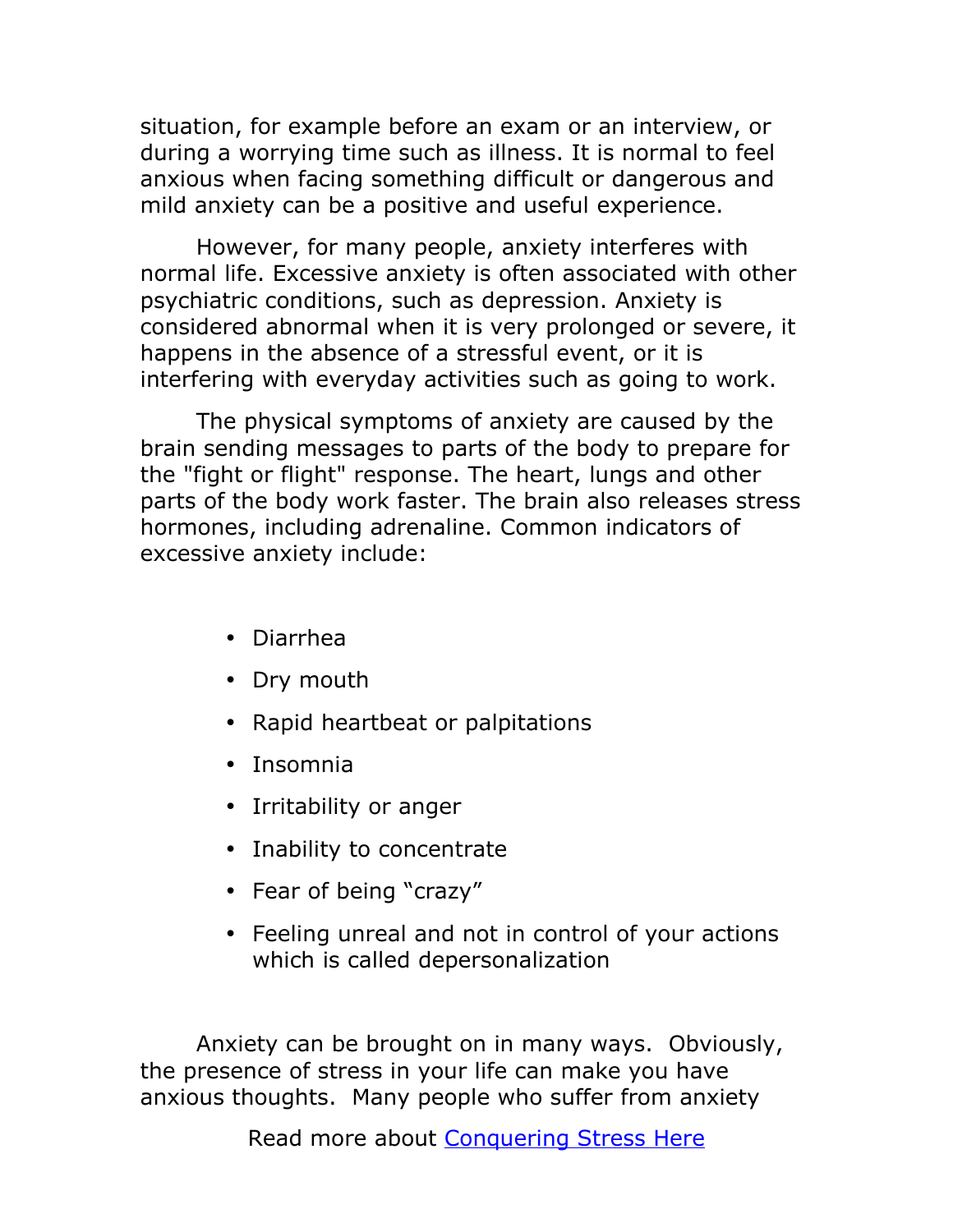disorders occupy their minds with excessive worry. This can be worry about anything from health matters to job problems to world issues.

Certain drugs, both recreational and medicinal, can also lead to symptoms of anxiety due to either side effects or withdrawal from the drug. Such drugs include caffeine, alcohol, nicotine, cold remedies, and decongestants, bronchodilators for asthma, tricyclic antidepressants, cocaine, amphetamines, diet pills, ADHD medications, and thyroid medications.

A poor diet can also contribute to stress or anxiety - for example, low levels of vitamin B12. Performance anxiety is related to specific situations, like taking a test or making a presentation in public. Post-traumatic stress disorder (PTSD) is a stress disorder that develops after a traumatic event like war, physical or sexual assault, or a natural disaster.

In very rare cases, a tumor of the adrenal gland (pheochromocytoma) may be the cause of anxiety. This happens because of an overproduction of hormones responsible for the feelings and symptoms of anxiety.

While anxiety may seem a bit scary, what's even scarier is that excessive anxiety and stress can lead to depression. Suffering from depression can be a lifelong struggle as I well know, but the good news is that all of this is manageable!

So, let's take a few little quizzes to see if you are suffering from too much stress, excessive anxiety, or depression.

### **QUIZ TIME!**

Before you begin here, let us tell you that we are not medical professionals. This information has come from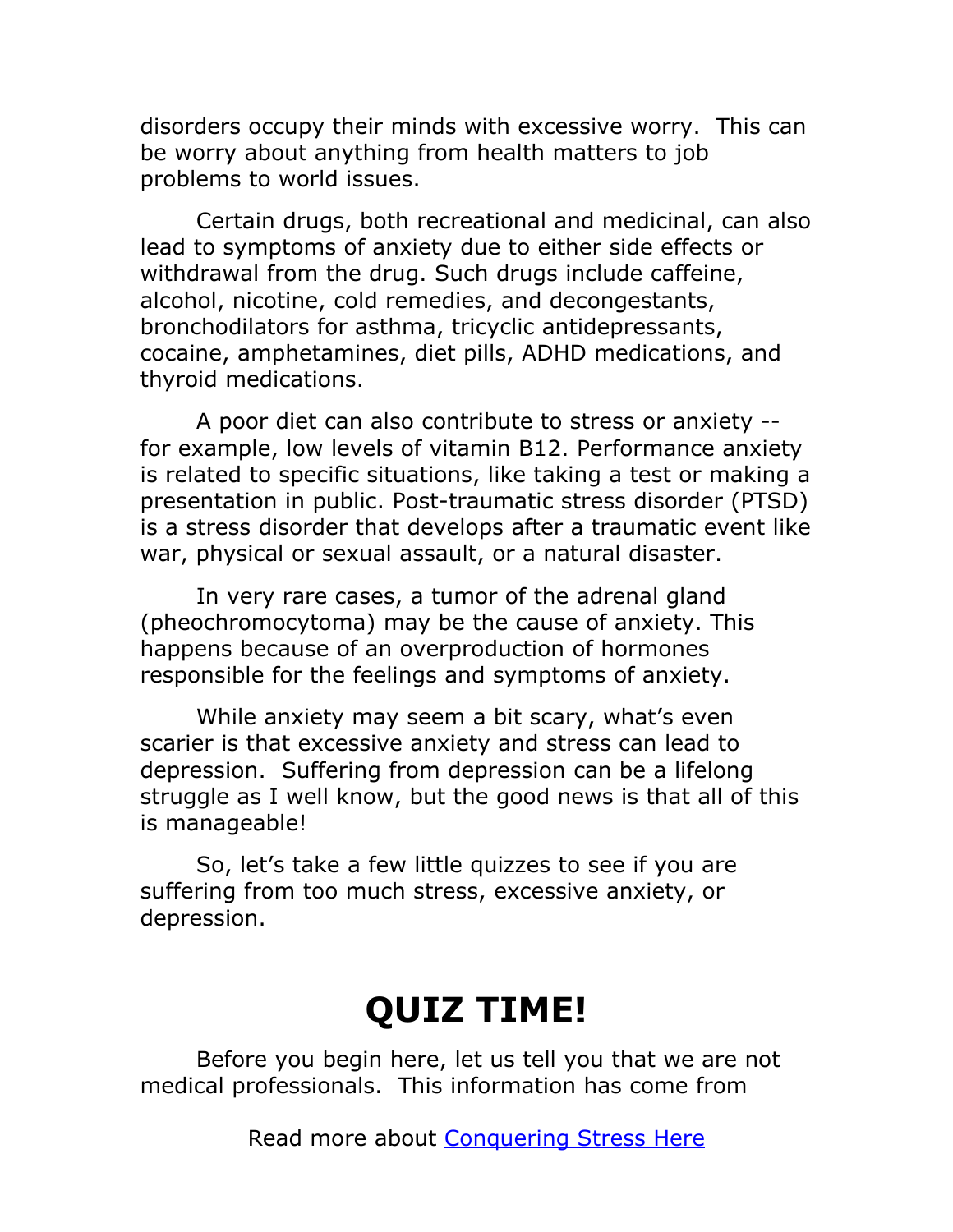reliable sources and isn't meant to be a complete diagnostic tool in any way. These quizzes are simply guidelines to help you recognize any problems you might have and be able to effectively deal with those problems.

Because depression can be the most serious of our topics, let's start by seeing if you may be depressed. Keep in mind that everyone has their "blue" days. The thing that separates clinical depression from simple melancholy is that the symptoms occur over a period of time. They don't come and go, they stay around for awhile and can affect your life adversely.

Ask yourself the following questions. Answer yes if you've been feeling this way consistently over a period of two weeks.

- 1. Do you find yourself constantly sad?
- 2. Are you un-motivated to do simple things like shower, clean up the house, or make dinner?
- 3. Do people tell you you're overly irritable?
- 4. Do you have trouble concentrating?
- 5. Are you feeling isolated from family and friends even when they are around you?
- 6. Have you lost interest in your favorite activities?
- 7. Do you feel hopeless, worthless, or guilty for no reason at all?
- 8. Are you always tired and have trouble sleeping?
- 9. Has your weight fluctuated significantly?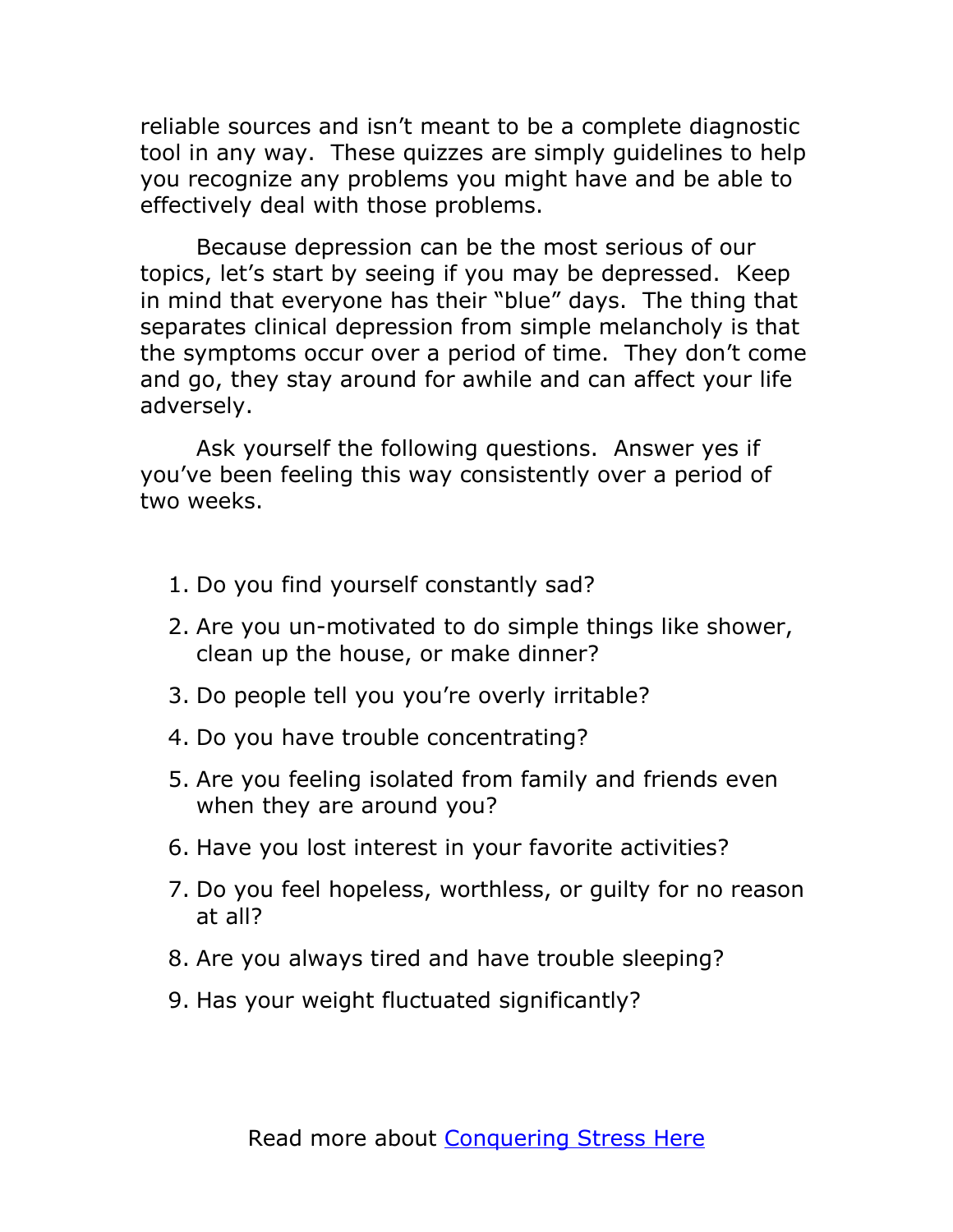If you can answer "Yes" to five or more of these questions, you could be suffering from clinical depression. It is important for you to seek out the help of a medical professional whether that be a doctor or a therapist. There are many medications out there that can help with depression.

I always tried to deny my own depression, but once I began taking an anti-depressant, I couldn't believe what a difference that one pill a day made! It gave me freedom from the "black hole" I had fallen into and helped me enjoy life again, so if you think you are depressed, ACT NOW! You deserve to be happy!

But this book is about stress and anxiety, so let's see if you are overly stressed out. Ask yourself the following:

- 1. Do you worry constantly and cycle with negative selftalk?
- 2. Do you have difficulty concentrating?
- 3. Do you get mad and react easily?
- 4. Do you have recurring neck or headaches?
- 5. Do you grind your teeth?
- 6. Do you frequently feel overwhelmed, anxious or depressed?
- 7. Do you feed your stress with unhealthy habits-eating or drinking excessively, smoking, arguing, or avoiding yourself and life in other ways?
- 8. Do small pleasures fail to satisfy you?
- 9. Do you experience flashes of anger over a minor problem?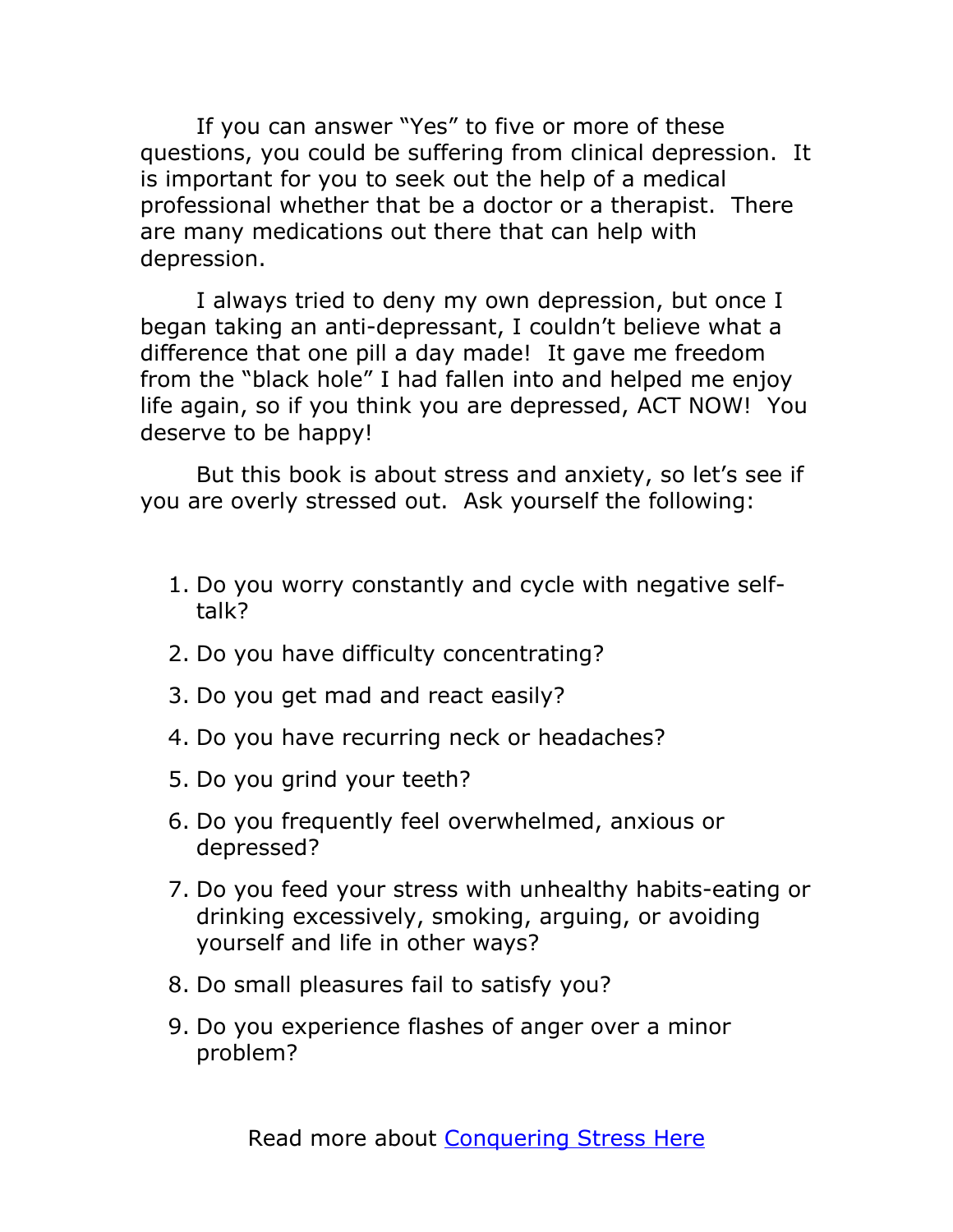If you can answer "Yes" to most of these questions, then you do have excessive stress in your life. The good news is that you've bought this book and will learn many valuable techniques to cope with that stress. But we'll get to that later!

Let's move on to anxiety.

- 1. Do you experience shortness of breath, heart palpitation or shaking while at rest?
- 2. Do you have a fear of losing control or going crazy?
- 3. Do you avoid social situations because of fear?
- 4. Do you have fears of specific objects?
- 5. Do you fear that you will be in a place or situation from which you cannot escape?
- 6. Do you feel afraid of leaving your home?
- 7. Do you have recurrent thoughts or images that refuse to go away?
- 8. Do you feel compelled to perform certain activities repeatedly?
- 9. Do you persistently relive an upsetting event from the past?

Answering "Yes" to more than four of these questions can indicate an anxiety disorder.

Suffering from depression, too much stress, or excessive anxiety can endanger your overall health and it's time to take steps to overcome this – RIGHT NOW!

Stress and anxiety affects many factors in our body not only in our mental state. Cancer and other deadly diseases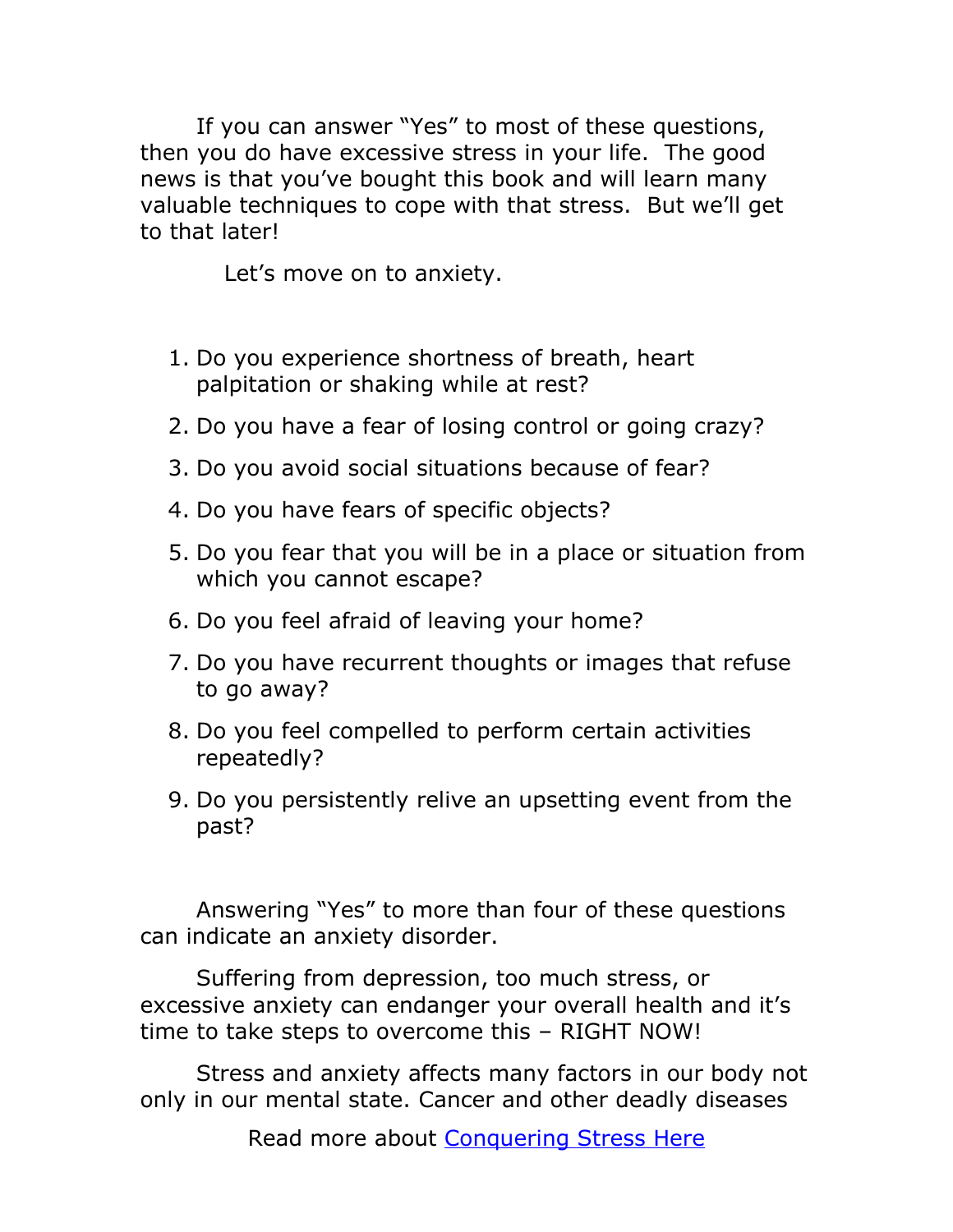are related to stress and anxiety because of the changes in the chemical composition in our body due to stress and anxiety.

You don't have to be a victim of stress and anxiety, its just all about discipline and having a proper schedule. Not taking in anything you cannot handle will be a lot of help. Learn your limitations and stick to it. Do not over exert yourself. Just try to go over the border an inch at a time.

You can lead a productive successful and fulfilling life and career without the need to endanger your health. If not, you are not only killing yourself, you are also sending your family and friends and all the people around you away.

Stress is a natural part of life. It can be both physical and mental and much of it can come from everyday pressures. Everyone handles stress differently, some better than others.

Left unchecked, however, stress can cause physical, emotional, and behavioral disorders which can affect your health, vitality, and peace-of-mind, as well as personal and professional relationships.

As we've said, stress and anxiety can lead to panic attacks. Speaking from experience, I can tell you that having a panic attack can be a serious situation. Let's explore that subject a little more.

### **PANIC ATTACKS**

One of the unfortunate outcomes from suffering from excessive stress and anxiety is a physical reaction of your body to the situation. It's like your body is telling you that you need to rest for a moment. Except when you're having a panic attack, it's anything BUT restful.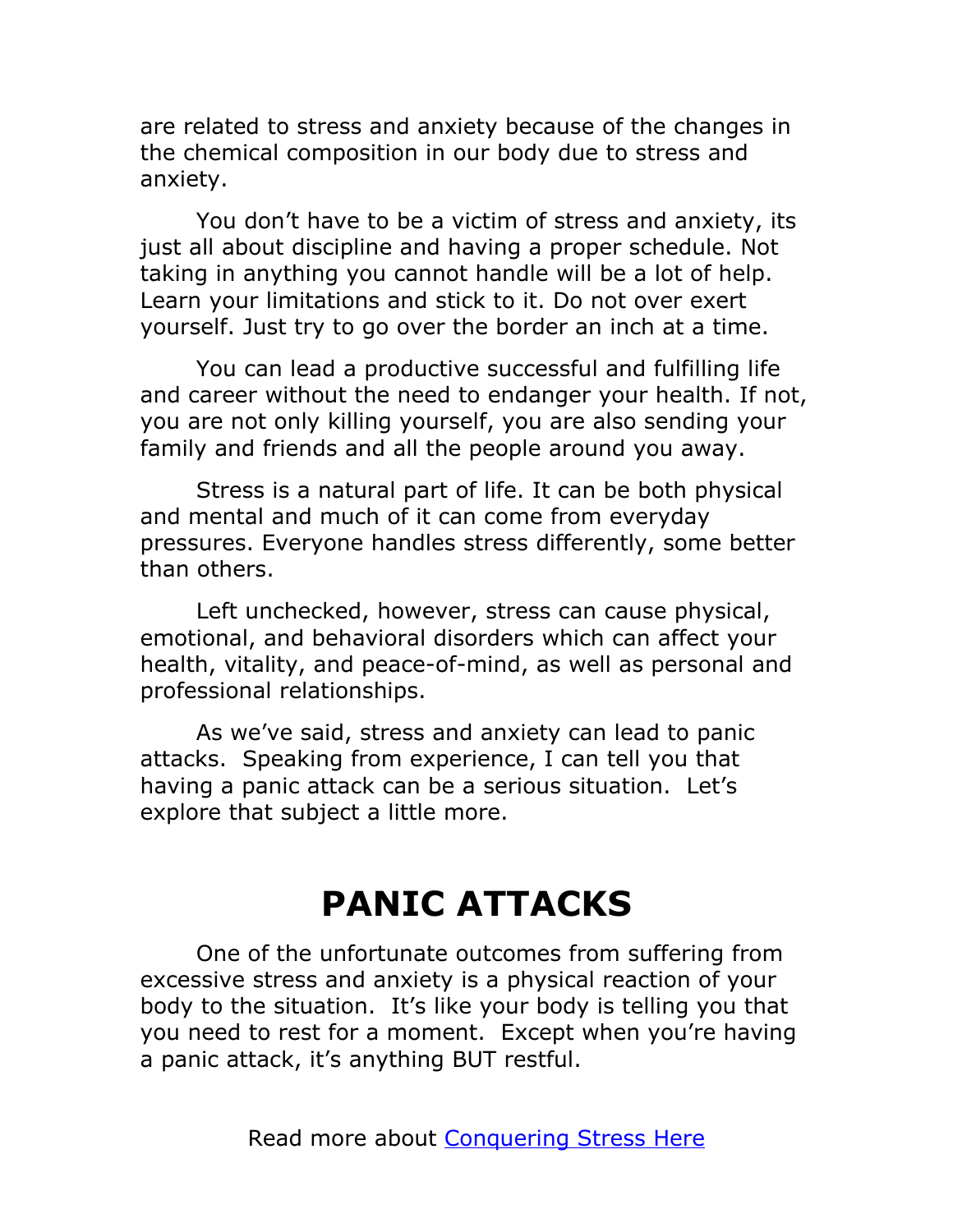I had my first panic attack while my husband and I were driving home from a St. Louis Rams football game. We were about 30 miles from our home when I began to feel a bit "off". I was having trouble breathing, my body felt disconnected, and my heart was beating at what seemed like 90 miles an hour.

I pulled the van off to the side of the highway and got out hoping to "walk it off". But it didn't work. No matter what I tried, I couldn't catch my breath. I felt like I was dying. I remember saying over and over again, "Please not now. I'm not ready." It was horrifying.

The good news is that I wasn't dying – obviously! But that night began a terrible journey for me into how my body reacted to excessive stress and anxiety. Since then, I have had many panic attacks, but I also learned how to recognize that one might be coming on and how to control it. I'm not always able to get hold of it completely and will occasionally fall into full-blown panic mode, but it's a lot better than it was.

So, let's look at the signs that you might be having a panic attack. The following list gives tell-tale warning signs of an oncoming panic attack.

- Palpitations
- A pounding heart, or an accelerated heart rate
- Sweating
- Trembling or shaking
- Shortness of breath
- A choking sensation
- Chest pain or discomfort
- Nausea or stomach cramps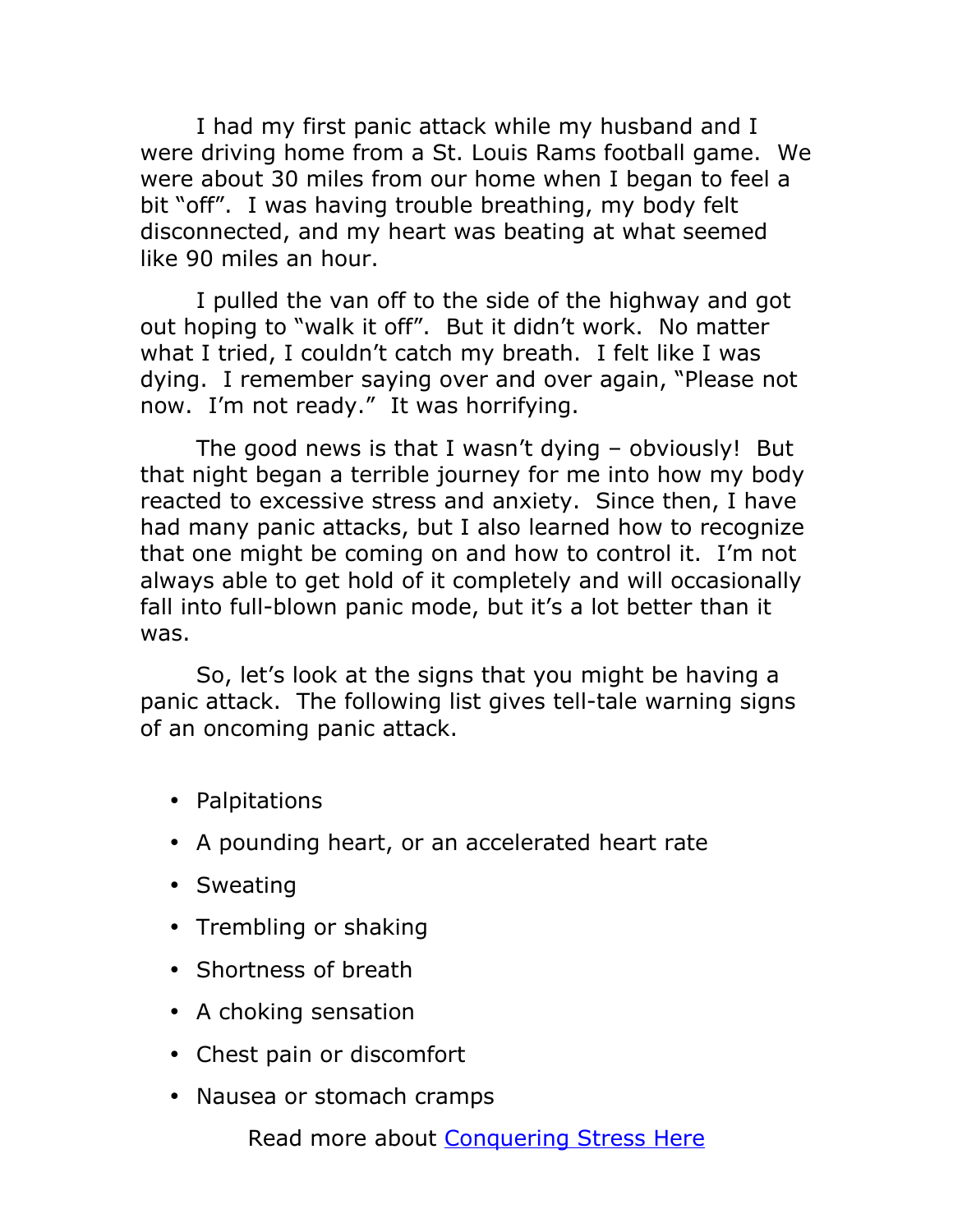- De-realization (a feeling of unreality)
- Fear of losing control or going crazy
- Fear of dying
- Numbness or a tingling sensation in your face and limbs
- Chills or hot flashes

You would be surprised at how many people go to the hospital emergency room completely sure that they're having a heart attack only to find out that it's a panic attack. They're that intense!

It's very difficult for your loved ones to imagine or even understand what you are going through when you have a panic attack. They may lose patience with you, tell you to "get over it", or think you're faking. It may help if you show them the following scenario.

You are standing in line at the grocery store. It's been a long wait but there's only one customer to go before you make it to the cashier. Wait, what was that?

An unpleasant feeling forms in your throat, your chest feels tighter, now a sudden shortness of breath, and what do you know—your heart skips a beat. "Please, God, not here."

You make a quick scan of the territory—is it threatening? Four unfriendly faces are behind you and one person is in front. Pins and needles seem to prick you through your left arm, you feel slightly dizzy, and then the explosion of fear as you dread the worst. You are about to have a panic attack.

There is no doubt in your mind now that this is going to be a big one. Okay, time for you to focus. You know how to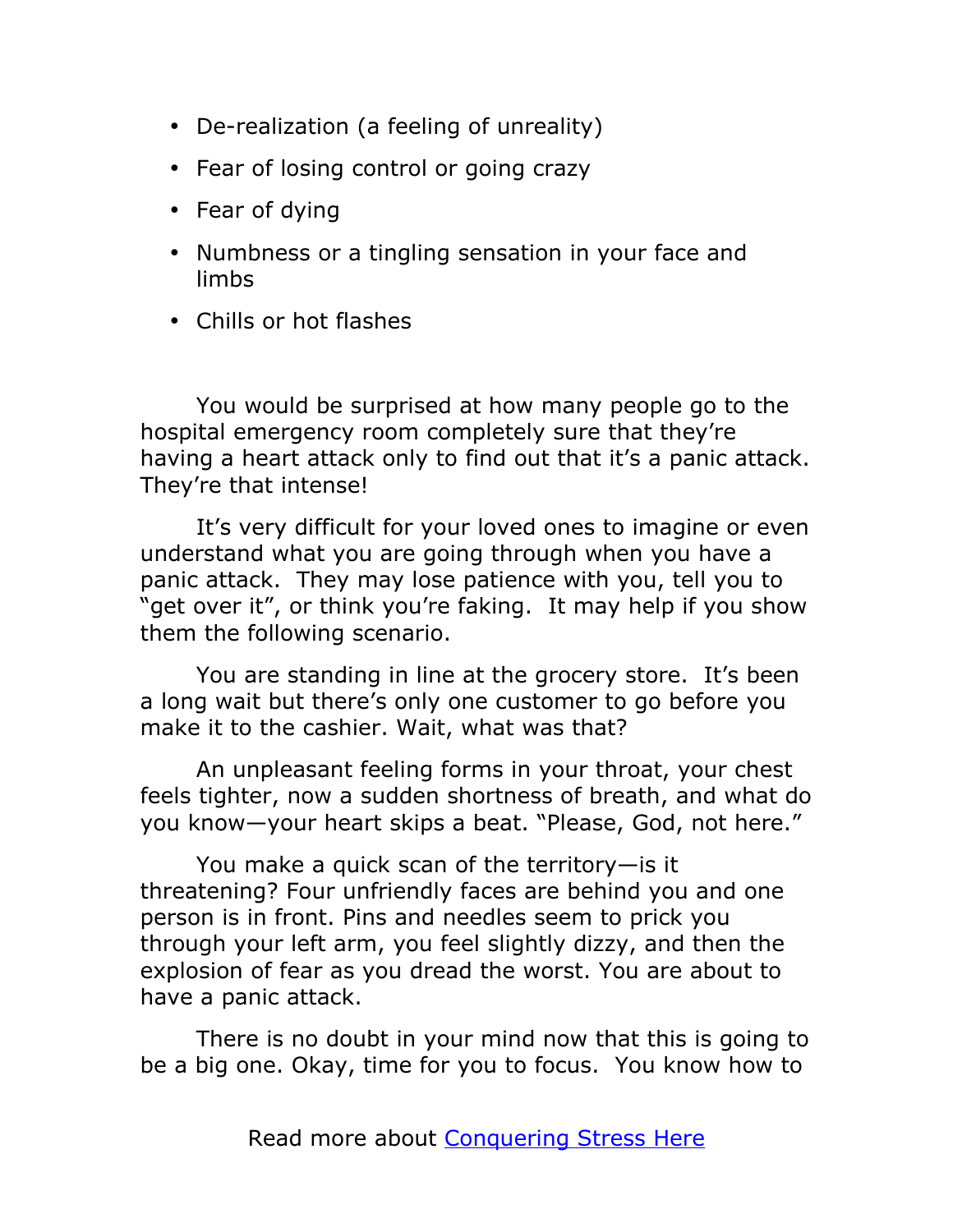deal with this – at least you hope you do! Start breathing deeply - in through the nose, out through the mouth.

Think relaxing thoughts, and again, while breathing in, think "Relax," and then breathe out. But it doesn't seem to be having any positive effect; in fact, just concentrating on breathing is making you feel self-conscious and more uptight.

Maybe if you just try to relax your muscles. Tense both shoulders, hold for 10 seconds, then release. Try it again. Nope, still no difference. The anxiety is getting worse and the very fact that you are out of coping techniques worsens your panic. If only you were surrounded by your family, or a close friend were beside you so you could feel more confident in dealing with this situation.

Now, the adrenaline is really pumping through your system, your body is tingling with uncomfortable sensations, and now the dreaded feeling of losing complete control engulfs your emotions. No one around you has any idea of the sheer terror you are experiencing. For them, it's just a regular day and another frustratingly slow line at the grocery store.

You realize you are out of options. It's time to run. You excuse yourself from the line looking embarrassed as it is now that it is your turn to pay. The cashier is looking bewildered as you leave your shopping behind and stroll towards the door.

There is no time for excuses—you need to be alone. You leave the supermarket and get into your car to ride it out alone. You wonder whether or not this one was the big one. The one you fear will push you over the edge mentally and physically. Ten minutes later the panic subsides. It's only 11:00 in the morning, how in the world can you make it through the rest of your day?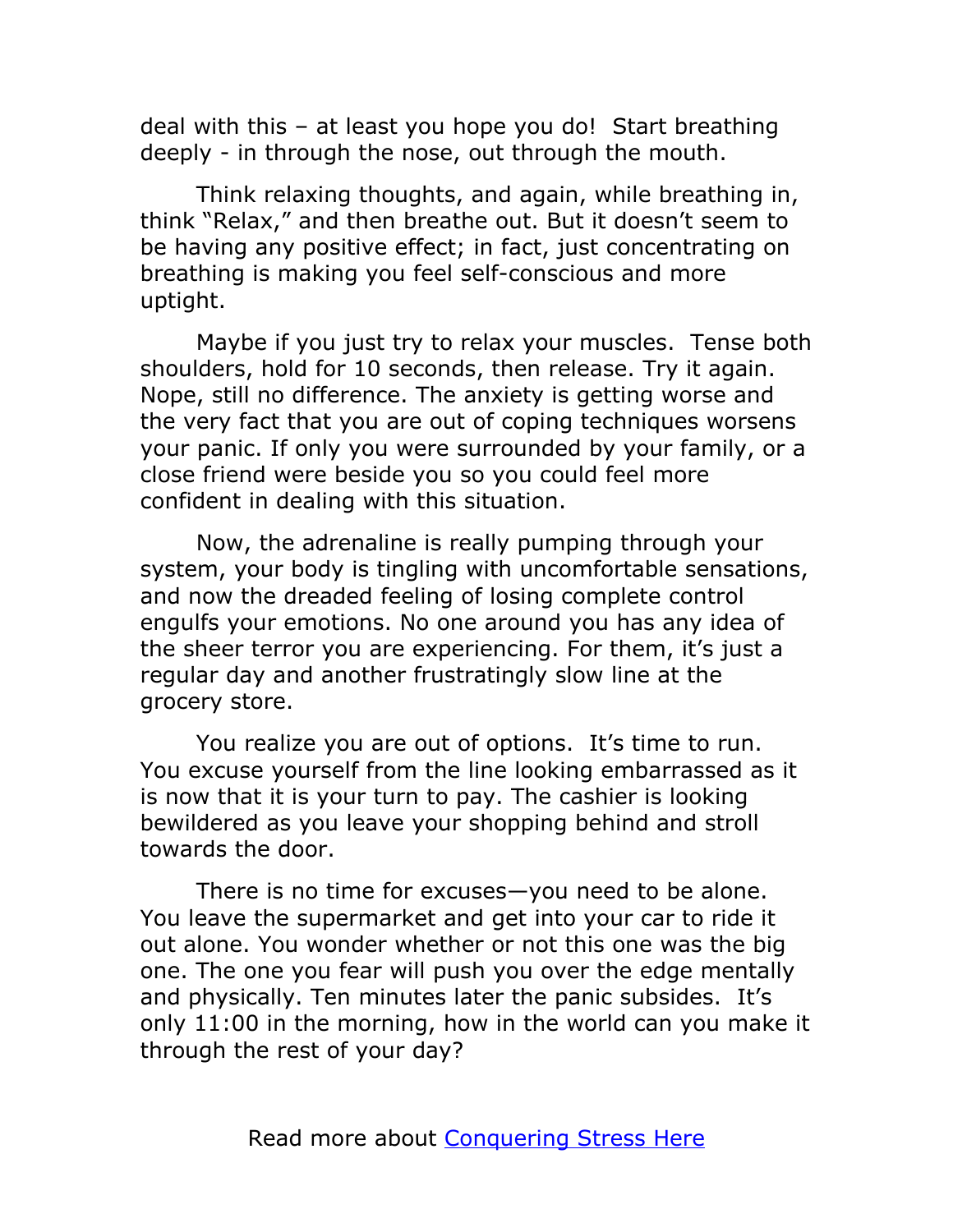If you suffer from panic or anxiety attacks, the above scenario probably sounds very familiar. It may have even induced feelings of anxiety and panic just reading it. In fact, it was difficult for me just to write it!

The particular situations that trigger your panic and anxiety may differ. Maybe the bodily sensations are a little different. What's important to realize is that panic attacks are very real to the people who are having them and they should never be pushed off to the side.

I remember one evening at home when I was by myself watching one of my favorite television programs. I thought I was in a safe place. There was no obvious trigger and I felt completely relaxed. Out of nowhere, I began having symptoms of a panic attack. The four walls of my living room were closing in around me. I couldn't breathe and felt like I was dying.

I stepped out on my front porch for some fresh air and began deep breathing exercises. The symptoms eventually went away, but it left me wondering why exactly I had that attack. There was no obvious reason, no stressful situation, and no indicator that a panic attack might be impending.

That's the strange thing about panic. Sometimes your mind can play tricks on you. Even when you think you're in no danger of having a panic attack, your brain might be feeling differently. That's the scary part. The good part is that there are ways you can combat panic attacks and cope much better when you find yourself in that situation.

### **DEALING WITH PANIC ATTACKS**

If you have panic attacks, it may help to comfort you that you are not alone! You're not even one in a million. In America, it is estimated that almost 5% of the population suffer from some form of anxiety disorder.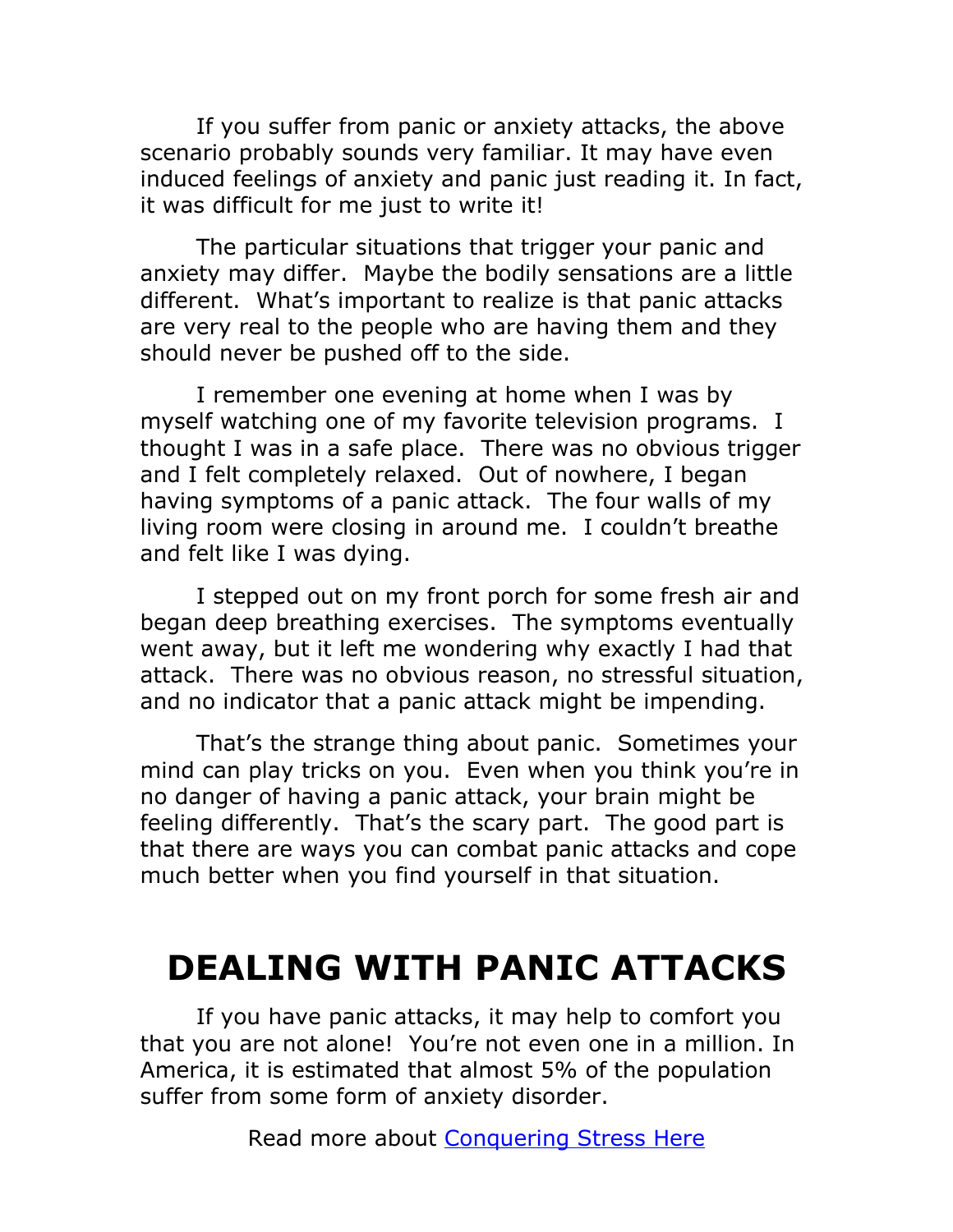For some, it may be the infrequent panic attacks that only crop up in particular situations-like when having to speak in front of others, while, for other people, it can be so frequent and recurring that it inhibits them from leaving their home. Frequent panic attacks often develop into what medical physicians refer to as an "anxiety disorder."

There are many ways of coping with an anxiety disorder. Some may not work for you, but others just might. It helps to know some of the most common coping techniques for dealing with panic attacks when they begin.

Your first step is to recognize when a panic attack is about to begin. When you have enough of them, you start to really pay attention to the tingling sensation, the shortness of breath, and the disconnection from the real life around you.

Many people I talk to wonder what that disconnection is like. They have a hard time understanding it. Those of us who have panic attacks are all too familiar with it. It's like you can look at a solid object and see that it is there. You know it's there, but a part of your mind doubts that it really IS there.

You may find yourself reaching out to touch that object just to be sure. You feel like you're not a part of the world around you. It's as if you are just a spectator in your own life with no control over anything around you.

Believe me, this is a horrible feeling.

So how do you start trying to combat your panic attacks? What if I told you the trick to ending panic and anxiety attacks is to WANT to have one. That sounds strange, even contradictory, doesn't it? But the want really does help push it away.

Does this mean that you should be able to bring on a panic attack at this very moment? Absolutely not! What it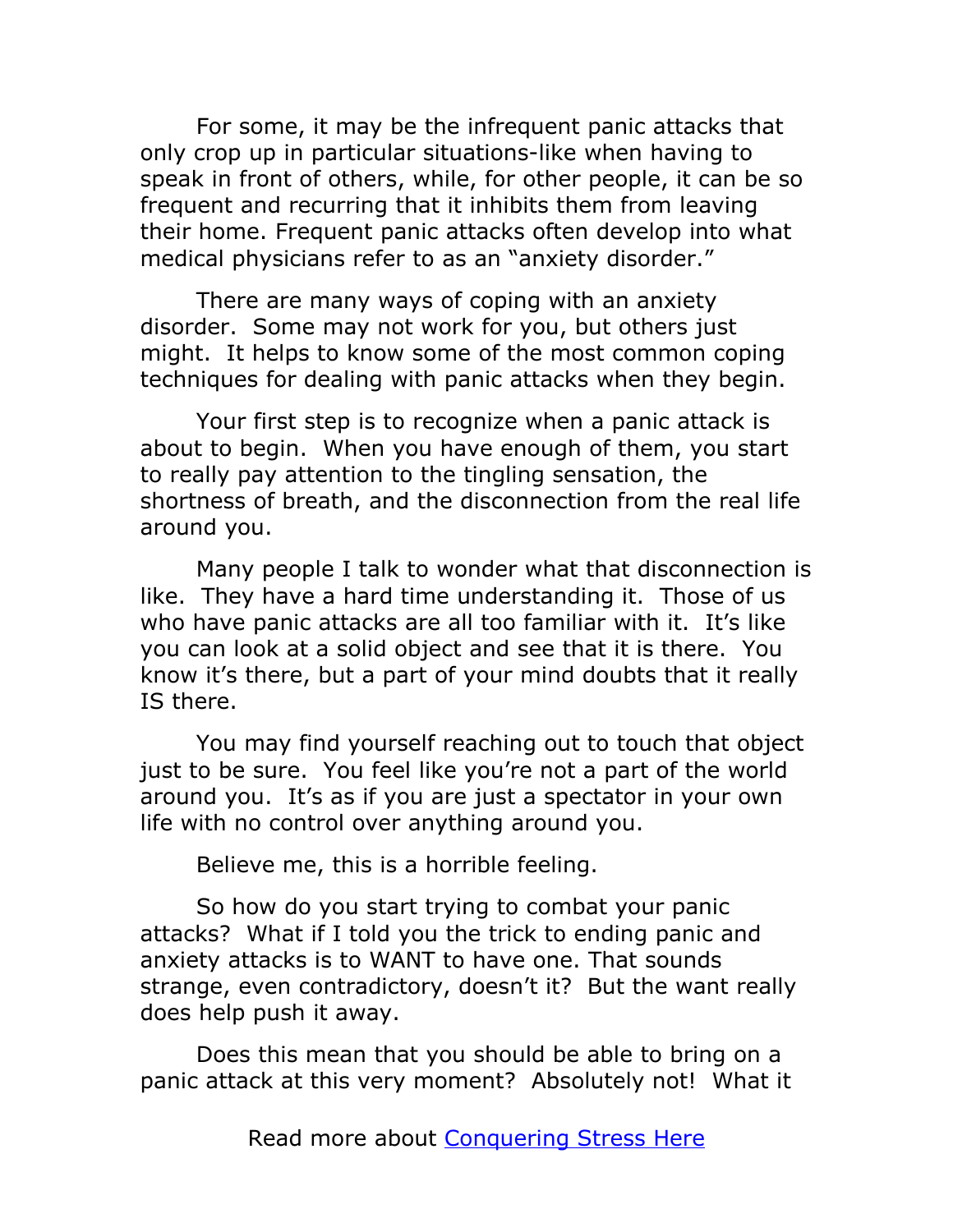means is that when you are afraid of something  $-$  in this case a panic attack – it will more than likely appear and wreak havoc. When you stand up to the attack, your chances of fending it off are much greater.

If you resist a situation out of fear, the fear around that issue will persist. How do you stop resisting–you move directly into it, into the path of the anxiety, and by doing so it cannot persist.

In essence what this means is that if you daily voluntarily seek to have a panic attack, you cannot have one. Try in this very moment to have a panic attack and I will guarantee you cannot. You may not realize it but you have always decided to panic. You make the choice by saying this is beyond my control whether it be consciously or sub-consciously.

Another way to appreciate this is to imagine having a panic attack as like standing on a cliff's edge. The anxiety seemingly pushes you closer to falling over the edge. To be rid of the fear you must metaphorically jump. You must jump off the cliff edge and into the anxiety and fear and all the things that you fear most.

How do you jump? You jump by wanting to have a panic attack. You go about your day asking for anxiety and panic attacks to appear.

Your real safety is the fact that a panic attack will never harm you. That is a medical fact. You are safe, the sensations are wild but no harm will come to you. Your heart is racing but no harm will come to you. The jump becomes nothing more than a two foot drop! It's perfectly safe.

Anxiety causes an imbalance in your life whereby all of the mental worry creates a top-heavy sensation. All of your focus is moved from the center of your body to the head. Schools of meditation often like to demonstrate an example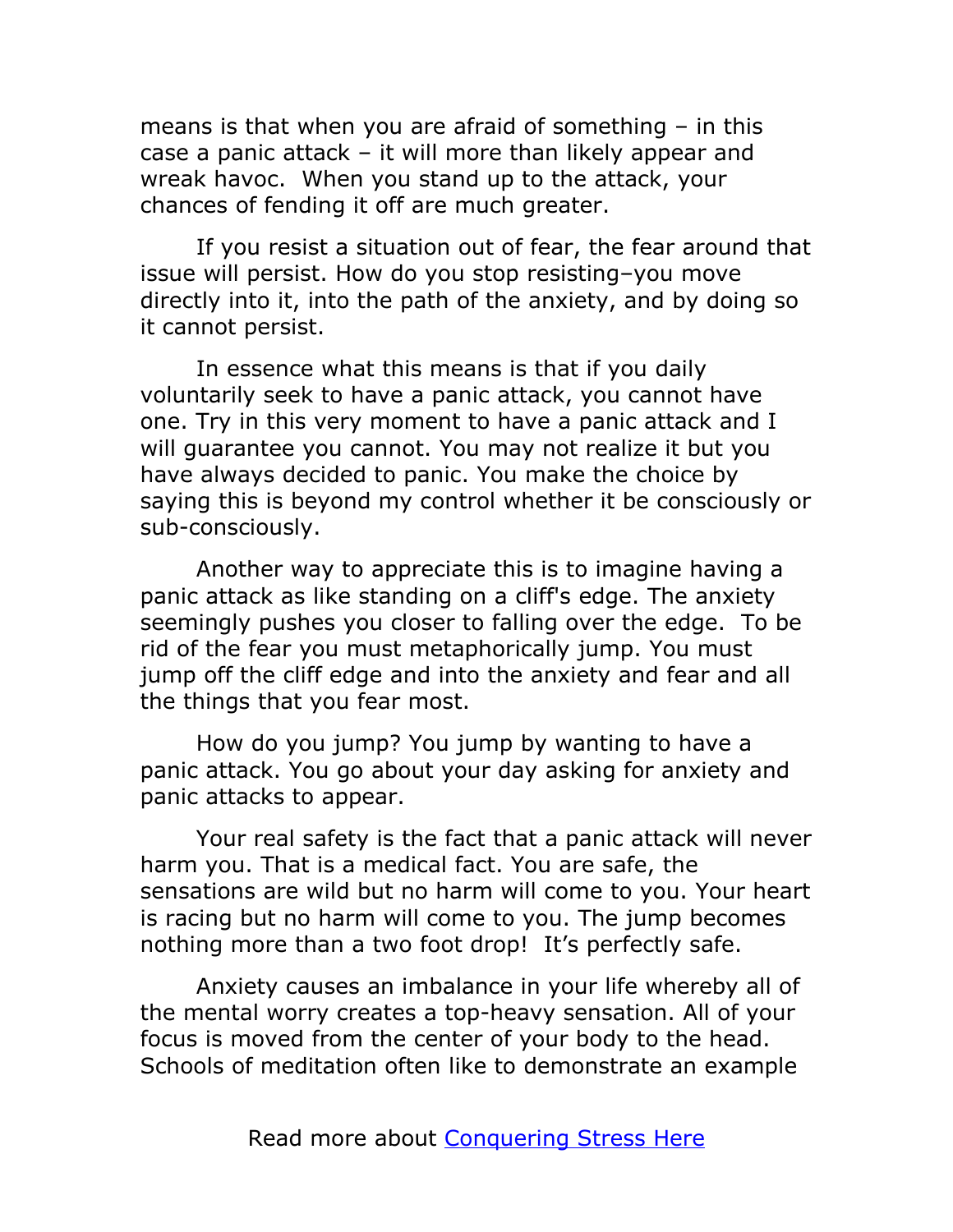of this top-heavy imbalance by showing how easily the body can lose its sense of center.

The key to overcoming panic attacks is to relax. That's easy to say but difficult to do. A good way to do this is to concentrate on your breathing making sure it is slow and steady. One of the first signs of a panic attack is difficulty breathing, and you may find yourself panting to catch a breath. When you focus on making those breaths even, your heart rate will slow down and the panic will subside.

Breathing more slowly and deeply has a calming effect. A good way to breathe easier is to let all the air out of your lungs. This forces your lungs to reach for a deeper breath next time. Continue to focus on your out-breath, letting all the air out of your lungs and soon you'll find your breathing is deeper and you feel calmer.

Ideally, you want to take the focus off the fact that you are having a panic attack. Try to press your feet, one at a time, into the ground. Feel how connected and rooted they are to the ground.

An even better way is to lie down with your bottom near a wall. Place your feet against the wall (your knees are bent) and press your feet one at a time into the wall. If you can breathe in as you press your foot against the wall, and breathe out as you release it, it will be more effective. You should alternate between your feet. Do this for 10 - 15 minutes or until the panic subsides.

Use all of your senses to take full notice of what you see, hear, feel, and smell in your environment. This will help you to remain present. Panic is generally associated with remembering upsetting events from the past or anticipating something upsetting in the future. Anything that helps keep you focused in the present will be calming. Try holding a pet; looking around your room and noticing the colors, textures, and shapes; listening closely to the sounds you hear; call a friend; or smell the smells that are near you.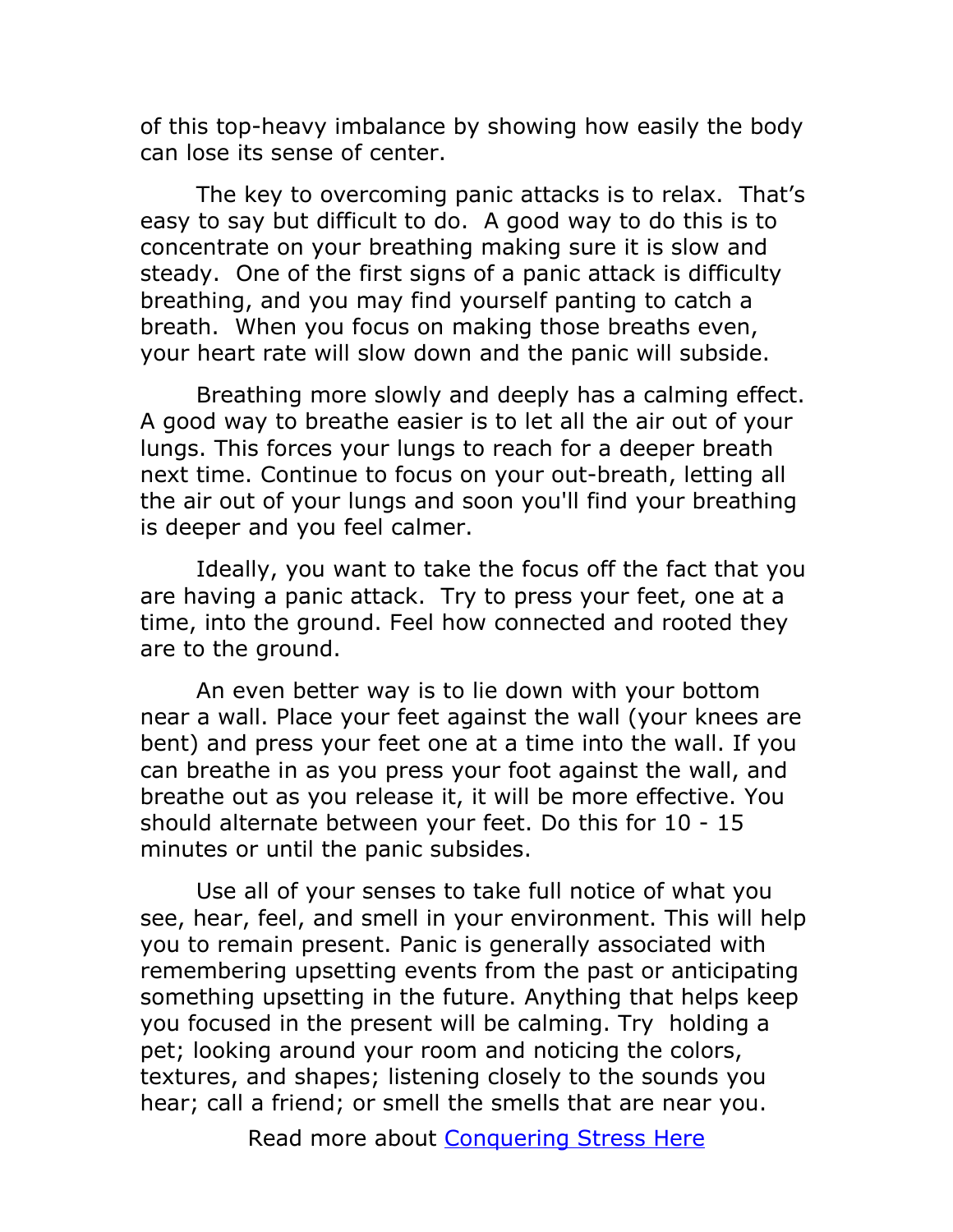Many people strongly advocate aromatherapy to deal with panic and anxiety. Lavender can have an especially calming and soothing effect when you smell it. You can find essential oil of lavender at many stores. Keep it handy and take a sniff when you start feeling anxious.

Try putting a few drops of lavender essence oil into some oil (olive or grape seed oil will do) and rub on your body. Keep a prepared mixture in a dark glass bottle for when you need it. You can even prepare several bottles, with a small one to carry with you.

Other essential oils known to help panic and panic attacks are helichrysum, frankincense, and marjoram. Smell each of them, and use what smells best to you, or a combination of your favorite oils mixed in olive or grape seed oil.

You may want to prepare yourself BEFORE a panic attack happens. When you're not in a panicked state, make a list of the things that you're afraid will happen. Then write out calming things that tell you the opposite of your fears. Then you can repeat these things to yourself when the panic starts to come.

Prepare a list of things to do in case of panicked feelings, and it will be ready for you when you need it. Fill it with lots of soothing messages and ideas of calming things to do. I find this to be a very helpful tool and am never without my small notebook that has these positive affirmations in it.

Panic can be a very scary thing to go through, especially if you're alone. Preparing for when the panic comes can really help reduce the panic, and even sometimes help to prevent it.

Another great tool to combating anxiety and stress is to use visualization.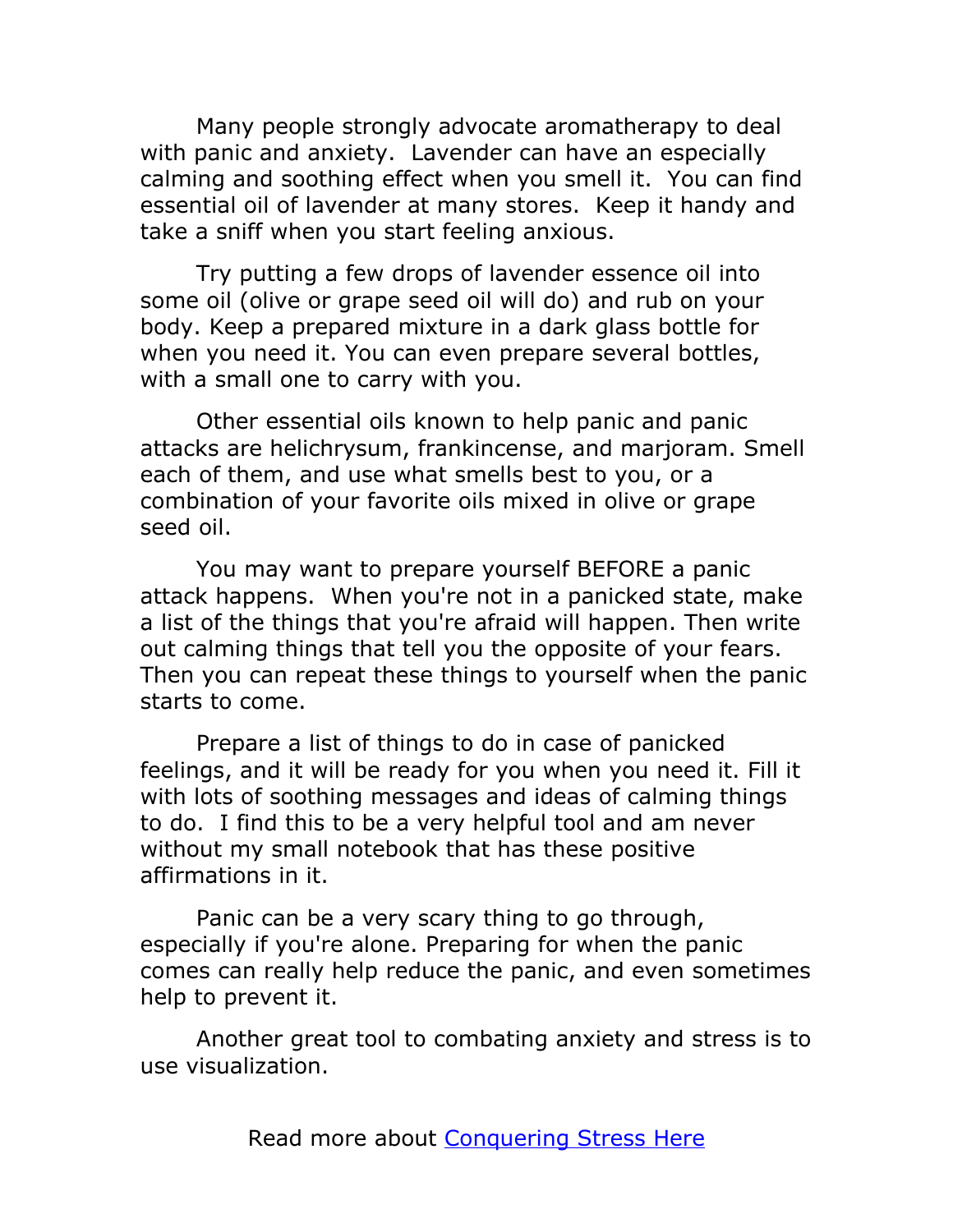### **CALM YOURSELF WITH VISUALIZATION**

The purpose of visualization is to enable you to quickly clear mental stress, tension, and anxious thinking. The visualization can be used when feeling stressed and is particularly useful when your mind is racing with fearful, anxious thinking.

This visualization process, when practiced frequently, is very effective for eliminating deep-seated mental anxieties or intrusive thoughts. To gain maximum benefit, the exercise must be carried out for longer then 10 minutes at a time, as anything shorter will not bring noticeable results.

There is no right or wrong way to carry out the visualization. Be intuitive with it and do not feel you are unable to carry it out if you feel you are not very good at seeing mental imagery. As long as your attention is on the exercise, you will gain benefit.

It is best to do this exercise in a quiet place where you won't be disturbed, and then when you are more practiced you will be able to get the same positive results in a busier environment such as the workplace. You should notice a calming effect on your state of mind along with a sensation of mental release and relaxation.

Either sitting or standing, close your eyes and move your attention to your breath. To become aware of your breathing, place one hand on your upper chest and one on your stomach. Take a breath and let your stomach swell forward as you breathe in and fall back gently as you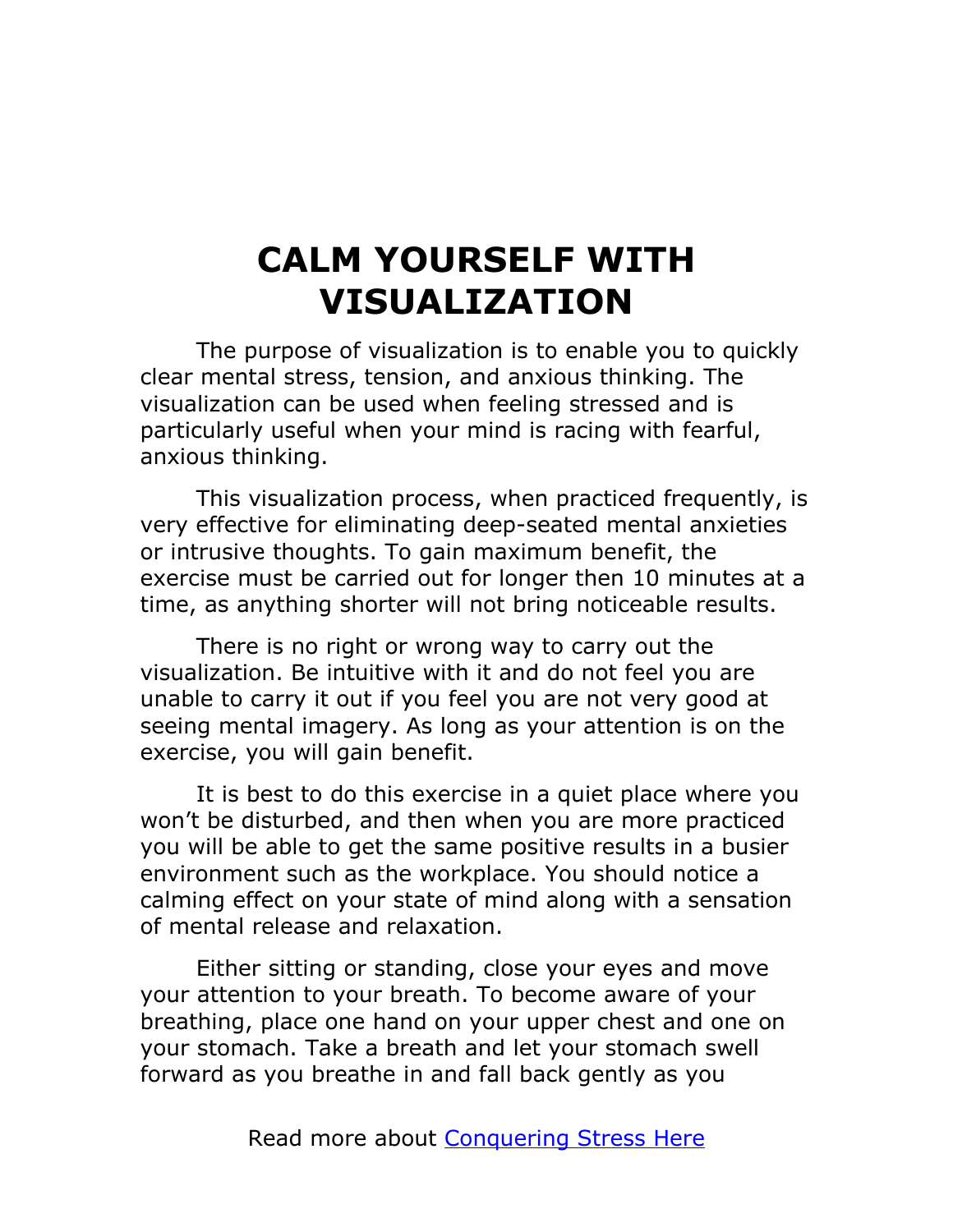breathe out. Take the same depth of breath each time and try to get a steady rhythm going.

Your hand on your chest should have little or no movement. Again, try to take the same depth of breath each time you breathe in. This is called Diaphragmatic Breathing.

When you feel comfortable with this technique, try to slow your breathing rate down by instituting a short pause after you have breathed out and before you breathe in again. Initially, it may feel as though you are not getting enough air in, but with regular practice this slower rate will soon start to feel comfortable.

It is often helpful to develop a cycle where you count to three when you breathe in, pause, and then count to three when you breathe out (or 2, or 4—whatever is comfortable for you). This will also help you focus on your breathing without any other thoughts coming into your mind.

If you are aware of other thoughts entering your mind, just let them go and bring your attention back to counting and breathing. Continue doing this for a few minutes. (If you practice this, you will begin to strengthen the Diaphragmatic Muscle, and it will start to work normally—leaving you with a nice relaxed feeling all the time.)

Now move your attention to your feet. Try to really feel your feet. See if you can feel each toe. Picture the base of your feet and visualize roots growing slowly out through your soles and down into the earth. The roots are growing with quickening pace and are reaching deep into the soil of the earth. You are now rooted firmly to the earth and feel stable like a large oak or redwood tree.

Stay with this feeling of grounded safety and security for a few moments. Once you have created a strong feeling or impression of being grounded like a tree, visualize a cloud of bright light forming way above you. A bolt of lightning from the luminous cloud hits the crown of your head, and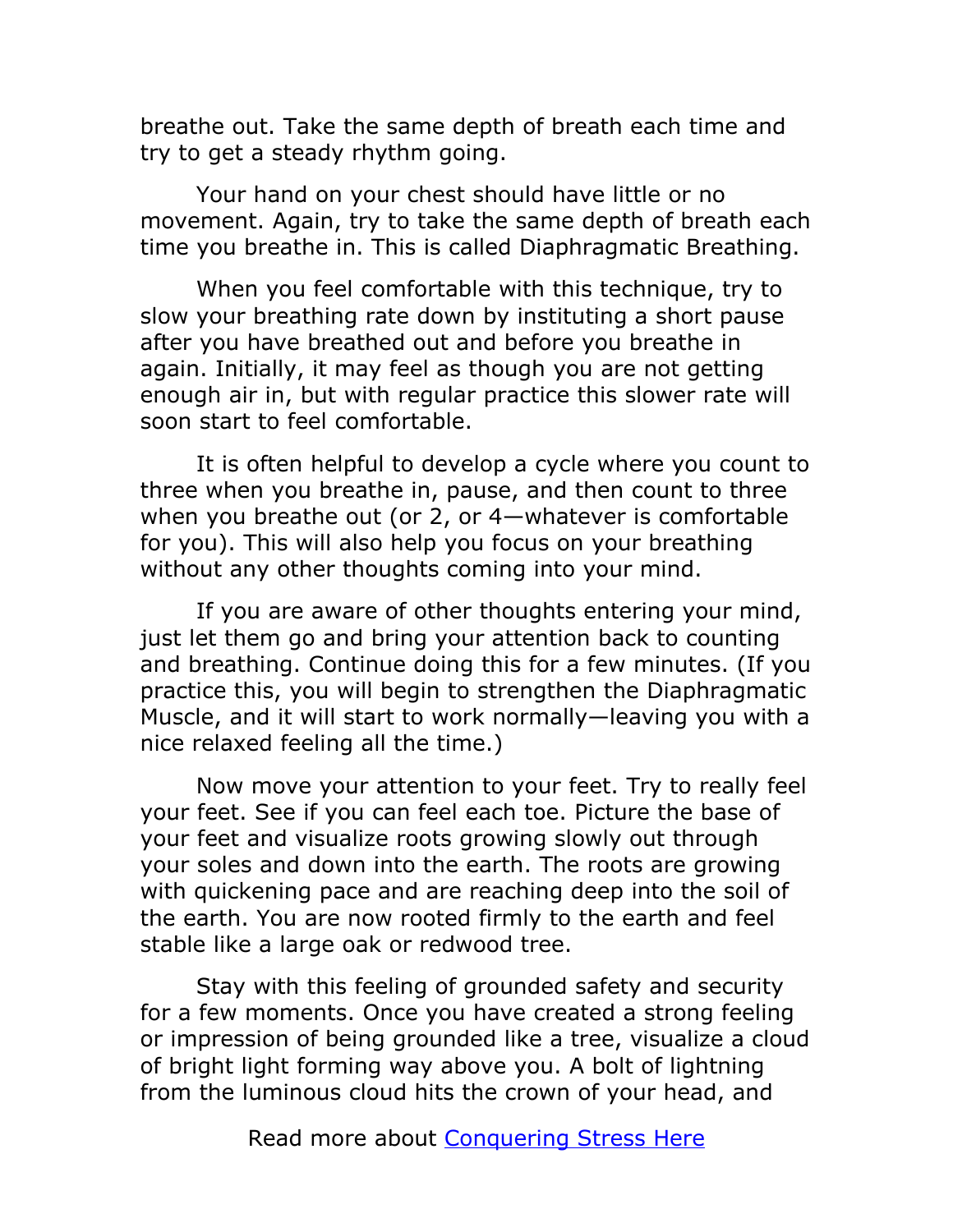that ignites a band of bright white light descending slowly from your head all the way down your body, over your legs, and out past your toes.

As the band of light passes over you, feel it clearing your mental state. It is illuminating your mind and clearing any disturbing or stressful thoughts that you may have been thinking about. Repeat this image four or five times until you feel a sense of clearing and release from any anxious thinking.

In finishing, see yourself standing under a large, luminescent waterfall. The water is radiant and bubbling with vitality and life. As you stand under the waterfall, you can feel the water run over every inch of your body, soothing you and instilling within you a sense of deep calm.

Try to taste the water. Open your mouth and let it run into your mouth, refreshing you. Hear it as it bounces off the ground around you. The water is life itself and it is washing away stress and worry from your mind and body. After a moment, open your eyes.

Try to use all of your senses when carrying out the visualization. To make the pictures in your mind as real as possible, use your senses of touch, taste, and hearing. Feel the water trickle down your body; hear the sound it makes as it splashes over you.

The more realistic the imagined scenarios, the more benefit you will gain. Many people report very beneficial and soothing results from using these simple visualizations frequently. The mind is much like a muscle in that, in order to relax, it needs to regularly release what it is holding onto.

You can use any situation or location that will help calm you. We liken this to "finding your happy place". Maybe you feel relaxed in a swimming pool or on the beach. Imagine yourself there. Just make sure wherever you go in your mind is a place where you can be calm and rested.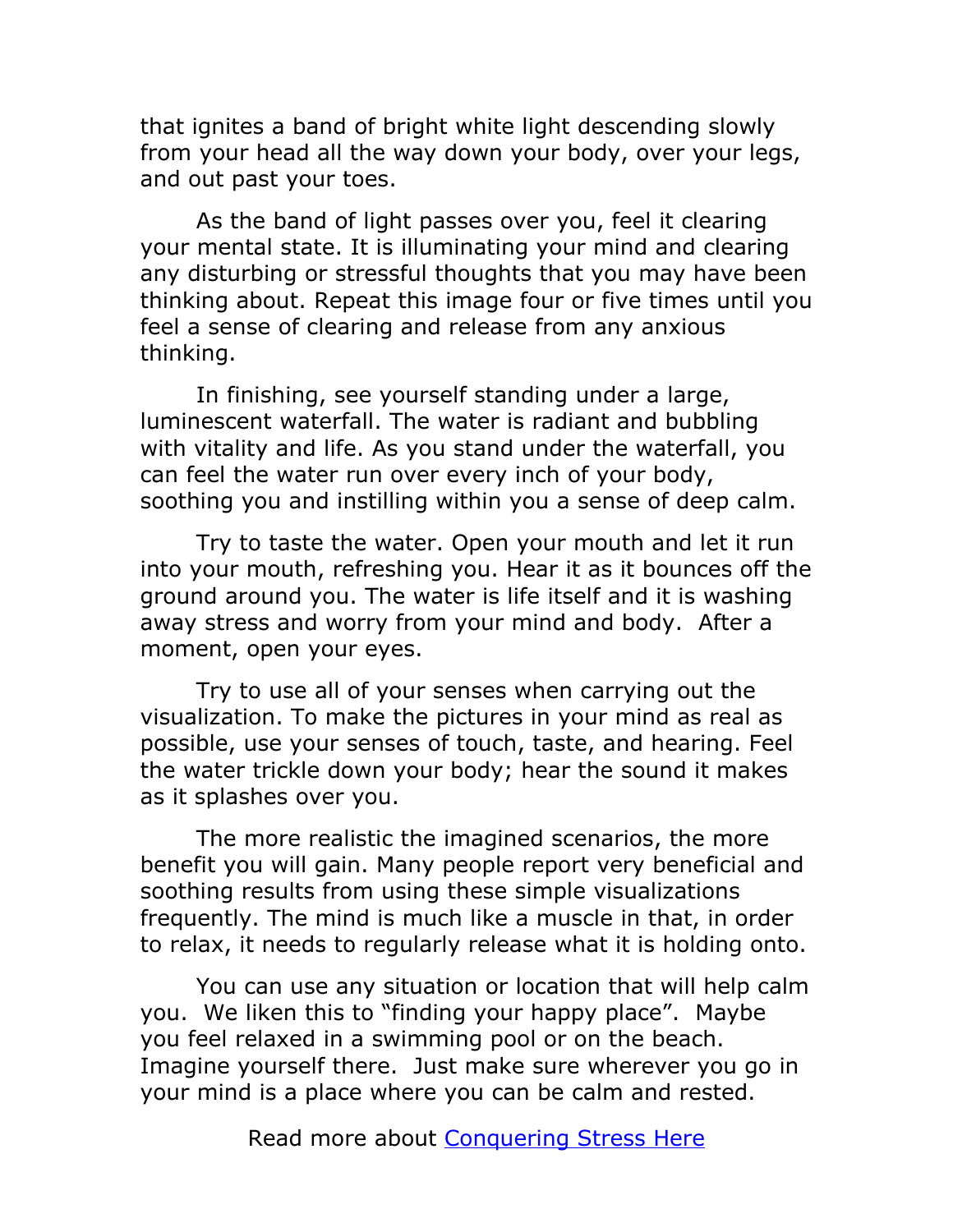By visualizing the different situations, you are allowing your mind to release. It is like sending a message to your brain that when you close your eyes and begin this process it is time for letting go of anything that it has been mentally holding onto, including anxious thinking.

In order to train your mind how to let go of the stress, it is important to practice this daily. With practice, you can learn to release all stress within minutes of starting the exercise. Your daily practice should take place before going to bed, as that will enable you to sleep more soundly.

Many people do not do these visualizations in the bedroom but some other room before going to bed. That way, when they enter the bedroom and close the door, they are leaving the mental stress and anxious thinking behind them. Just be sure you have the opportunity to totally concentrate on your mental images.

Visualization as a tool for dealing with mental stress is very effective. If such visualization is carried out properly, you can reach a deep feeling of inner calm. This technique probably will not work in helping to end an anxiety attack, but it can help that attack from beginning. It is a very powerful support tool for ridding yourself of general anxiety sensations.

With practice, you find you go days without having anxious thinking interrupt your life, and importantly, this significantly reduces the level of general anxiety you feel.

Visualization is simply a tool you can use to overcome anxious thoughts and feelings. Let's look at various ways that you can combat excessive stress – beginning with music.

### **USING MUSIC TO BEAT STRESS**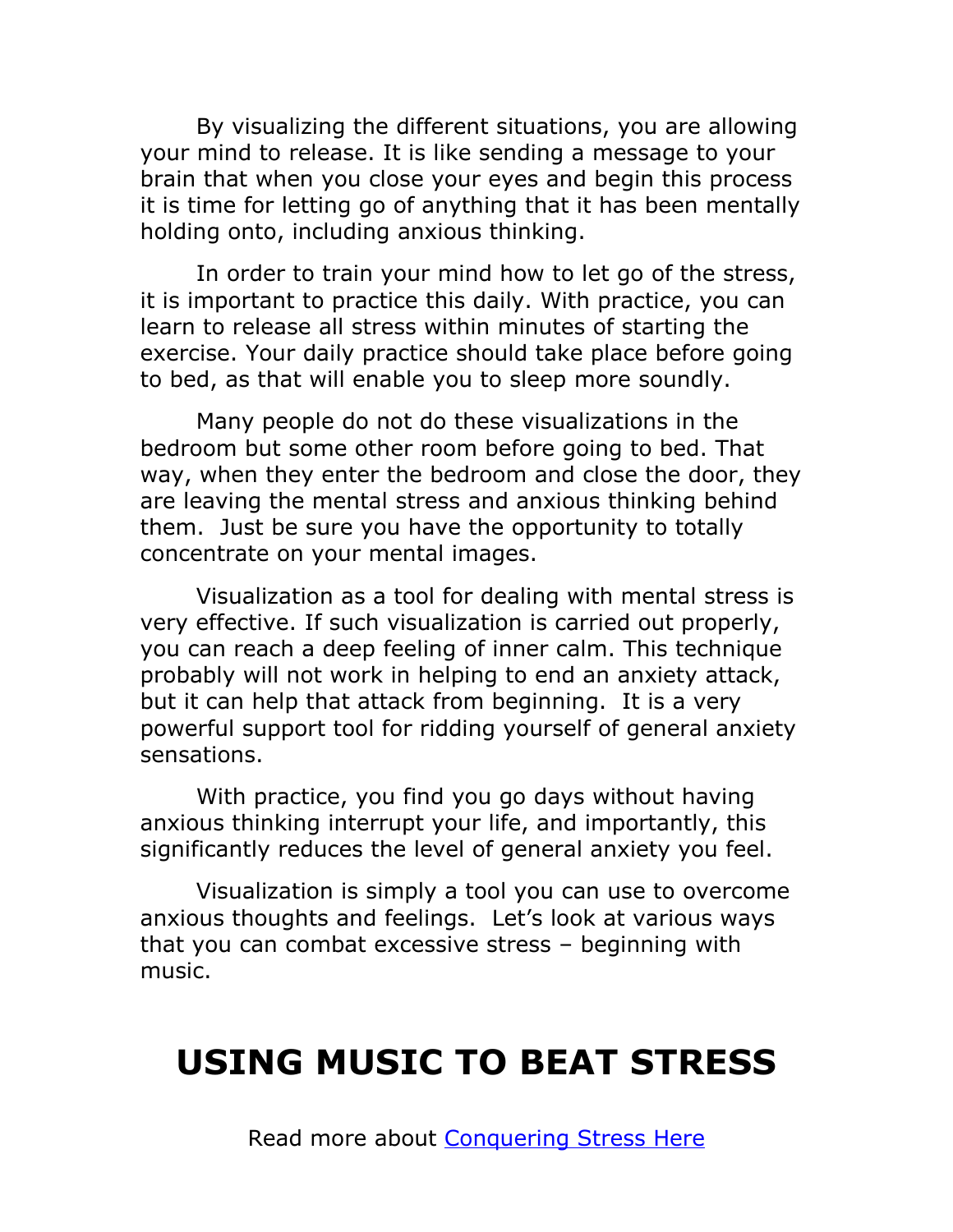Listening to music does wonder to alleviate stress. Everyone has different tastes in music. We should listen to the music that makes us feel comfortable. Sitting down and forcing yourself to listen to relaxation music that you don't like may create stress, not alleviate it. Music is a significant mood-changer and reliever of stress, working on many levels at once.

The entire human energetic system is extremely influenced by sounds, the physical body and chakra centers respond specifically to certain tones and frequencies. Special consideration should be given to the positive effects of one actually playing or creating music themselves.

Among the first stress-fighting changes that take place when we hear a tune is an increase in deep breathing. The body's production of serotonin also accelerates.

Playing music in the background while we are working, seemingly unaware of the music itself, has been found to reduce the stress of the workplace. That's why so many retail places play music while you shop – to take your mind off the high prices!

Music was found to reduce heart rates and to promote higher body temperature - an indication of the onset of relaxation. Combining music with relaxation therapy was more effective than doing relaxation therapy alone.

Many experts suggest that it is the rhythm of the music or the beat that has the calming effect on us although we may not be very conscious about it. They point out that when we were a baby in our mother's womb, we probably were influenced by the heart beat of our mother. We respond to the soothing music at later stages in life, perhaps associating it with the safe, relaxing, protective environment provided by our mother.

Music can be one of the most soothing or nerve wracking experiences available. Choosing what will work for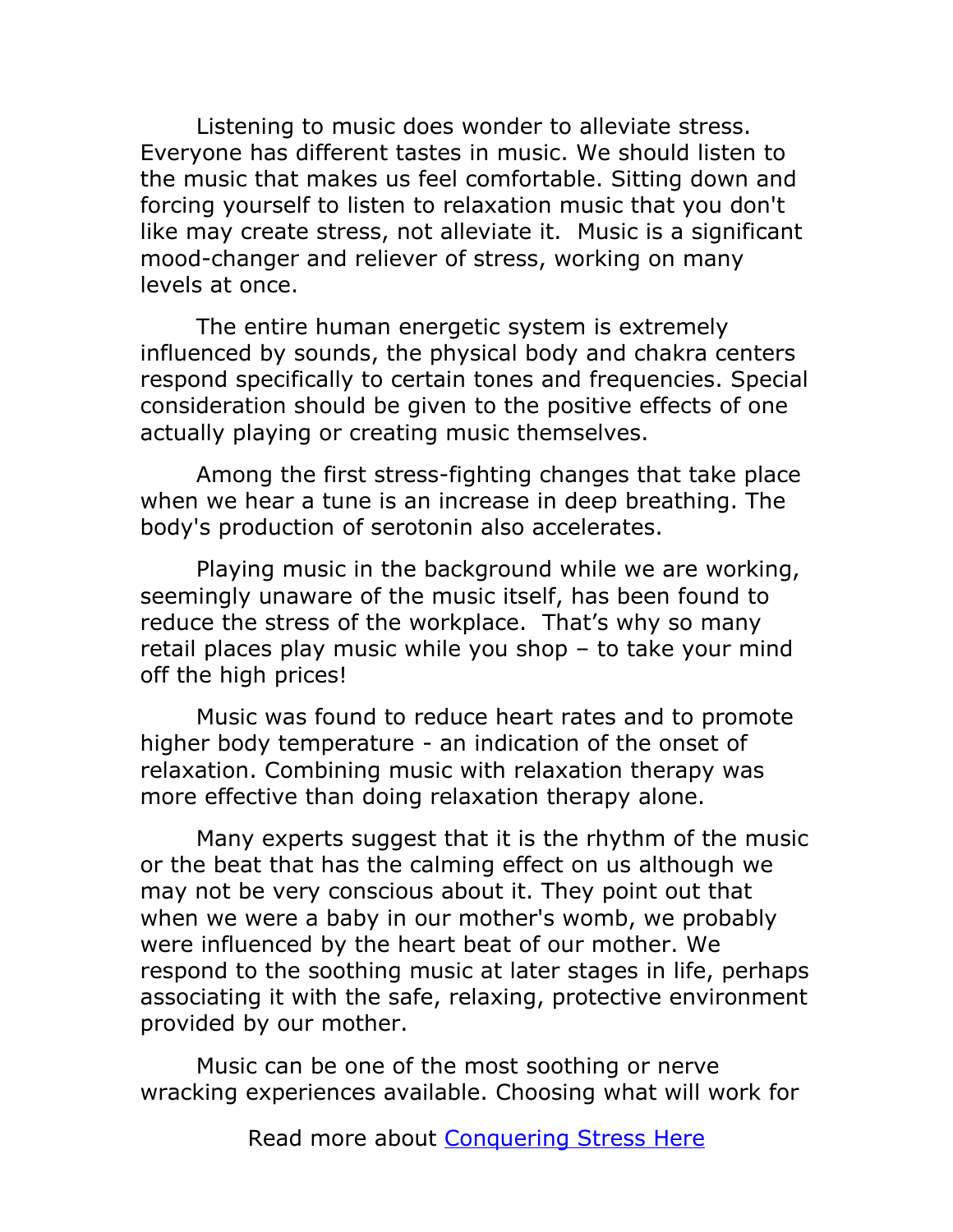any individual is difficult, most will choose something they 'like' instead of what might be beneficial.

In doing extensive research on what any given piece of music produces in the physiological response system many unexpected things were found. Many of the so-called meditation and relaxation recordings actually produced adverse EEG patterns, just as bad as Hard Rock and Heavy Metal.

The surprising thing was many selections of Celtic, Native American as well as various music containing loud drums or flute were extremely soothing. The most profound finding was any music performed live and even at moderately loud volumes even if it was somewhat discordant had very a beneficial response.

As we mentioned before, there is not a single music that is good for everyone. People have different tastes. It is important that you like the music being played. I recently picked up a rest and relaxation CD at Wal-Mart that has done wonders for me. It has the sounds of the ocean in the background while beautiful piano music plays. It's very soothing.

One note here, it's probably not a good idea to play certain types of ballads or songs that remind you of a sad time in your life when you're trying to de-stress. The reason is obvious. You're trying to relax and wash away the anxious thoughts. The last thing that you need is for a sad song to bring back memories you don't need anyway.

Here are some general guidelines to follow when using music to de-stress.

> • To wash away stress, try taking a 20-minute "sound bath." Put some relaxing music on your stereo, and then lie in a comfortable position on a couch or on the floor near the speakers. For a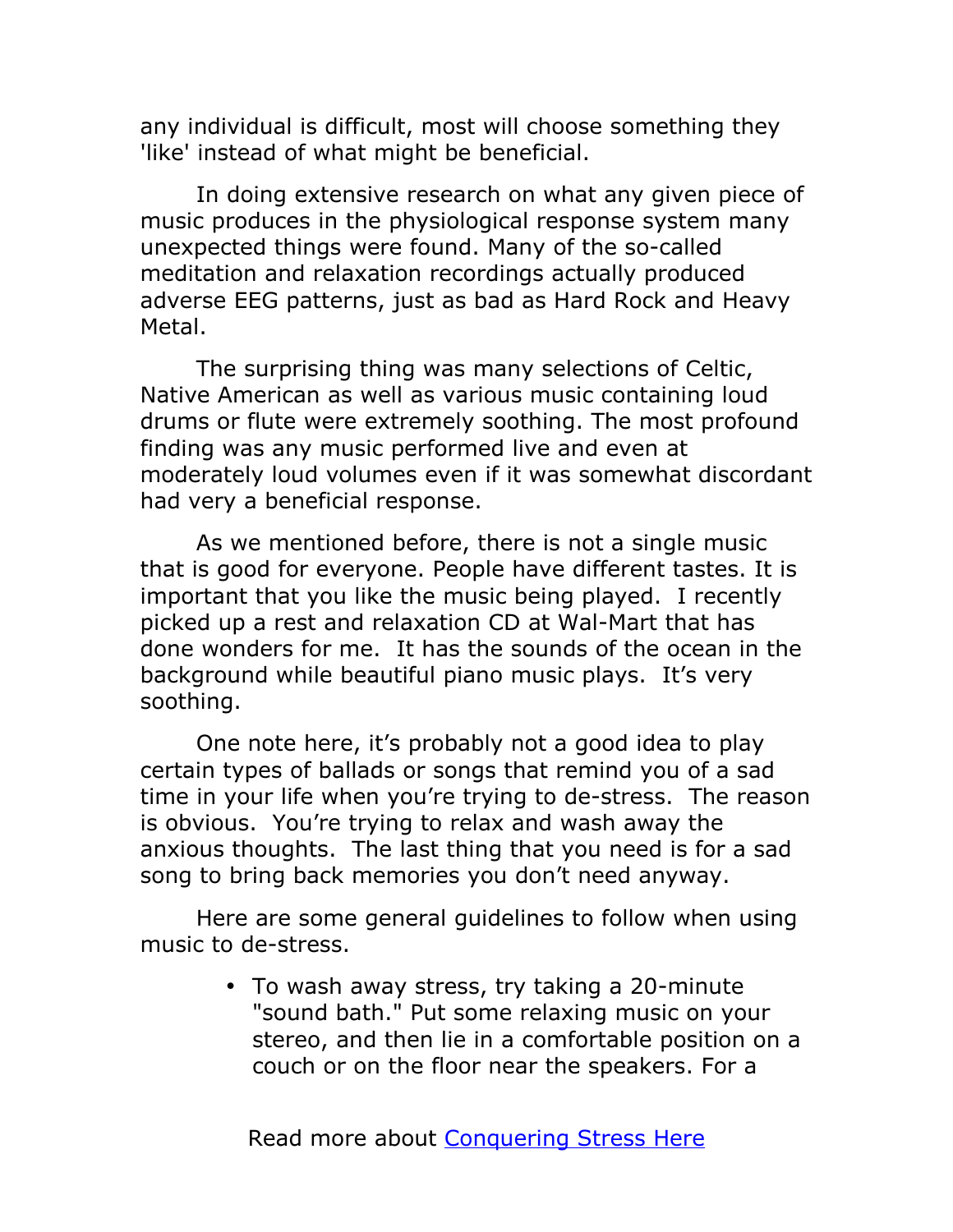deeper experience, you can wear headphones to focus your attention and to avoid distraction.

- Choose music with a slow rhythm slower than the natural heart beat which is about 72 beats per minute. Music that has repeating or cyclical pattern is found to be effective in most people.
- As the music plays, allow it to wash over you, rinsing off the stress from the day. Focus on your breathing, letting it deepen, slow and become regular. Concentrate on the silence between the notes in the music; this keeps you from analyzing the music and makes relaxation more complete.
- If you need stimulation after a day of work, go for a faster music rather than slow calming music. Turn up the volume and DANCE! It doesn't matter if you can actually dance or not. Just move along with the music and do what feels good. You'll be shocked at the release you can feel!
- When going gets tough, go for a music you are familiar with - such as a childhood favorite or favorite oldies. Familiarity often breeds calmness.
- Take walks with your favorite music playing on the walkman. Inhale and exhale in tune with the music. Let the music takes you. This is a great stress reliever by combining exercise (brisk walk), imagery and music.
- Listening to the sounds of nature, such as ocean waves or the calm of a deep forest, can reduce stress. Try taking a 15- to 20-minute walk if you're near the seashore or a quiet patch of woods. If not, you can buy tapes of these sounds in many music stores. This has been very calming for me – you should try it too!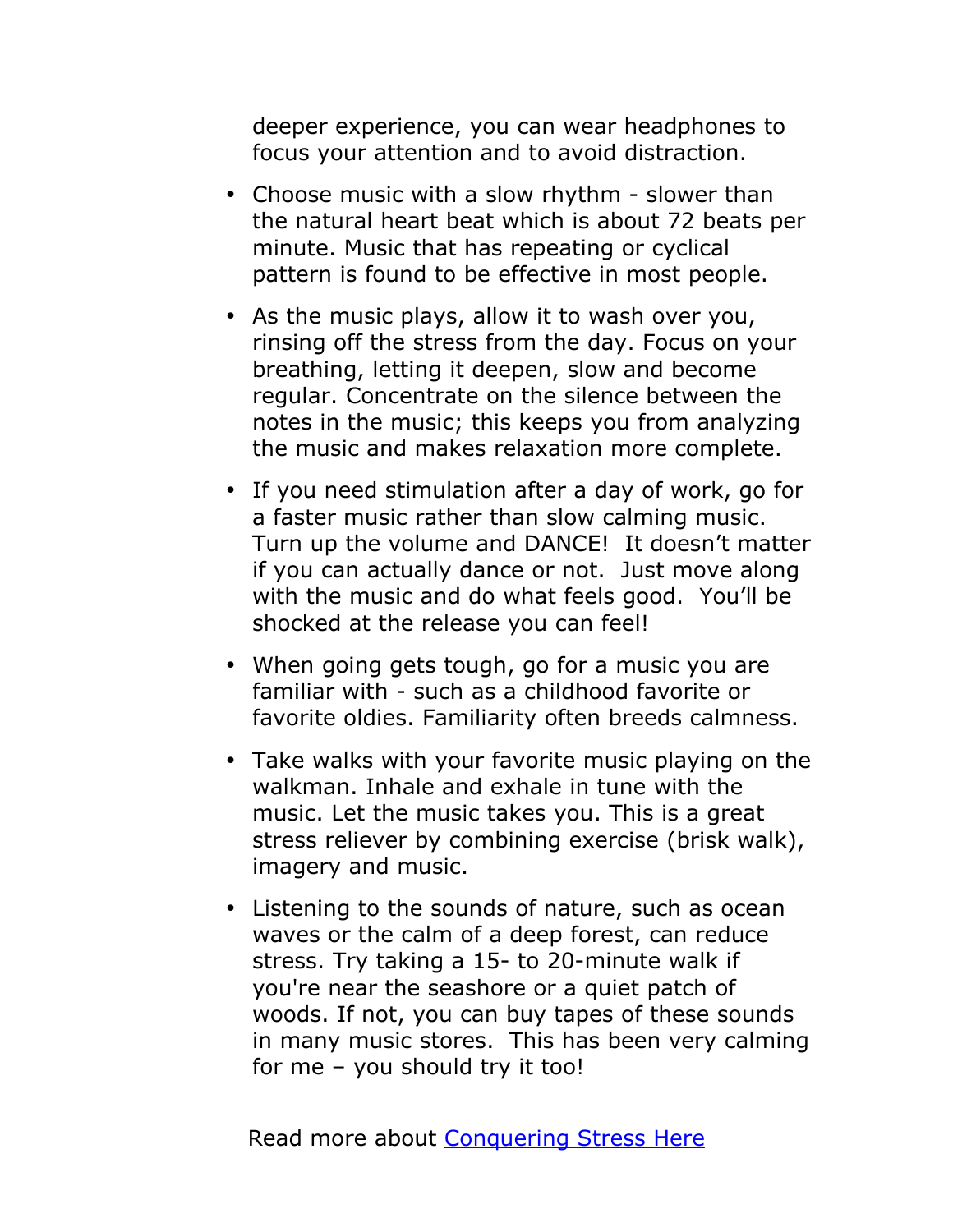There's another great relaxation technique that I have found in coping with my own anxiety problems: selfhypnosis.

### **SELF-HYPNOSIS FOR STRESS**

A few weeks ago, I was feeling particularly overwhelmed with stress and anxiety. It seemed like anything that could go wrong, did go wrong. I felt like I was spinning out of control.

I happened to be writing a book on yoga and meditation at the time and came across a website that offered a downloadable mp3 hypnotic relaxation session. It cost me about \$20 and it was the best \$20 I have ever spent!

There are plenty of places on the internet where you can get these downloadable sessions for a small fee. However, you can also practice self-hypnosis on your own.

You first need to find a quiet place where you can fully relax and listen to your inner voice. You shouldn't TRY to make something happen. Let your mind listen and relax. A large part of achieving that hypnotic state is to allow it to happen naturally.

Also, don't watch for certain signs or signals that you might be in a hypnotic state. We can guarantee that if you look for these signs, you won't be able to fully relax and gain the benefits of self-hypnosis.

There are lots of different ways to experience hypnosis. No two people will have exactly the same experience. In one respect, though, everyone has the same experience: the hypnotic state is always pleasant! There are no "bad trips" in hypnosis. Keep in mind that self-hypnosis is a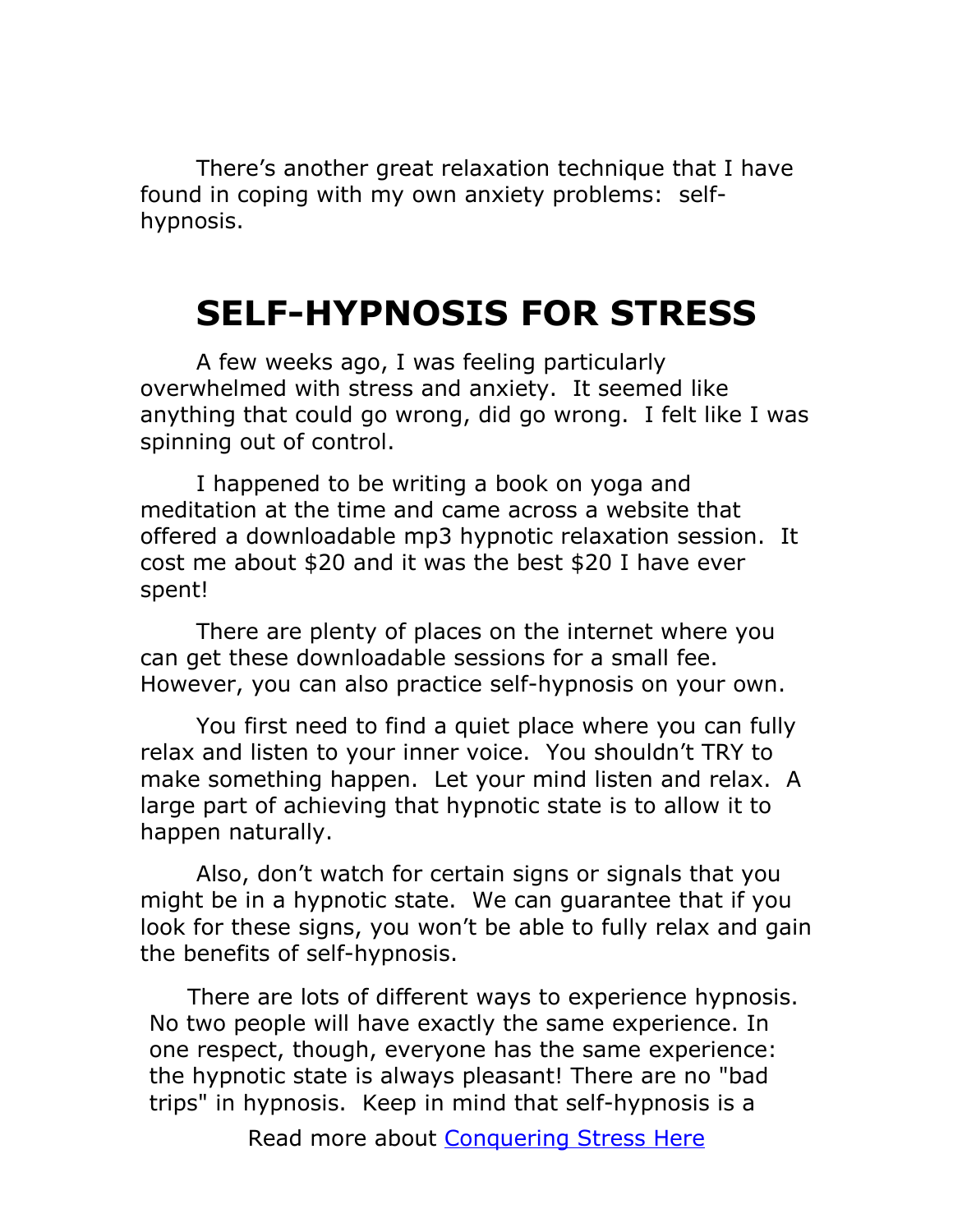skill, and that you will continue to get better at it and, as you do, it becomes ever more powerful.

It's a good idea to set up a schedule of practice, allowing yourself anywhere between 10 and 30 minutes, depending on how busy you are and how much time you have to spend at it. Practice during the best part of your day if you can and at a time when you are least likely to be disturbed by others.

Most people find it best to practice lying down, in a comfortable position, with as few distractions as possible. If you are bothered by noise while you practice you can try to mask out the noise with some other source of sound.

You can try stereo music in the background, or white noise if you like. If like most people you don't have a white noise generator, try tuning a radio receiver between stations. The static you get when you do that is similar to white noise. However this takes an older or cheaper FM receiver without a noise suppressor. Sometimes AM tuners can be used for this. This should just be in the background and not too loud to be distracting.

The basic divisions of a hypnotic induction are relaxation, deepening, suggestion application, and termination*.*

#### **1. Relaxation**

Your first job in the hypnotic induction is to slow the juices down and get yourself relaxed. But don't try to force your mind to relax (whatever that means)! If you get yourself physically relaxed, your mind will follow.

Relaxation – really deep relaxation – is an ability that most people have either lost or never developed. Some people can do it quite easily, though. They just let go of their tensions and let every part of their body become limp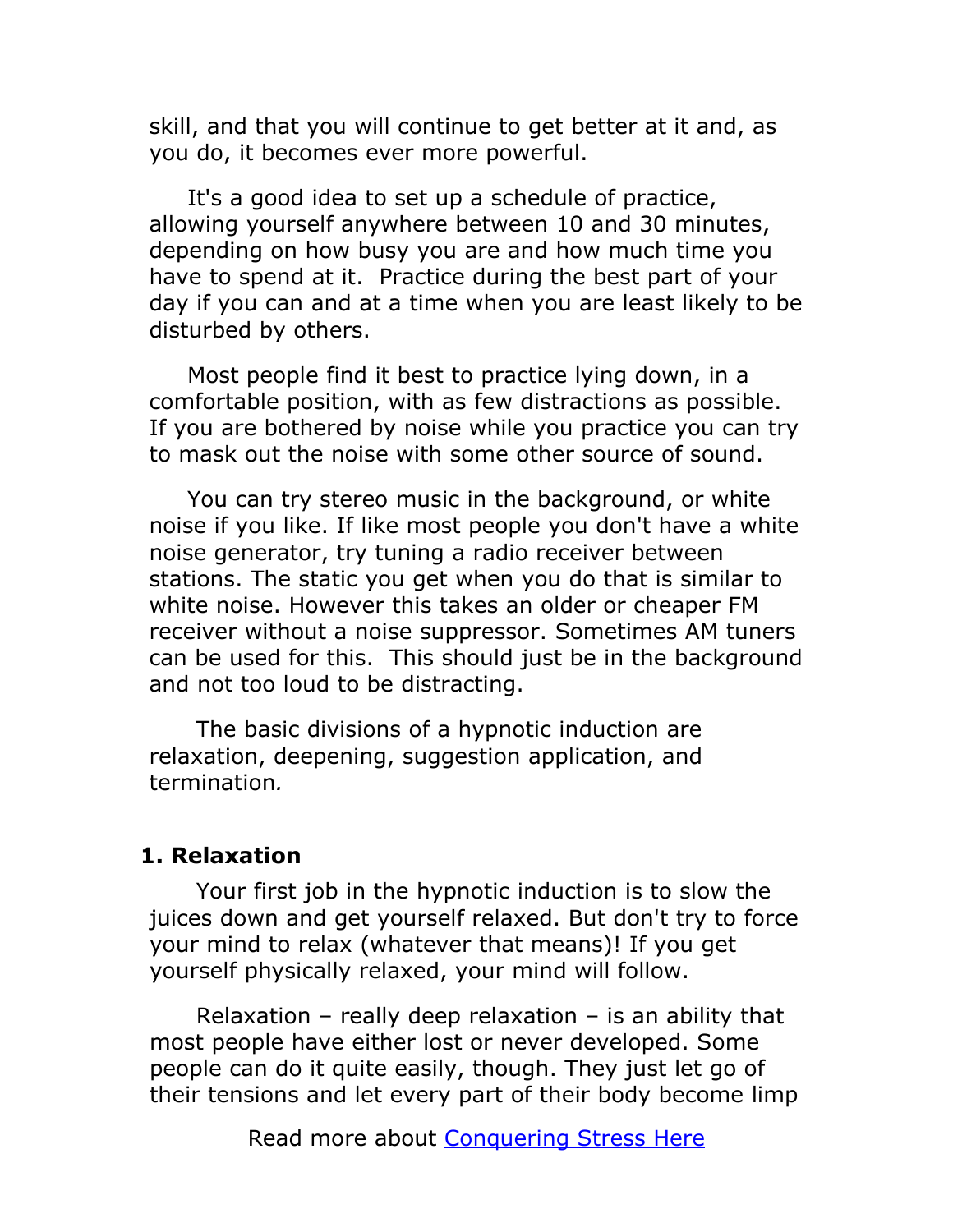and relaxed. If you are one of these people, begin your self-hypnosis practice by getting nicely relaxed. Take your time. This is not something you want to rush.

The time involved for the relaxation phase of your selfhypnosis induction can vary from half an hour to just a few seconds. It is an important part of the induction and should not be slighted. As you get better and your skill increases you will recognize deeply relaxed states, and you will be able to achieve them in a surprisingly short time. But as a beginner, take your time. It will be time well spent.

A very popular method of deep relaxation is the Jacobson Progressive Relaxation procedure. This involves tensing each of the major muscle groups of your body (foot and lower leg on each side, upper leg and hip, abdomen, etc.). Tense the muscle group for a few seconds, then let go.

#### **2. Deepening Procedures**

Once you have completed the relaxation phase of your self-hypnosis induction procedure, you can begin to deepen the relaxed state. At some time between the deep relaxation and the deepening procedures you will move into a hypnotic state. You probably won't know it, especially as a beginner, but it will happen sooner or later.

One of the first hurdles a beginner must get over is the compulsion to "watch for it." That is, you will keep waiting for hypnosis to happen, for some change in your awareness or the way you feel that will say to you, "You're hypnotized."

Watching for hypnosis will definitely get in your way if you don't get it out of your mind. Going into a hypnotic state is, in this respect, similar to going to sleep. If you try to catch yourself going to sleep – if you try to be aware of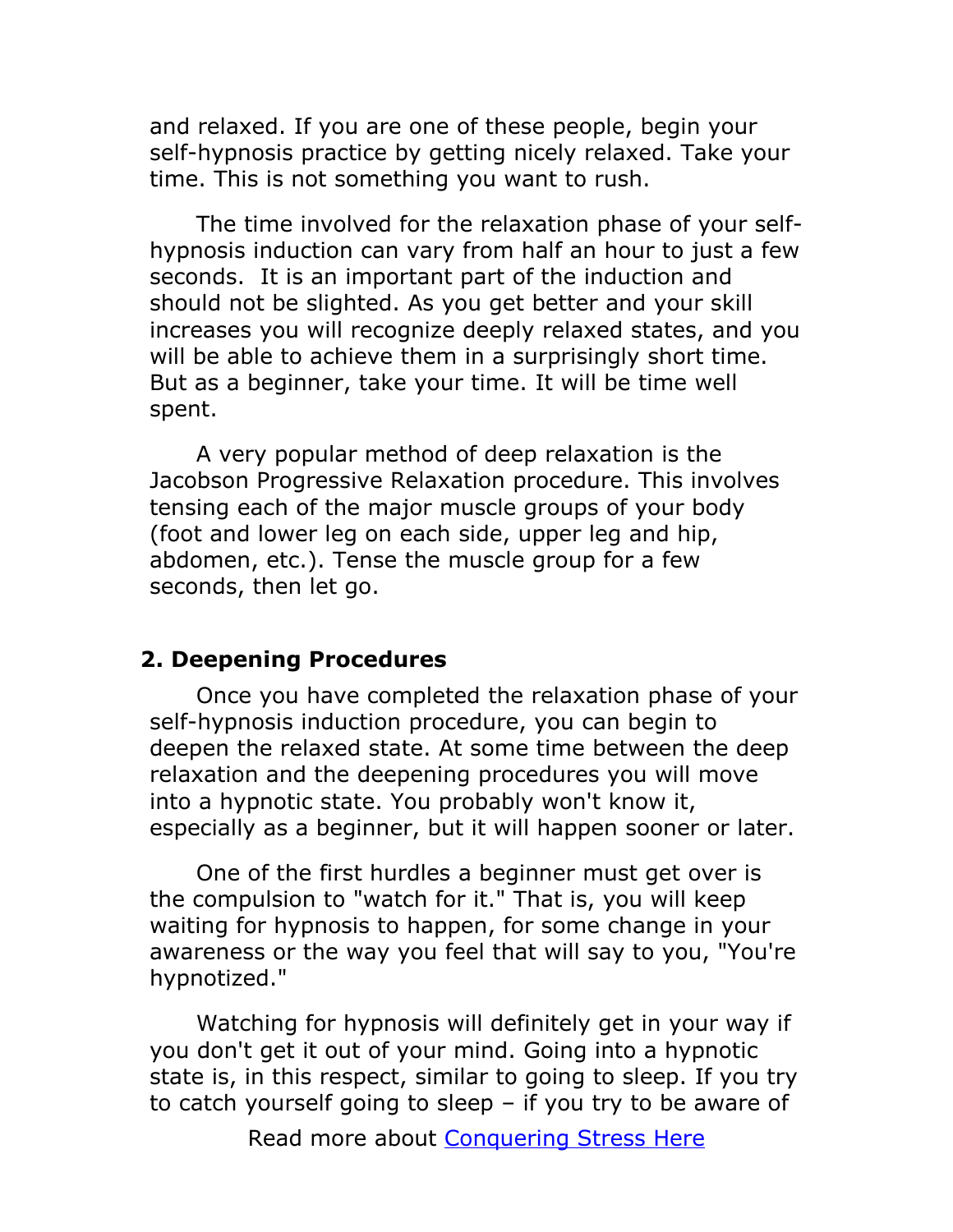the precise instant in which you actually go to sleep – you are much less likely to go to sleep. "Watching" keeps you awake.

In this same way you will not know when you go into a hypnotic state (but that won't be because you lost consciousness – you won't). Later, after you have been practicing regularly for a few weeks or a month or two, you'll be much more familiar with yourself and how it feels to be hypnotized.

Does it take everyone weeks or even months to get into a good hypnotic state? Definitely not. Some people have an amazing experience the very first time they try it. Others might practice for several days, noticing nothing, then out of the blue they have one of those great induction sessions in which they know something stupendously good happened. But if you happen not to be one of these people, don't worry about it. Just keep practicing and you will eventually get there.

One of the most popular deepening procedures is the count-down technique. Hollywood also likes this one. That is why you see it in so many movies. That and the swinging watch.

To use the count-down technique you simply start counting downward from, say, 20 (or 100, or whatever). Adjust the countdown number to whatever feels right to you after you have practiced a few times. Imagine that you are drifting deeper with each count. Other images and thoughts will probably intrude themselves as you count. That is natural. Just gently brush them aside, continuing with your counting.

The speed with which you count down should be natural; not too fast, not too slow. For most people this means counting at a rate of about one count for each two or three seconds. Do it at a rate that feels comfortable and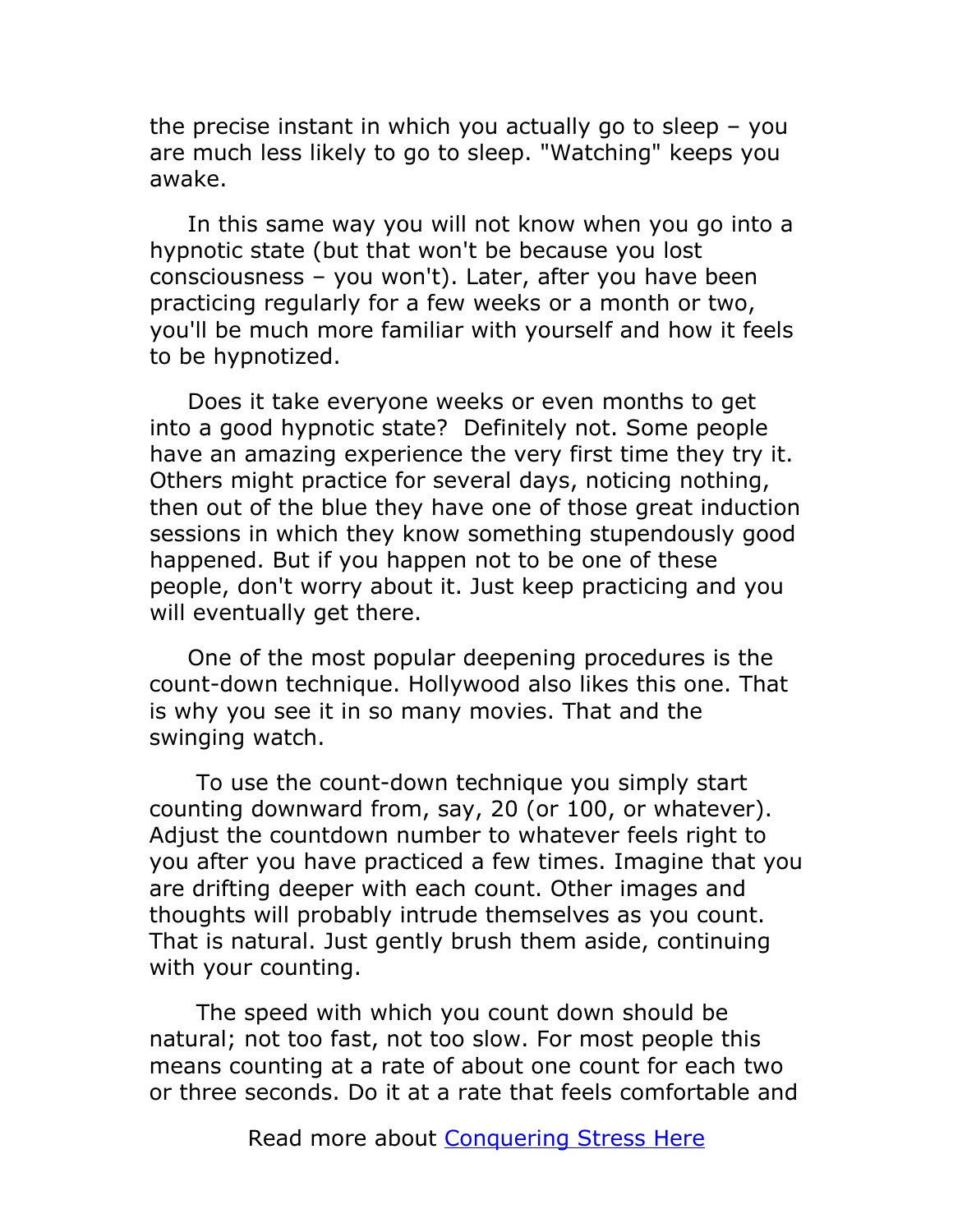relaxed to you. Some people like to tie the count with their breathing. As they drift deeper their breathing slows down, so their counting also slows down.

Don't count out loud, just think your way down the count. You want to avoid as much physical involvement and movement as possible.

#### **3. Suggestion Application in self-hypnosis**

Once you have reached the end of your deepening procedure you are ready to apply suggestions. What you have done during the relaxation and deepening procedures is increase your suggestibility. That is, you have opened up your subconscious mind at least a little bit to receive your suggestions. This works because of the particular, and peculiar, characteristics of the subconscious part of your mind.

The most common and easiest way to apply suggestions is to have them worked out ahead of time, properly prepared and worded, and memorized. It should not be too difficult to remember them because they should be rather short and you are the one who composed them. If you have them ready and remembered, you can simply think your way through them at this point.

Dialogue, or more properly monologue, is also okay. You just talk ("think" to keep your effort to a minimum) to yourself about what it is you want to do, be, become, whatever.

Don't say "you." You are thinking to yourself, so use the first person personal pronoun "I." Some suggestions can be succinctly stated in a somewhat more formal sort of way, like, "I am eating less and becoming more slender every day."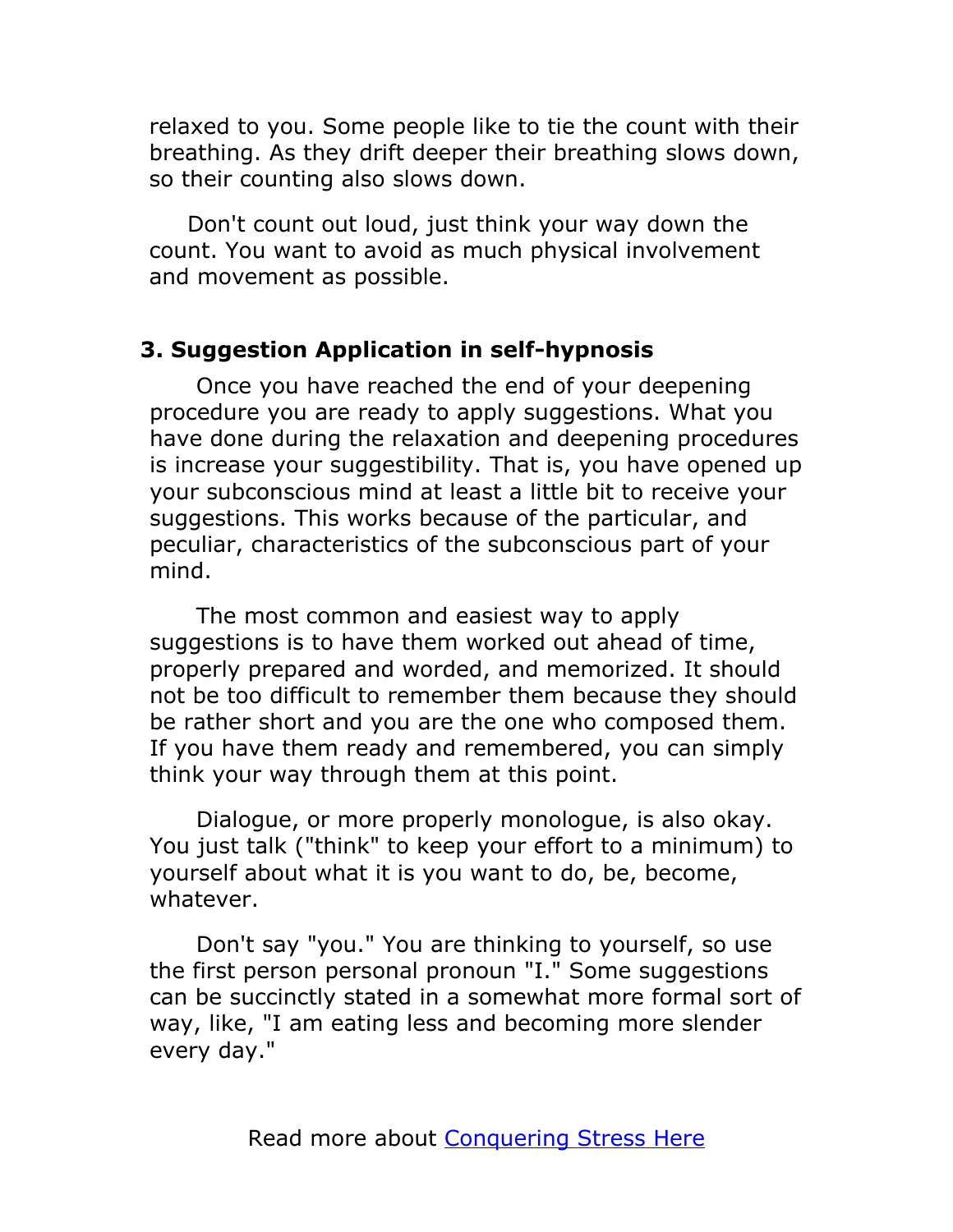Elaborated suggestions are generally wordier and more of an ad lib: "Food is becoming less important to me every day and I am filling my time with more important and meaningful pursuits than eating. It is getting easier and easier to pass up desserts and other fattening foods . . ." and so on.

Generally speaking, the most effective kind of suggestion is image suggestion. Image suggestions usually do not use language at all. You can liken this to seeing yourself in a calm, relaxed state while in the middle of a chaotic situation. Actually see yourself in your mind's eye.

Although people sometimes see immediate results from their suggestions, it is more likely to take a little time for them to kick in. So don't be impatient. On the other hand, if you have not begun to see some results within, say, a couple of weeks, you need to change your suggestions.

#### **4. Termination**

Once you have finished applying suggestions you are through with your induction and you can terminate your session. You could just open your eyes, get up and go about your business, but that is not a good idea.

You should formally identify the end of every session. By doing this you provide a clear boundary between the hypnotic state and your ordinary conscious awareness. A clear termination also prevents your self-hypnosis practice session from turning into a nap. If you want to take a nap, take a nap. But don't do it in a way that sleeping becomes associated with self-hypnosis practice.

If you are practicing at bedtime and don't care if you go on to sleep, that is okay. But still draw the line in your mind to indicate the end of your self-hypnosis session.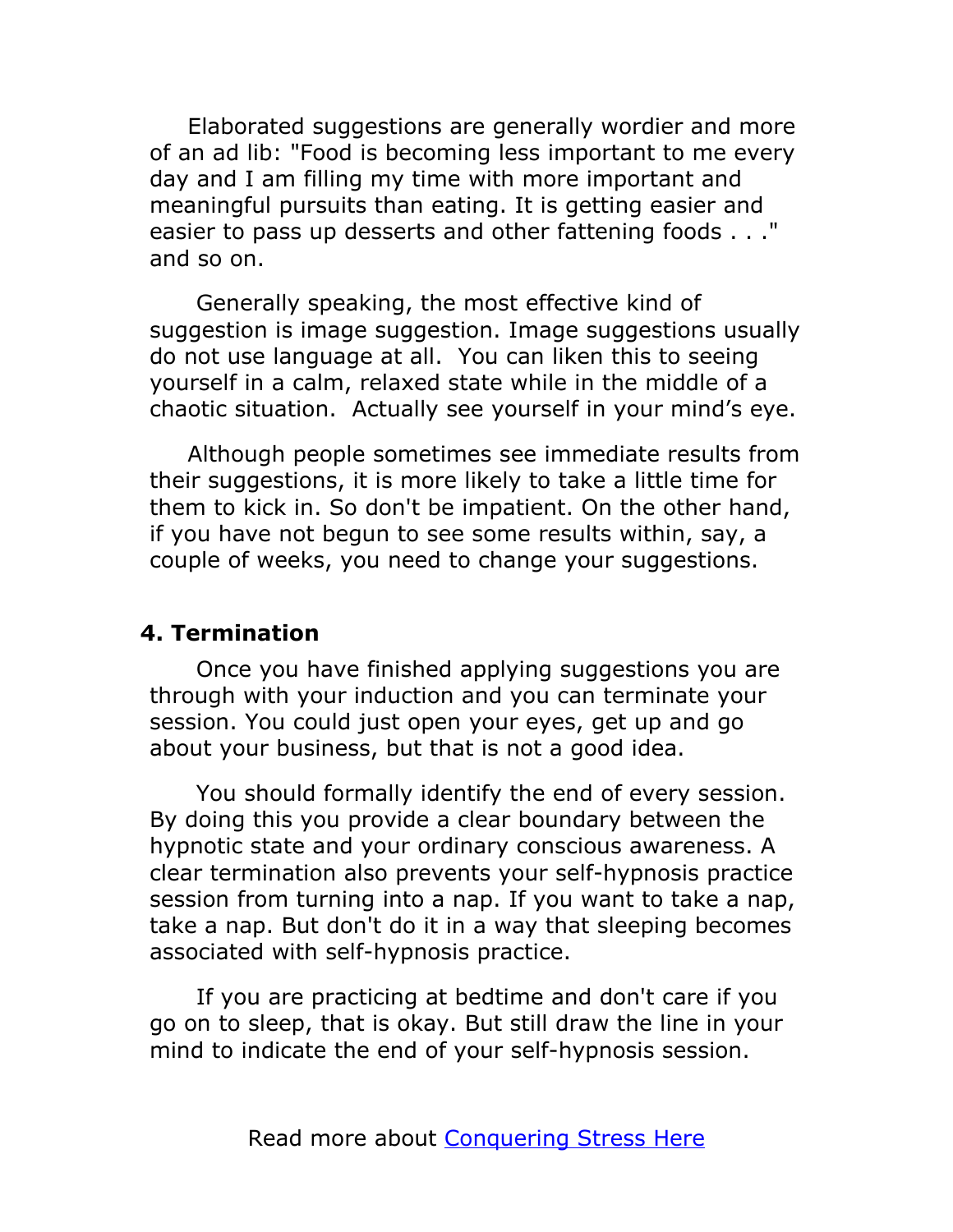To terminate the session, think to yourself that you are going to be fully awake and alert after you count up to, say, three.

"One, I'm beginning to come out of it, moving toward a waking state. Two, I'm becoming more alert, getting ready to wake up. Three, I'm completely awake." Something like that.

Self-hypnosis can work wonders when it is practiced on a regular basis. You'd be amazingly surprised at the level of relaxation you can get to. It's one of the best things I ever did for myself!

Now we should move on to stress management techniques in general. This could be a long chapter, but a very, very helpful one!

### **STRESS MANAGEMENT**

As we've said before, stress is a part of life. There's no getting away from it. In fact, some stress is good stress. You may not believe that, but sometimes stress can motivate us to do things we may not normally do in a relaxed state. Stress can make us brave enough to go forward when normally we might hesitate.

We have to be resilient in order to effectively cope with stress and help it enhance our life instead of control it. How do you get strong and resilient? By learning how to take control of your stress and make it work FOR you instead of AGAINST you.

Recognizing stress symptoms can be a positive influence in that we're compelled to take action – and the sooner the better. It's not always easy to discern why you have the stress in each situation but some of the more common events that trigger those emotions are the death of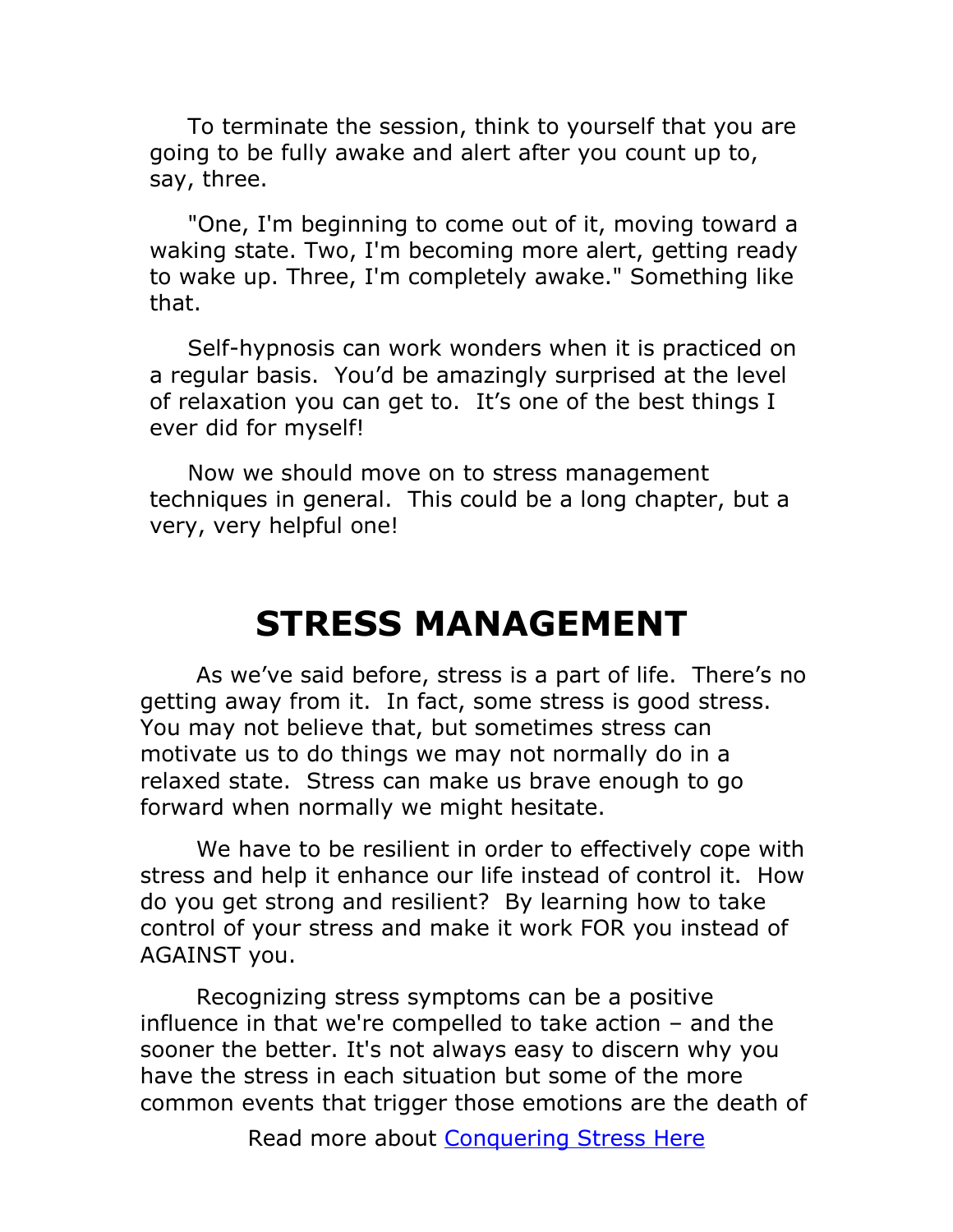a loved one, the birth of a child, a job promotion, or a new relationship. We experience stress as we readjust our lives. Your body is asking for your help when you feel these stress symptoms.

We're going to give you many suggestions in this chapter. Not all of them will work for you, but we're willing to bet that some of them will.

There are three major approaches to manage stress. The first is the action-oriented approach. In this method, the problems that cause stress are identified and necessary changes are made for a stress free life.

The next approach is emotionally oriented and in it, the person overcomes stress by giving a different color to the experience that caused stress. The situation, which causes stress, is seen humorously or from a different angle.

I especially advocate this approach to stress management. Sometimes if you don't laugh at a situation, you'll cry – uncontrollably. That's no solution. So learn to see the humor instead of the doom.

The third way is acceptance-oriented approach. This approach focuses on surviving the stress caused due to some problem in the past.

The first stress management tip is to understand the root cause of your stress. No one understands your problem better than you do. A few minutes spend to recognize your true feelings can completely change the situation.

During this process, identify what triggered the stress. If someone close to your heart is nearby share it with the person. If you are overstressed and feel you are going to collapse, take a deep breath and count till ten. This pumps extra oxygen into your system and rejuvenates the entire body.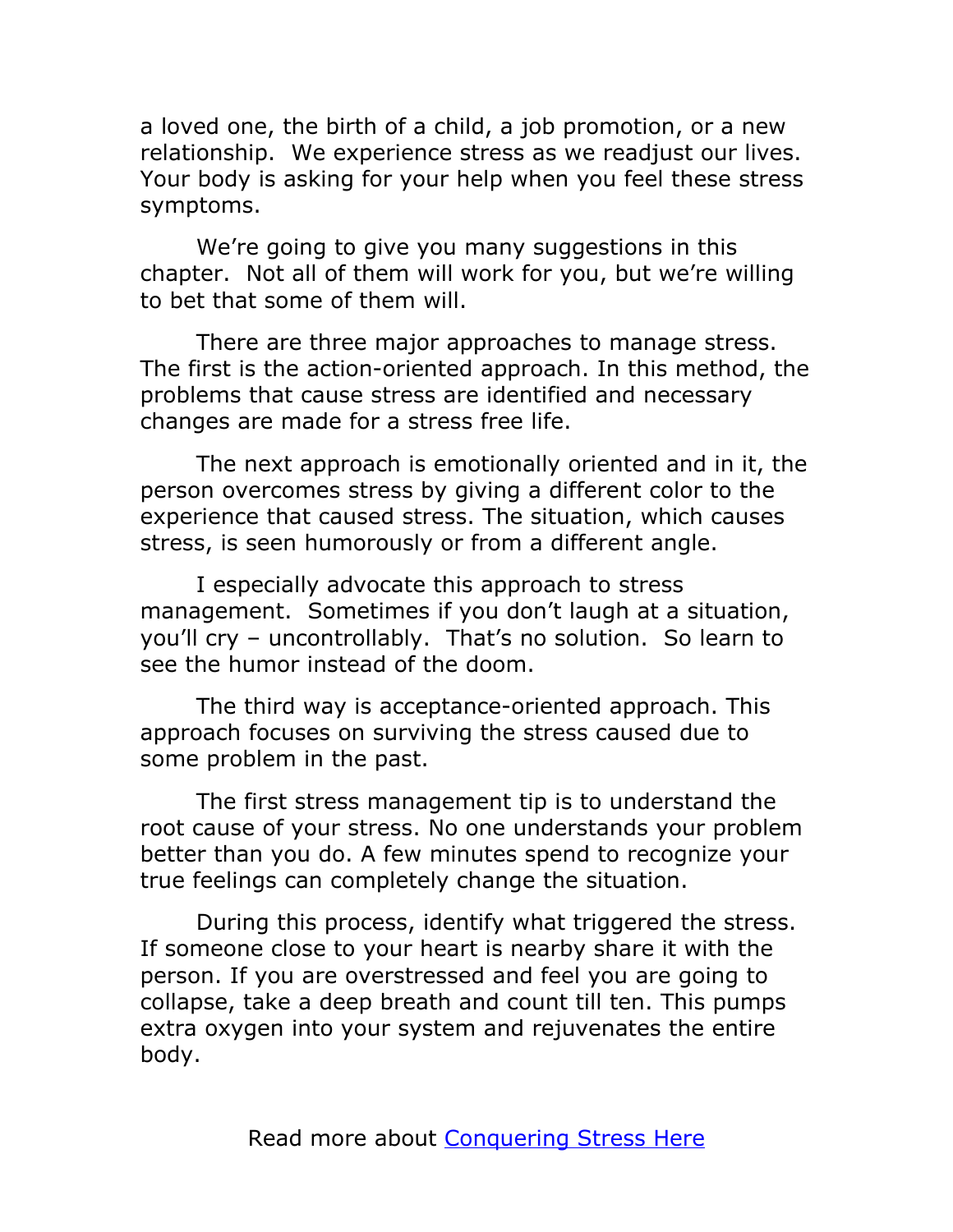When under severe stress meditate for a moment and pull out of the current situation for a little while. Stand up from your current position and walk. Stretch yourself. Soon you will find that the stress has lessened.

This is because you have relaxed now and relaxation is the best medicine for stress. Smiling is yet another way of stress management. If you are at the work place, just stand up and smile at your colleague in the far corner. You will see a change in your mood. Learn some simple yoga or mediation techniques.

You can also invent your own stress management tips. The basic idea is to identify the cause of stress and to pull out from it for a moment and then deal with it. Taking a short walk and looking at objects in nature is another stress reliever. Drinking a glass of water or playing small games are simple stress management techniques. The whole idea is change the focus of attention and when you return to the problem, it does not look as monstrous as you felt before.

Here are five quick steps you can take toward relieving stress:

1. Don't just sit there. Move! According to many psychologists, motion creates emotion. You might notice that when you are idle, it's easier to become depressed. Your heart rate slows down, less oxygen travels to your brain, and you are slumped somewhere in a chair blocking air from reaching your lungs.

I challenge you right now, regardless of how you are feeling, to get up and walk around at a fast tempo. Maybe you might want to go to an empty room and jump up and down a little bit. It may sound silly but the results speak for themselves. Try it now for a few minutes. It works like magic.

Exercise can be a great stress buster. People with anxiety disorders might worry that aerobic exercise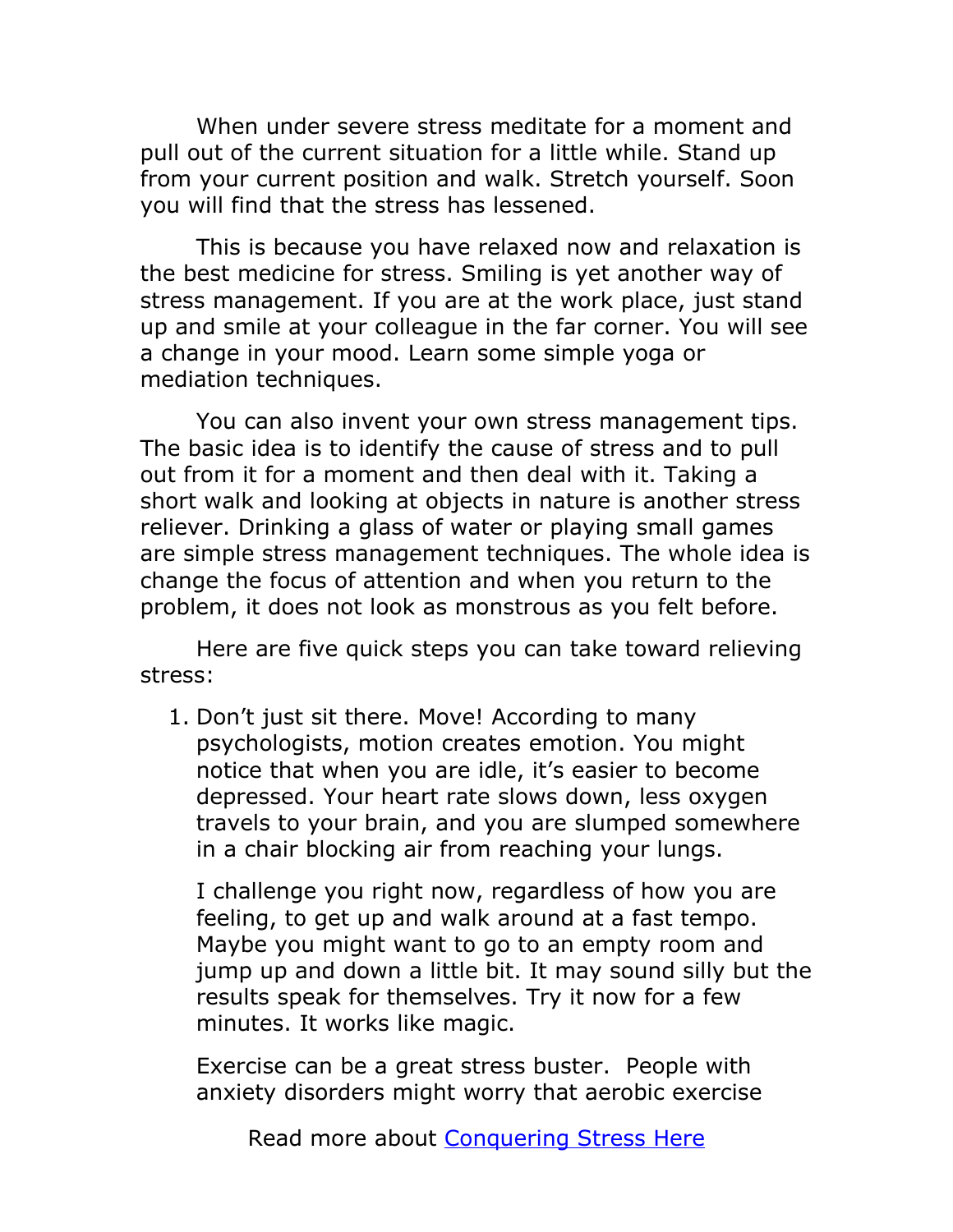could bring on a panic attack. After all, when you exercise, your heart rate goes up, you begin to sweat, and your breathing becomes heavier.

Don't panic – it's not an attack! Tell yourself this over and over while you're exercising. Realize that there's a big difference between the physical side of exercise and what happens when you exercise.

- 2. Smell the roses. How do you smell the roses? How about investing some money to go on that one trip you've been dreaming about? Visit a country with lots of exotic places to jolt your imagination and spur your creativity. You need to detach from your daily activities and venture a little bit.
- 3. Help others cope with their problems. It is very therapeutic when you engross yourself in helping others. You will be surprised how many people's problems are worse than those you may be facing. You can offer others assistance in countless ways. Don't curl up in your bed and let depression and stress take hold of you.

Get out and help somebody. But be careful. Don't get caught up in other people's problems in an attempt to forget about your own.

I am constantly being called by friends and family when they want to vent or get advice. I joke and tell them "Don't call the 'crazy' person for advice!" But there are times that I find myself worrying about the ones who call me and I get caught up in what they're going through. This just gives me more stress than I already have and I find that I have to step away and re-assess myself and my priorities.

I'm now to the point where I can tell them that I just can't deal with it right now and to call back later. Sometimes, they get upset, but more often than not,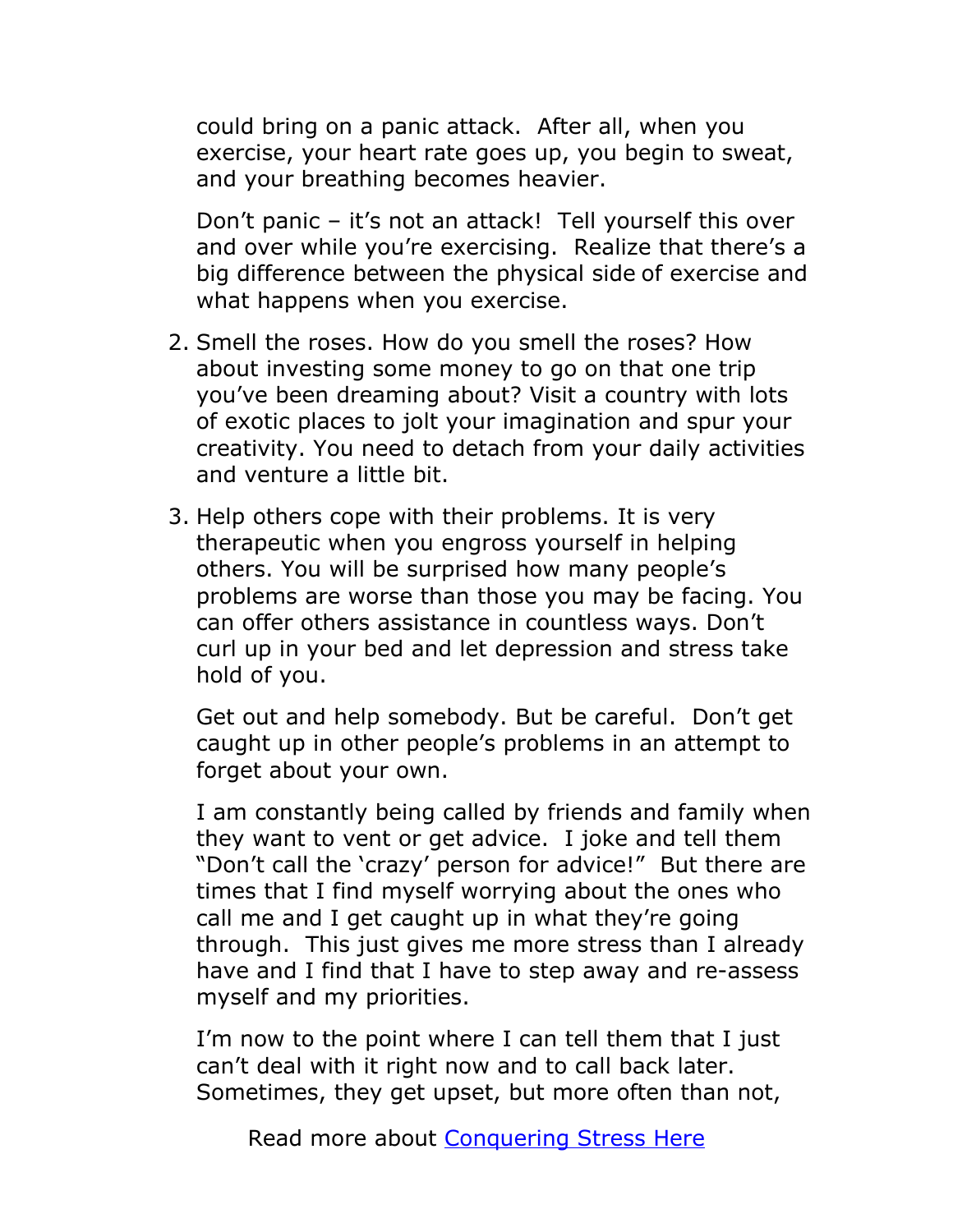they understand. But I've learned not to get too upset about their reactions. If it won't matter in a week, it should matter right now.

4. Laugh a little. By now you've heard that laughter is a good internal medicine. It relieves tension and loosens the muscles. It causes blood to flow to the heart and brain. More importantly, laughter releases a chemical that rids the body of pains.

Every day, researchers discover new benefits of laughter. Let me ask you this question: "Can you use a good dose of belly-shaking laughter every now and then?" Of course you can. What you are waiting for? Go a comedy club or rent some funny movies.

5. Wear your knees out. If there were one sustainable remedy I could offer you when the going gets tough, it would be prayer. Many people, depending on their faith, might call it meditation. It doesn't matter to me what you call it, as long as you have a place to run to.

There you have a few quick fixes when you're feeling stressed. Want more? No problem!

### **MORE STRESS MANAGEMENT**

6. Make stress your friend

Acknowledge that stress is good and make stress your friend! Based on the body's natural "fight or flight" response that burst of energy will enhance your performance at the right moment. I've yet to see a top sportsman totally relaxed before a big competition. Use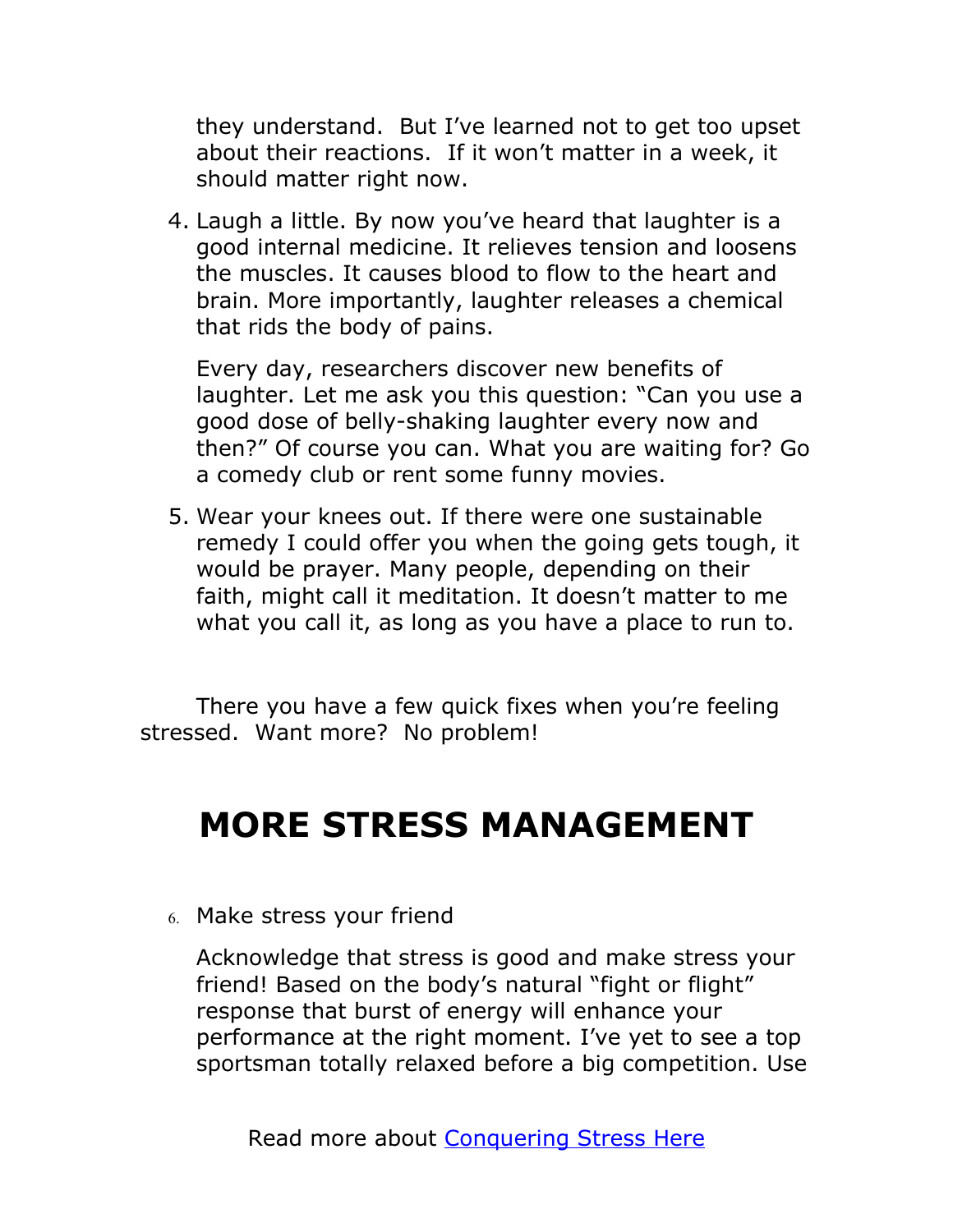stress wisely to push yourself that little bit harder when it counts most.

7. Stress is contagious

What we mean by this is that negative people can be a huge stressor. Negativity breeds stress and some people know how to do nothing but complain. Now you can look at this in one of two ways. First, they see you as a positive, upbeat person and hope that you can bring them back "up". If that's not it, then they're just a negative person and can't feel better about themselves unless those around them are negative as well.

Don't get caught up in their downing behavior. Recognize that these kinds of people have their own stress and then limit your contact with them. You can try to play stress doctor and teach them how to better manage their stress, but be aware that this may contribute more to your own stress, so tread lightly.

8. Copy good stress managers

When people around are losing their head, which keeps calm? What are they doing differently? What is their attitude? What language do they use? Are they trained and experienced?

Figure it out from afar or sit them down for a chat. Learn from the best stress managers and copy what they do.

9. Use heavy breathing.

You can trick your body into relaxing by using heavy breathing. Breathe in slowly for a count of 7 then breathe out for a count of 11. Repeat the 7-11 breathing until your heart rate slows down, your sweaty palms dry off and things start to feel more normal.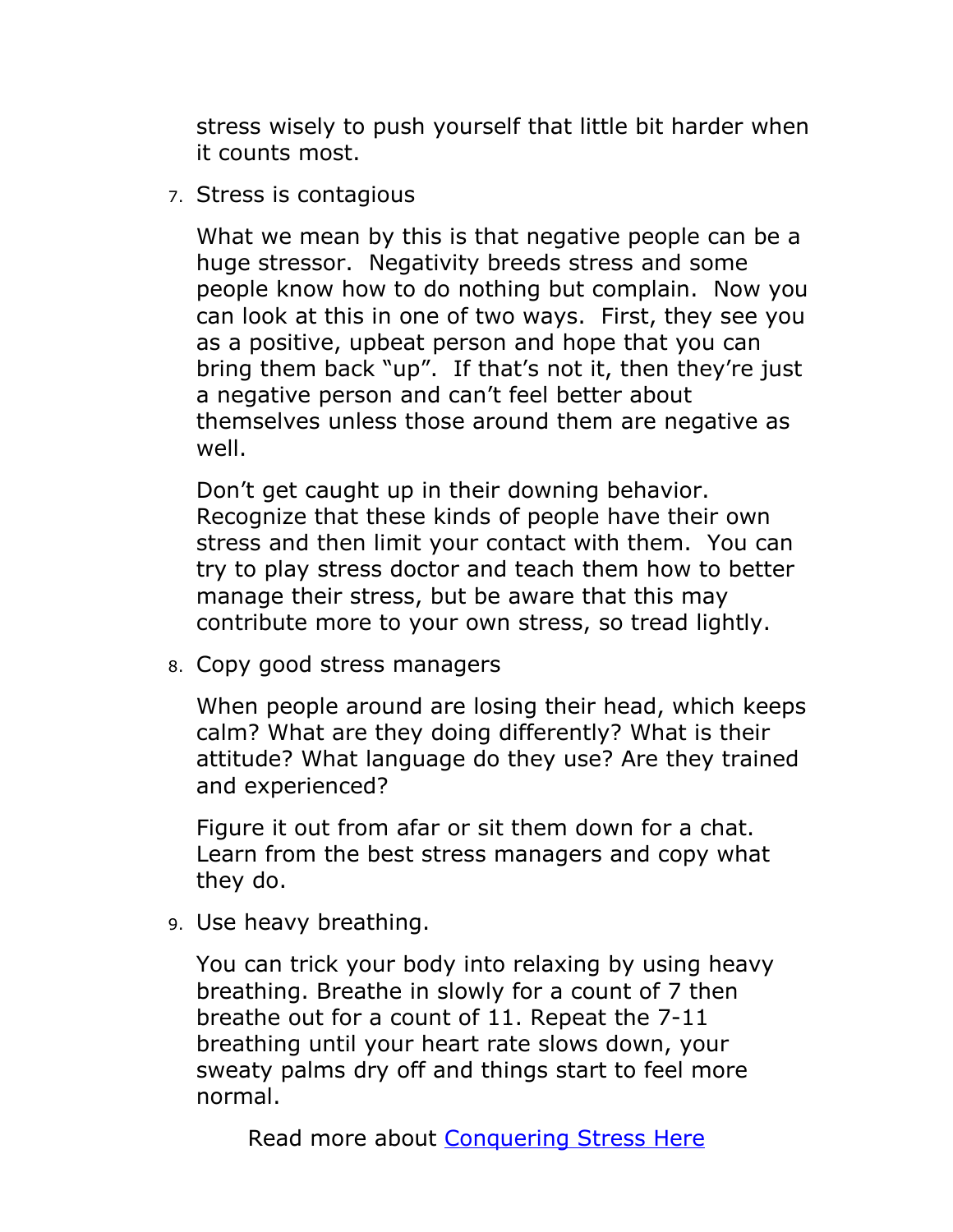10.Stop stress thought trains

It is possible to tangle yourself up in a stress knot all by yourself. "If this happens, then that might happen and then we're all up the creek!" Most of these things never happen, so why waste all that energy worrying needlessly?

Give stress thought-trains the red light and stop them in their tracks. Okay so it might go wrong – how likely is that and what can you do to prevent it?

11.Know your stress hot spots and trigger points

Presentations, interviews, meetings, giving difficult feedback, tight deadlines……. My heart rate is cranking up just writing these down!

Make your own list of stress trigger points or hot spots. Be specific. Is it only presentations to a certain audience that get you worked up? Does one project cause more stress than another? Did you drink too much coffee?

Knowing what causes your stress is powerful information, as you can take action to make it less stressful. Do you need to learn some new skills? Do you need extra resources? Do you need to switch to decaffeinated coffee?

12.Eat, drink, sleep and be merry!

Lack of sleep, poor diet and no exercise wreaks havoc on our body and mind. Kind of obvious, but worth mentioning as it's often ignored as a stress management technique. Listen to your mother and don't burn the candle at both ends!

Avoid using artificial means to dealing with your stress. That means don't automatically pour a glass of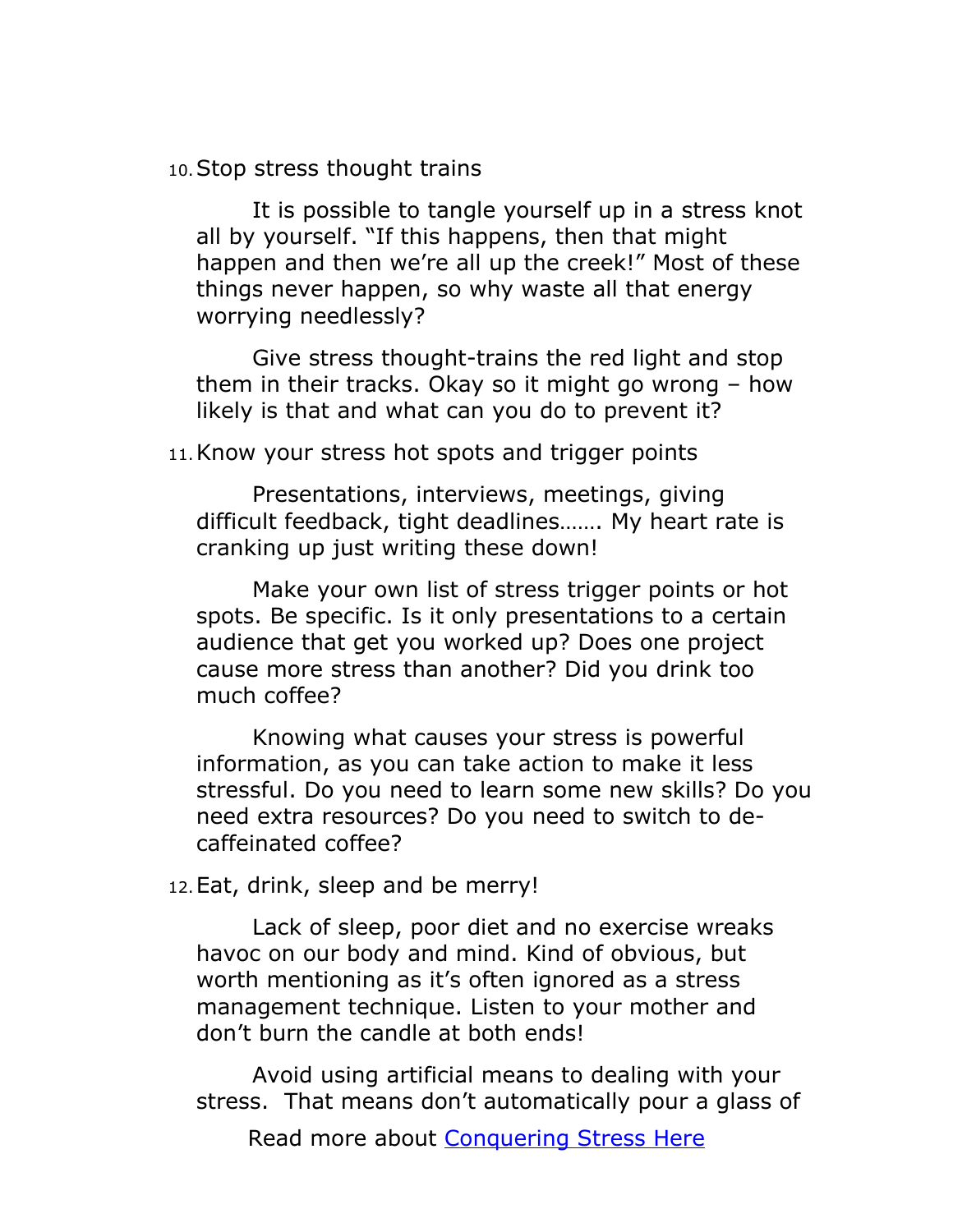wine when you think you're getting stressed out and don't light up a cigarette. In actuality, alcohol, nicotine, caffeine, and drugs can make the problem worse. A better idea is to practice the relaxation techniques we've given you. Then, once you're relaxed, you can have that glass of wine if you want.

13.Go outside and enjoy Mother Nature. A little sunshine and activity can have amazing ramifications on your stress level and will enhance your entire outlook towards life. Your improved attitude will have a positive effect on everyone in your family and/ or circle of friends; things which seem overwhelming will soon become trivial matters, causing you to wonder what the predicament was.

Not only will you be less stressed, you will be healthier, happier, and more energetic; ready to face whatever obstacles come your way.

14.Give yourself permission to be a 'kid' again. What did you enjoy when you were a child? Draw; paint; be creative. Play with Play- dough, dance, or read. Play music, allow yourself freedom to express yourself without worry that you're not keeping with the image of who you are 'supposed' to be. Just relax and enjoy yourself. We all have a little child in us and it's a good idea to allow expression of the child within from time to time.

If I might say so, this suggestion is excellent and very therapeutic. I speak from experience. I can tell you that there is nothing more satisfying than buying a brand new box of 64 Crayons – the one with the sharpener in the box  $-$  and coloring away in a coloring book. My grandson loves it when I use this stress buster!

15.Don't set unrealistic for goals for yourself. Many of us set ourselves up for defeat simply by setting unrealistic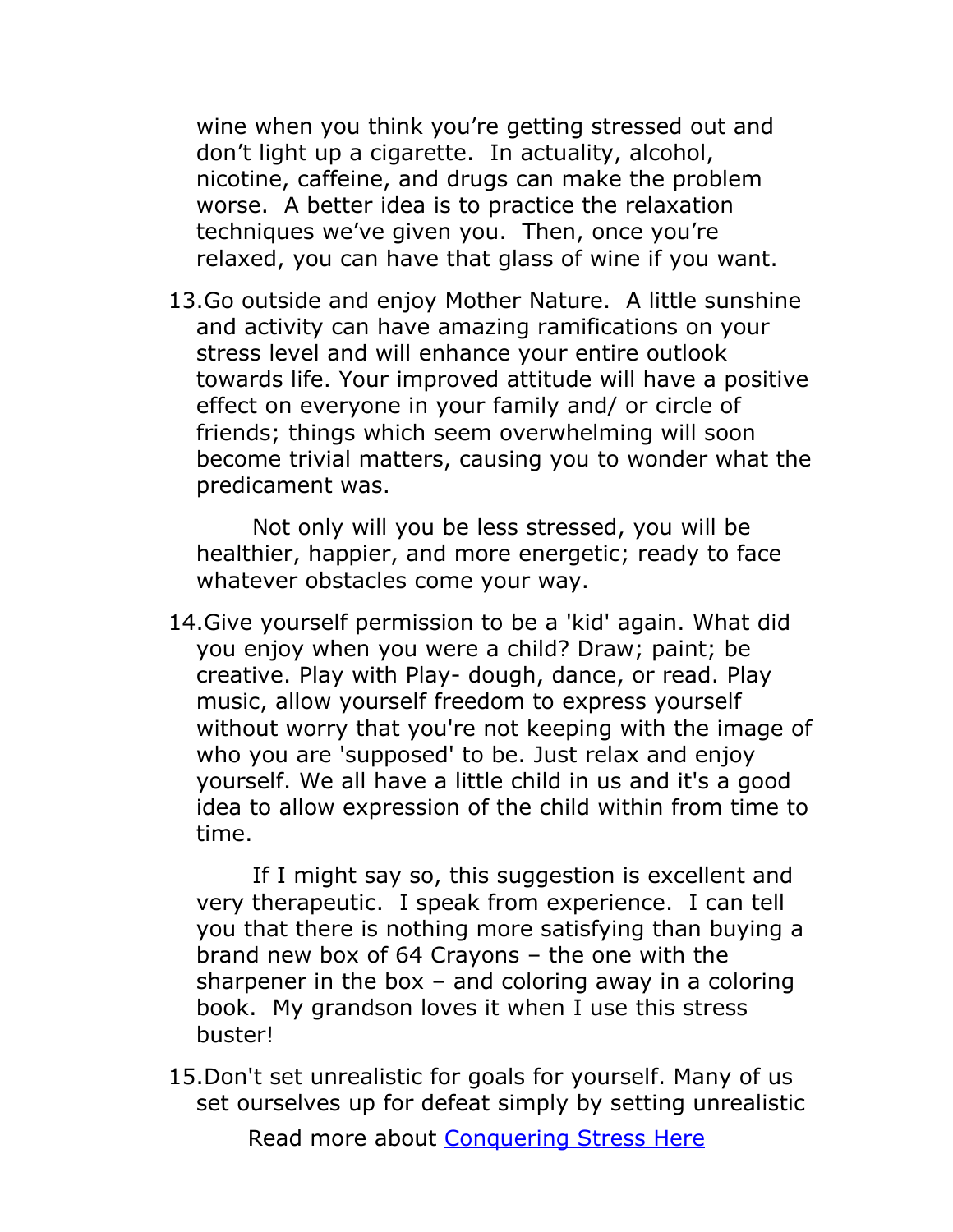goals for ourselves. For example, if you are dieting, realize you cannot lose 40 pounds in one or two months.

Or maybe you are trying to reach a goal of obtaining a particular job position; whatever your goal is allow sufficient time to reach your goals and realize occasional setbacks may occur.

If you reach your goal without any delays, you will be even happier with yourself for arriving quicker than you planned, but don't expect it. In fact don't expect anything; expectations and reality are often two entirely different things.

- 16.Learn it is OK to say 'no' occasionally. Often, many of us feel we have to say 'yes' to everyone, every time we are asked for help and feel that we must respond in a positive fashion. But, remember, you cannot be all things to all people. You must first meet your own needs before you can truly give others what they need while at the same time keeping yourself happy.
- 17.You do not have to do everything your family, friends, and others ask. Of course you can help others, but first make sure you have done what is necessary to take care of yourself.
- 18.Make time for yourself, your number one priority; once your own needs are met you will find you have more time for others. And you may find more pleasure in helping others when you don't feel that you must always put others needs before your own.

We're not done yet! There are so many great ways to combat stress and anxiety. You deserve to get all the information you can. After all, that's really why you're reading this book, isn't it? Here's some more stress busters.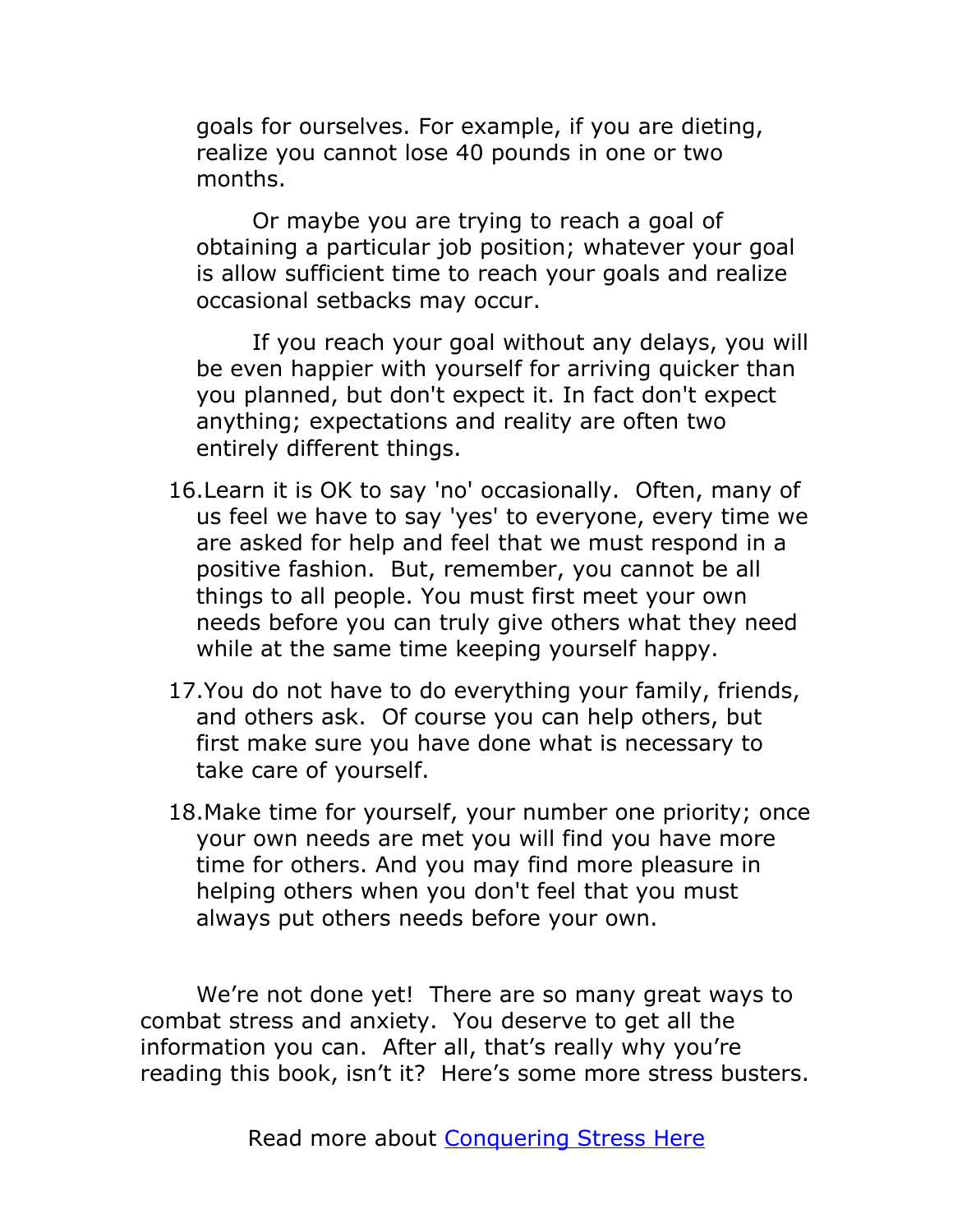### **WHO YA GONNA CALL? STRESS BUSTERS!**

- 19.I really love this thought and have used it many times myself! Yell! That's right, scream at the top of your lungs – as loud as you can. While this may not be feasible in your home, it works great when you're in your car with the windows rolled up. Let out a guttural yelp from deep down inside. It's liberating!
- 20.Sing. As we said in the previous chapter, music can be extremely beneficial when getting rid of stress. Think how much better you can feel when you belt out "Copacabana" at the top of your lungs! Who cares if you can't carry a tune? You're doing this for you!
- 21.Take up a new hobby like knitting or crocheting. Don't worry about being good at it. It's the process that's beneficial. Sitting still while performing repetitive movements is calming and stabilizing for many people. It can be time to collect your thoughts.
- 22.Start a garden. Even apartment-dwellers can do this. Inside in pots, pots on the patio, pots, a small spot in your yard. There is a little work to setting it up.

Tending plants, fruits, vegetables, flowers and watching them grow, bloom, or yield food is rewarding. Avid gardeners sayworking a garden is the best way to control stress and worry. An added benefit is the creation of a more beautiful, restful environment.

23.Play with a dog or cat. Experts say pet owners have longer lives and fewer stress symptoms that non-pet owners. Playing with your pet provide good vibrations – for you and for the pet! It's a form of social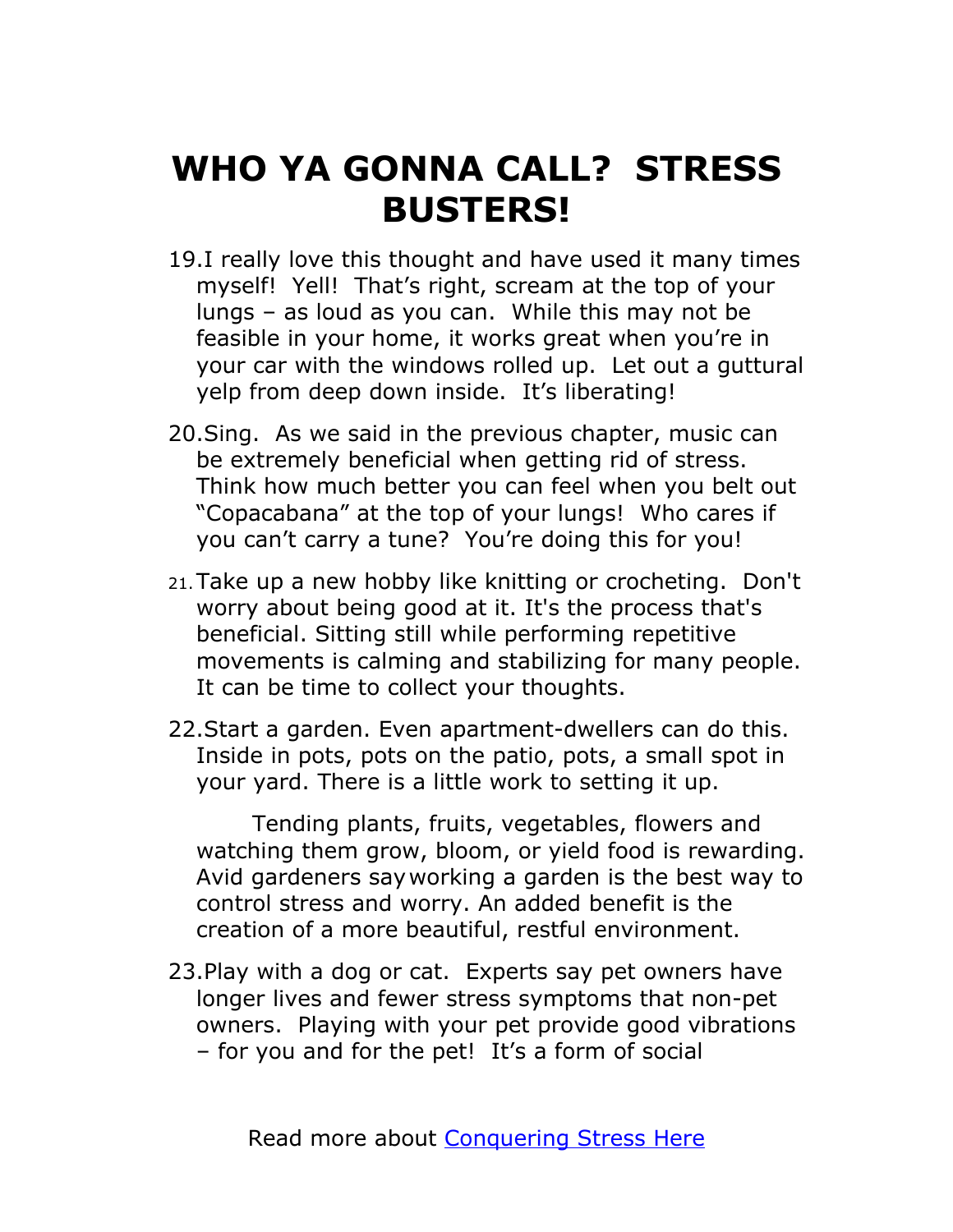interaction with no pressure to meet anyone's expectations!

24.Look at the stars and the moon. It can be a very humbling experience to lay on a blanket with your hands behind your head and gaze up into the night sky. It's more than humbling; it's downright beautiful and relaxing!

Just the other night, my grandson and I got a blanket out and lay in the yard looking at the moon going behind the clouds and gazing at the stars. He's only three, so it's a fascinating experience for him, but looking at the sky through his eyes made it even more fascinating for me.

I could feel all my worries melting away as we chatted about the astronauts that get to see the stars close up and how big the universe is while we remain so small. When you look at the vastness of the sky, you realize that our problems are small compared to that. I also get great comfort from seeing that one bright star in the sky that is always above my house.

When my best friend's mother died, we got out of the car after coming from her visitation and my friend's five-year old and I stopped to star gaze. She pointed out one particular star and said "That's my grandma. She's our guardian angel now." Every time I see that star, I know Cheryl's there and she'll help get me through anything!

25.Treat yourself to some comfort food. But be careful or over-eating could become your big stressor. Enjoy in moderation and make yourself feel better.

I love mashed potatoes and gravy and macaroni and cheese. Those are my comfort foods. But I make sure that I don't overdo it. I give myself just enough to bring on that calming feeling.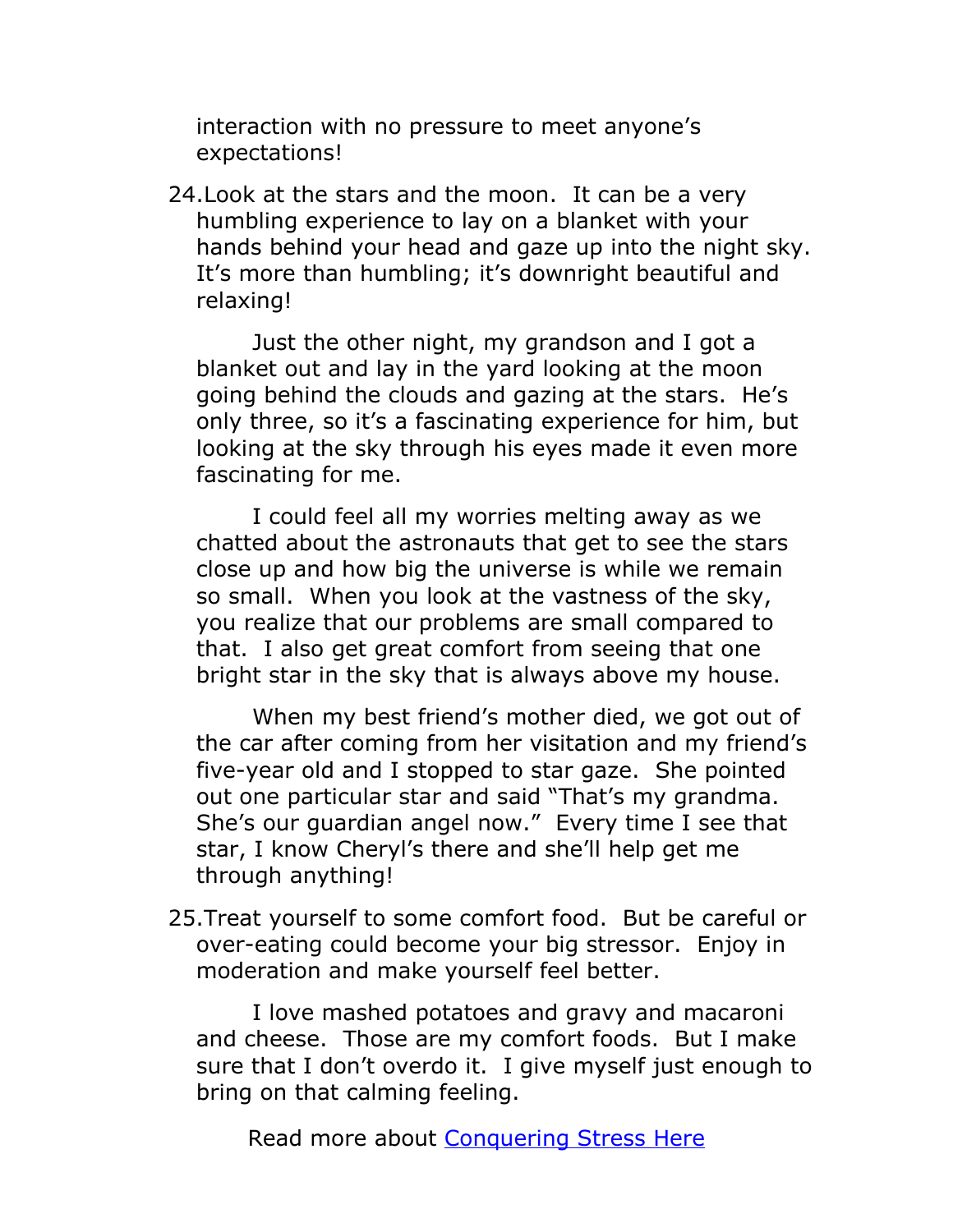- 26.Swing. Remember the feeling of sitting inside that little piece of leather on the playground as you sway back and forth and feel the wind whipping through you hair? Do that! If you don't have a swing in your yard, go to a playground and remember to pump your legs back and forth to see how high you can go. It's liberating!
- 27.Take a candle lit bubble bath. Even you guys out there can benefit from a warm bath bathed in the soft glow of candlelight. Lay your head back, feel the bubbles and the warm water, and let your stress go right down the drain when you pull the plug!

Phew! There you have twenty-seven ways to relax and de-stress! You can come up with your own ways as well! The key, really, is to find something that makes you feel better when you are overwhelmed and practice that method faithfully. You'll be a healthier person overall.

### **JUST SAY NO!**

One huge problem people who are overly stressed out have is the ability to say "No" when they need to. Maybe your mother wants you to take Grandma to the store, but you're in the middle of a big work project. Perhaps your best friend asks if you wouldn't mind babysitting her kids when you've already made plans with yourself to get a haircut.

There's no reason why you have to say "Yes" to everyone. In fact, there are often many times when you should turn them down. If you find yourself agreeing to do things when you really don't want to, you're a people pleaser. In general, this isn't a bad trait to have, but it can be a huge stressor.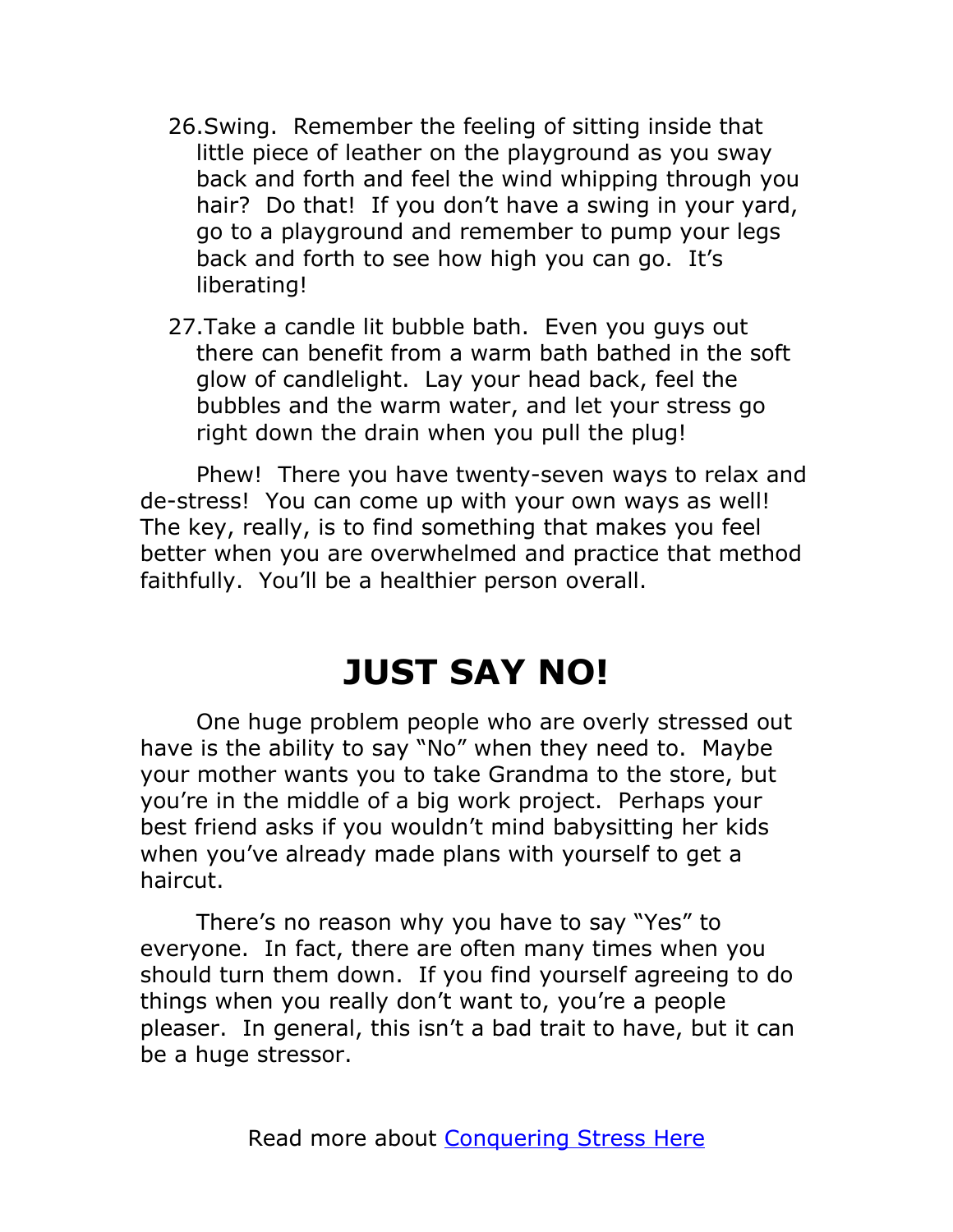People pleasers think of other people's needs before their own. They worry about what other people want, think, or need, and spend a lot of time doing things for others. They rarely do things for themselves, and feel guilty when they do. It's hard being a people pleaser.

People pleasers hold back from saying what they really think or from asking for what they want if they think someone will be upset with them for it. Yet they often spend time with people who don't consider their needs at all. In fact, people pleasers often feel driven to make insensitive or unhappy people feel better - even at the detriment to themselves.

Constantly trying to please other people is draining and many people pleasers feel anxious, worried, unhappy, and tired a lot of the time. They may not understand why no one does anything for them, when they do so much for others but they often won't ask for what they need.

This is the trap I fell into. I found myself always agreeing to do for others but when I needed those same people to help ME out, they were curiously occupied.

A people pleaser may believe that if they ask someone for help and that person agrees, that person would be giving out of obligation, not because they really wanted to. The thinking goes - if they really wanted to help, they would have offered without my asking.

This line of thinking happens because people pleasers themselves feel obliged to help and do not always do things because they want to. Sadly, people pleasers have been taught that their worth depends on doing things for other people.

It's painful being a people pleaser – believe me, I know! People pleasers are not only very sensitive to other people's feelings, and often take things personally, but they also rarely focus on themselves.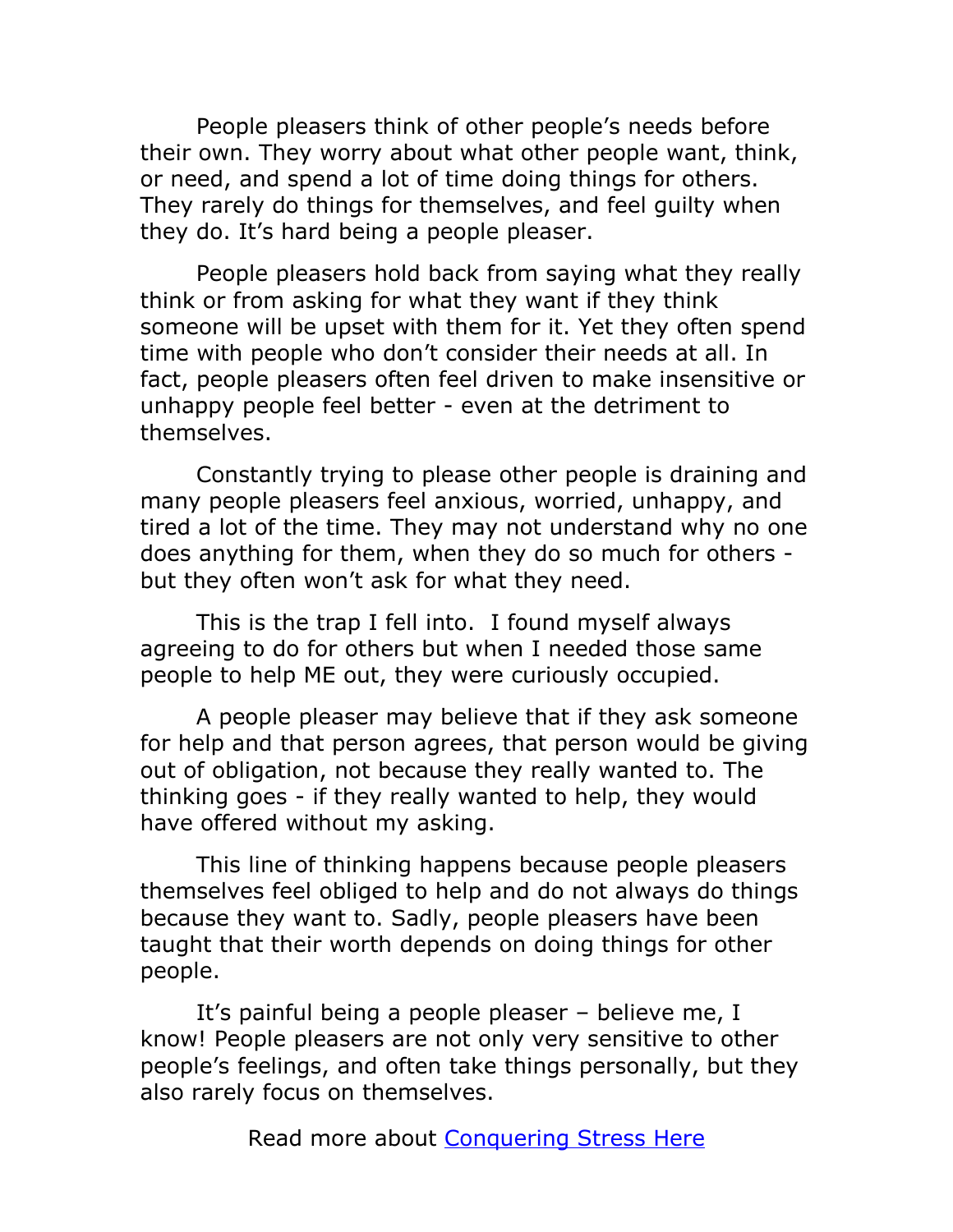When they do take a moment for themselves, they feel selfish, indulgent, and guilty which is why they are often on the go, rushing to get things done. Because people pleasers accomplish so much and are easy to get along with, they are often the first to be asked to do things - they are vulnerable to be being taken advantage of.

People pleasers were most likely raised in homes where their needs and feelings were not valued, respected, or considered important. They were often expected as children to respond to or to take care of other people's needs. Or they may have been silenced, neglected, or otherwise abused, thus learning that their feelings and needs were not important.

In many cultures, girls are raised to be people pleasers - to think of others' needs first, and to neglect their own. Many women have at least some degree of people pleasing in them. Men who identified with their mothers often do as well.

People pleasers' focus is mostly on others and away from themselves. They often feel empty, or don't know how they feel, what they think, or what they want for themselves. But it's possible to change this pattern and to feel better about yourself.

I managed to learn how to break out of this cycle. You can do the same thing if you see yourself in the above description. You want to know how? It's easier than you think!

First, practice saying NO. This is a very important word! Say it as often as you can, just to hear the word come out of your mouth. Say it out loud when you are alone. Practice phrases with NO in them, such as, "No, I can't do that" or "No, I don't want to go there". Try it for simple things first, and then build your way up to harder situations.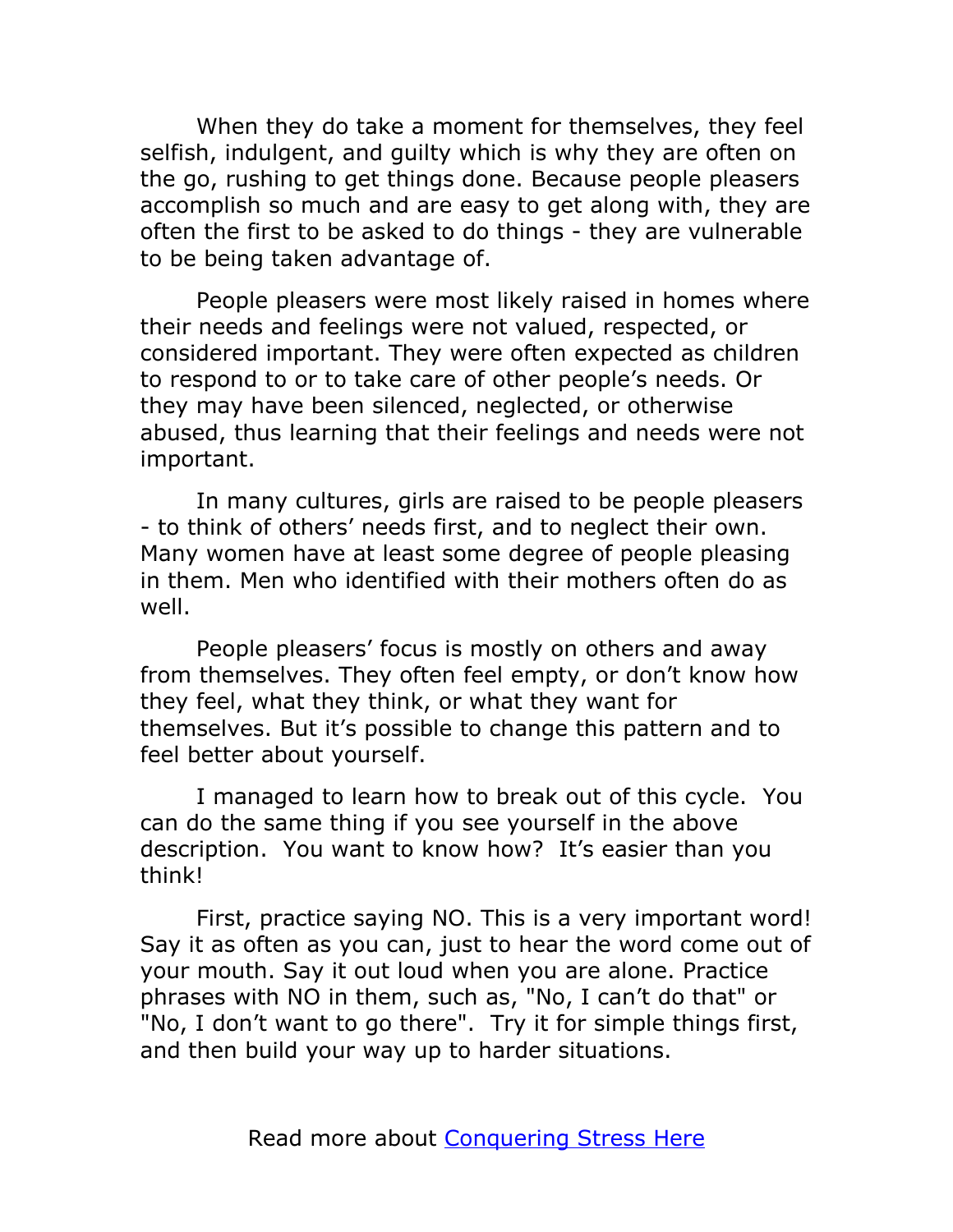Stop saying YES all the time. Try to pause or take a breath before responding to someone's request. You may want to answer requests with "I need to think about it first, I'll get back to you" or "Let me check my schedule and call you back". Use any phrase that you feel comfortable with that gives you time before you automatically respond with YES.

Take small breaks, even if you feel guilty. You won't always feel guilty, but most likely in the beginning you will. Remember that your mental health is well worth the aggravation you may have to take from others. What's important is you. When you are healthy, those around you will be healthy!

Figure out what gives you pleasure. For example, you may like reading magazines, watching videos, going to a park, or listening to music. Give yourself permission to do those things and then enjoy them.

Ask someone to help you with something. I know this is a hard one but you can do it! After all, everyone else is asking YOU for favors, why shouldn't YOU ask THEM? Just be tolerant if they turn you down. Just because you have always told them "Yes" doesn't mean they always have to tell you "Yes".

Check in with how you feel and what you are thinking. It's important to be aware of these things; they're part of who you are. And then try saying what you feel and think more often. Just remember to have a little decorum in certain situations.

Many people pleasers believe that nobody will like them if they stop doing things for other people. If someone stops liking you because you don't do what they ask, then you're being used by them and probably don't want them as a friend anyway.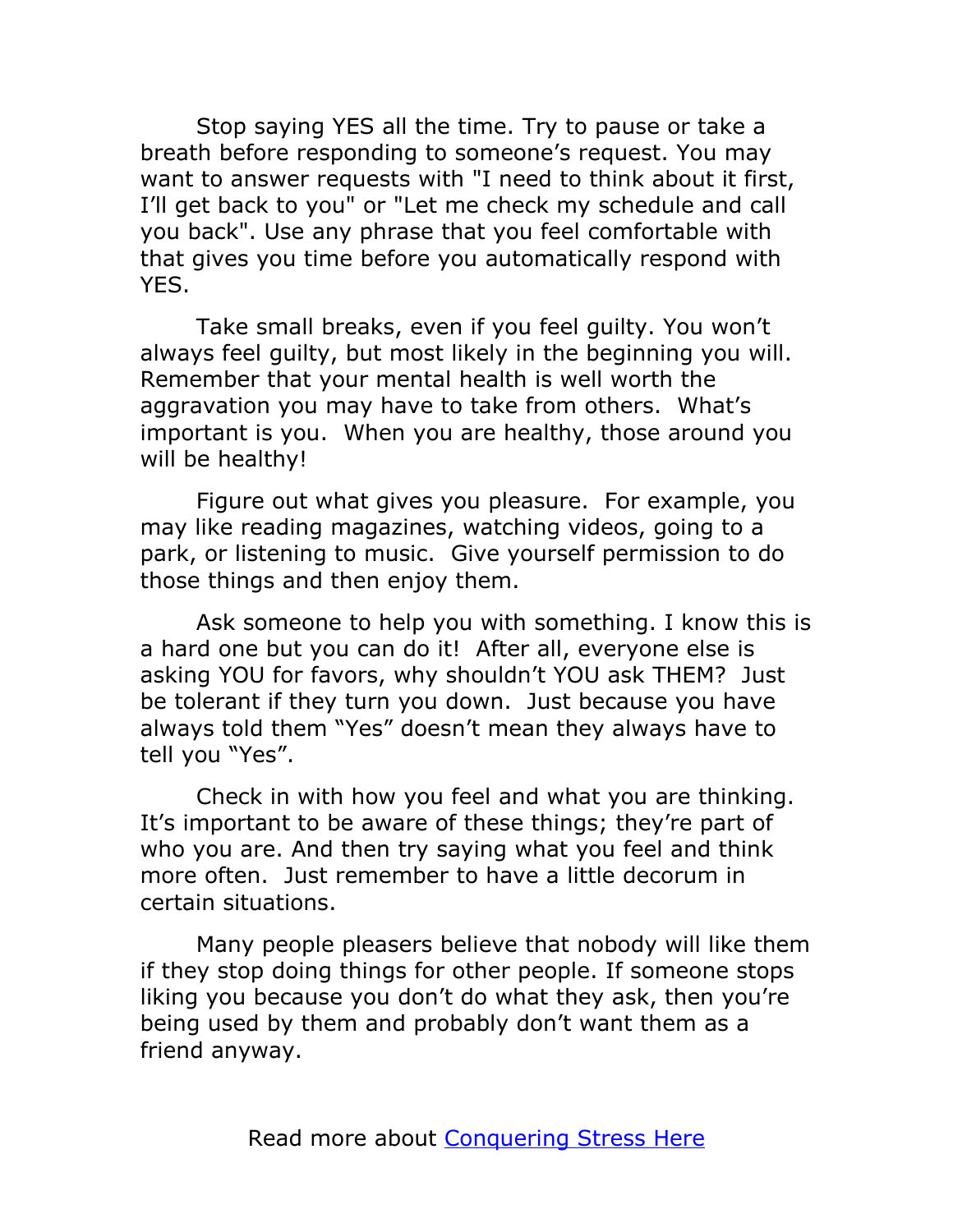People will like you for who you are and not simply for what you do. You deserve to take time to yourself, to say NO, and to take care of yourself without feeling guilty. It's within your reach to change - one small step at a time!

I think most people would be in complete agreement when I make this next statement. McDonald's had it right -You Deserve A Break Today!

### **TAKE A BREAK**

So often, we know inside ourselves that we need a break. That break might be a full-fledged vacation or a weekend getaway. Either way, getting out of the daily grind can be amazingly liberating and a huge way to get rid of stress and anxiety.

Unfortunately, many people think they can't take the time to get away. This is toxic thinking. Get out and get away!

How many times have you continued working, knowing that you are not giving 100% to the task at hand? How many times have you read or written the same sentence over and over again, as your mind keeps wandering and thinking about other things? How often have you wanted to take a break from the family or kids but feared the consequences of doing so? It's time for a break!

Why do we not allow ourselves the time to take a 'time out'? Perhaps we feel like we don't deserve it or that there's just too much to be done.There are many genuine reasons for needing to complete jobs and tasks; however we may also on occasion have 'hidden agendas' as to why we cannot stop for a break. Why?

It could be ego.Some people simply enjoy boasting about, 'how late they had to work in order to complete a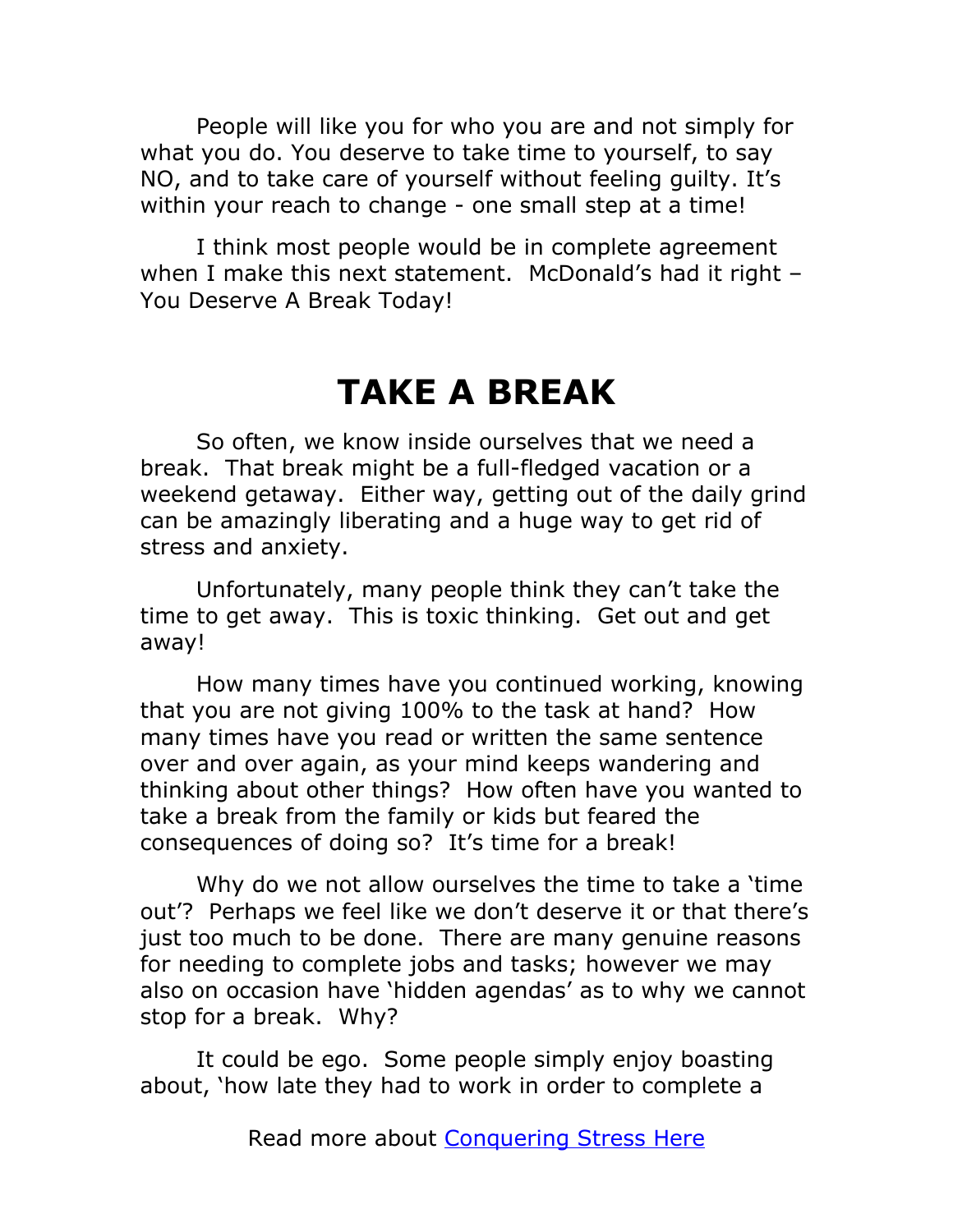project' or 'how much effort they invested in order to complete the job so quickly'. This type of person is often looking to impress others with their efforts, thereby increasing their ego in the process.

Maybe you think you just can't take the time off."I can't stop; I just have to get this finished". Does this sound familiar? "I can't stop because the job has to be finished, WHY? So I can move straight on to the next thing, and the next, and the next etc…" This person will find that there is always something that has to be done, which will constantly prevent him/her from taking a break.

Maybe you just feel like you need to be needed.A mother managing the household, kids and other chores may feel as if her household will collapse if she were to put her feet up or take a weekend off! By not taking a break she can keep convincing herself that her role is crucial and the family would collapse without her input. This may indeed be true, but is still not a good enough reason to prevent her having a rest!

Get rid of that thinking! You can get some amazing benefits just by taking a little time for yourself! Allowing your mind and/or body to rest can help re-focus your attention, sharpen your wits and increase motivation. In addition, taking time out helps to relieve stress, can aid the recovery of tired muscles and also promotes the discovery that there is more to life than just work.

Many athletes will tell you that an important part of their training routine is rest. Muscles need time to repair after a workout. Remember that your brain is a type of muscle as well. It needs time to rest and recuperate in order to perform at its best. By giving your brain time off, you'll be able to better concentrate and give tasks you once found difficult your full attention. They'll be easier, believe me!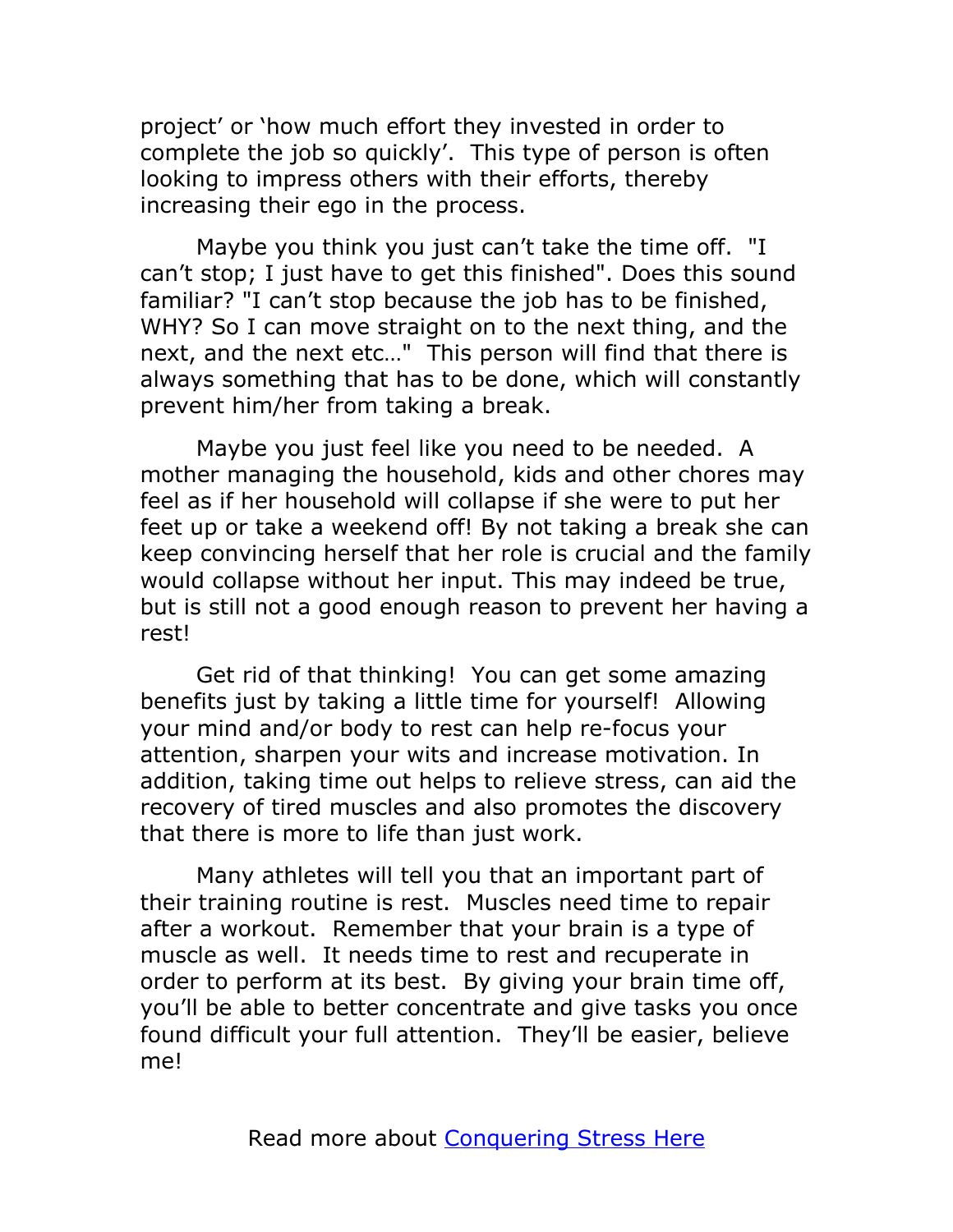So you've decided that a break is in order. Good for you! A break can be anything from a 10-minute meditation session to a trip around the world, and anything in-between. I think a break should be something that takes your mind off of a preoccupation with the everyday tedium of life.

So depending on the time you wish to avail towards relaxing you may enjoy reading, watching a movie, cooking, playing with the kids, riding a motorbike or driving, exercising or doing sports, traveling or simply sleeping!

While you are taking this rest, above all, allow yourself the time to do it and don't feel guilty about. You will gain so very much by this time off, so enjoy the time you are giving yourself.

Life will go on without you and contrary to what your mind might be telling you, everyone will survive – even when you're not there! Let everything go and concentrate on YOU for once instead of everyone around you!

If you're feeling tired, unmotivated or just in need of a rest, don't be a martyr or look negatively at this. You may actually find that in reality, allowing yourself a break will actually help you ultimately become more efficient and effective in every part of your life. Plus you'll get the badly needed recharging of your "batteries" that you need and sorely deserve!

Work can probably be one of the most stressful places to be. You might think that none of these techniques can help you when you're around your co-workers. You couldn't be more wrong.

### **RELAXING AT WORK**

Coffee breaks aren't the only times when you can take a moment for yourself. Experience has actually taught me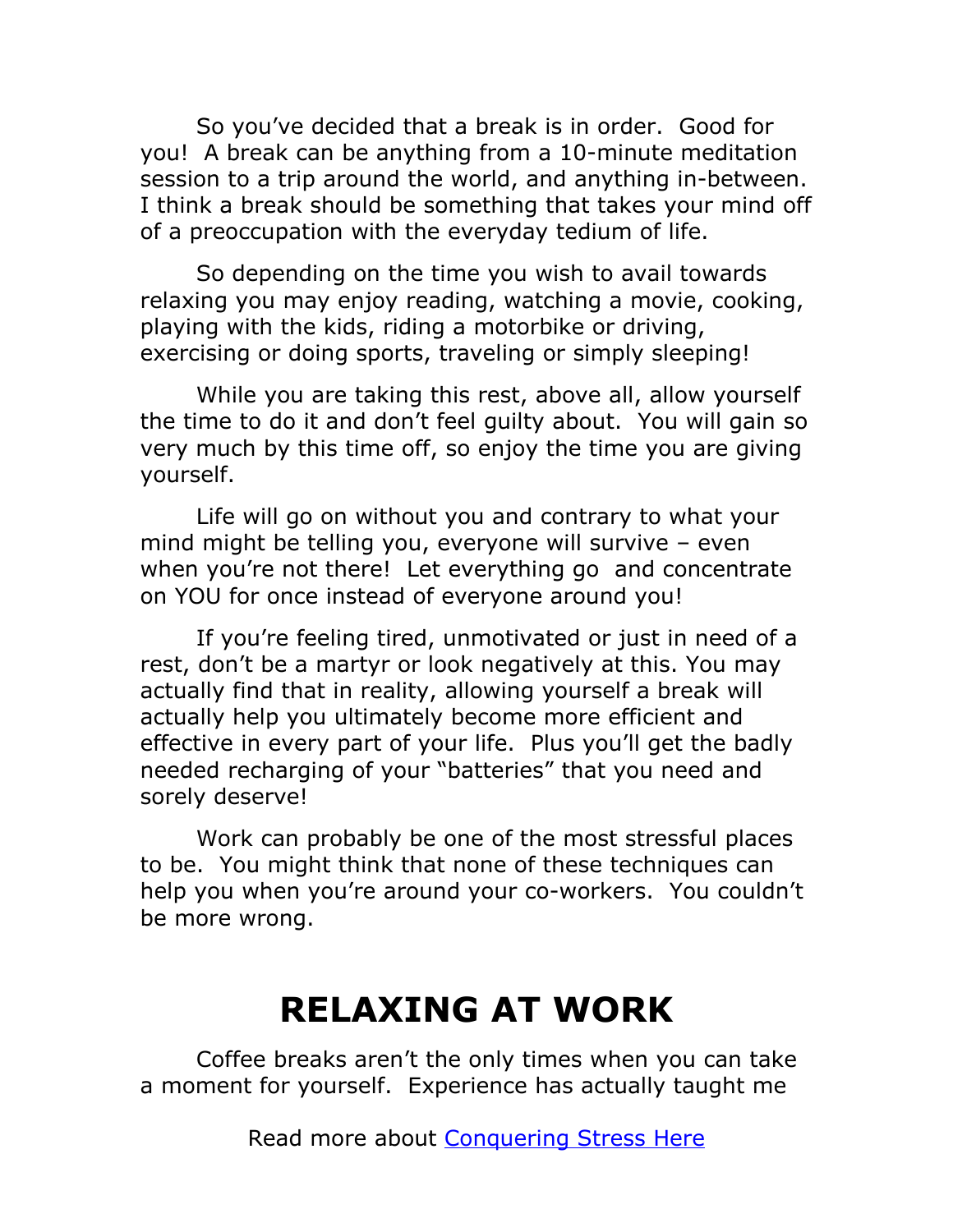that coffee (or smoke) breaks can actually add to the stress you feel when you're at work.

Some of the suggestions we've given you in this book can certainly be practiced at work, but, unfortunately, others cannot. Here's a tried and true method to help you relax at work.

First and foremost, find a place to sit. Sit up straight with your back against the back of your chair, your feet flat on the floor, and your hands resting lightly on your thighs.

If possible, close your eyes. You may do the exercise without closing your eyes, but closing your eyes will help you relax a bit more. Do not clench your eyes shut. Let your eyelids fall naturally.

Breathe in slowly through your nose, counting to 5. Hold the breath for a count of 5. Breathe out slowly, counting to five. Repeat.

This exercise is performed by tensing and holding a set of muscles for a count of 5, and then relaxing the set of muscles for a count of 5.

When you tense each muscle set, do it as hard as you can without hurting yourself. When you release the hold, be as relaxed as possible.

Begin by tensing your feet. Do this by pulling your feet off the floor and your toes toward you while keeping your heels on the floor. Hold for a slow count of 5. Release the hold. Let your feet fall gently back. Feel the relaxation. Think about how it feels compared to when you tensed the muscles. Relax for a count of 5.

Next tense your thigh muscles as hard as you can. Hold for a count of 5. Relax the muscles and count to 5.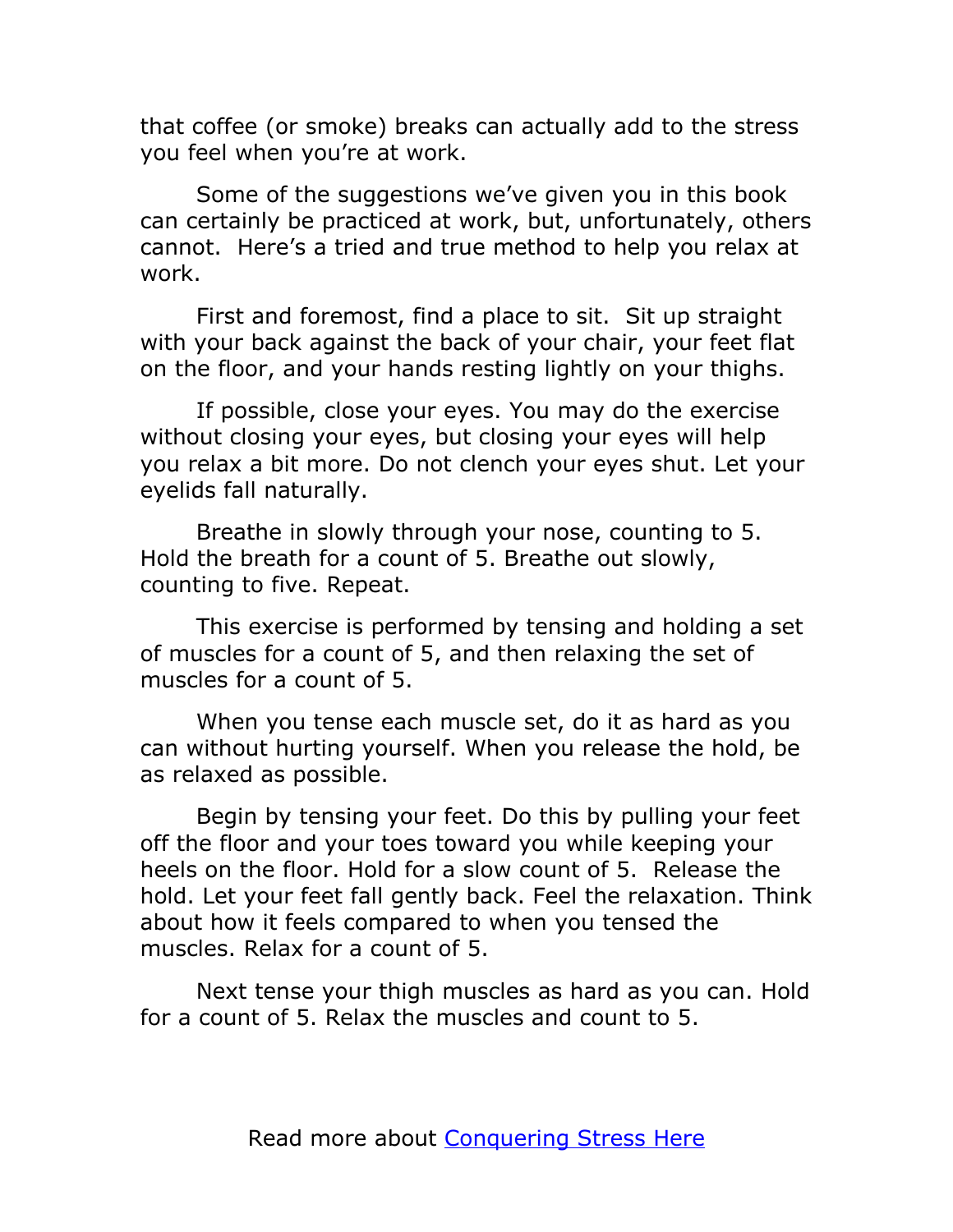Tighten your abdominal muscles and hold for a count of 5. Relax the muscles for a count of 5. Be sure you are continuing to sit up straight.

Tense your arm and hand muscles by squeezing your hands into fists as hard as you can. Hold for a count of 5. Relax the muscles completely for a count of 5.

Tighten your upper back by pushing your shoulders back as if you are trying to touch your shoulder blades together. Hold for a count of 5. Relax for a count of 5.

Tense your shoulders by raising them toward your ears as if shrugging and holding for a count of 5. Relax for a count of 5.

Tighten your neck first by gently moving your head back (as if looking at the ceiling) and holding for 5. Relax for 5. Then gently drop your head forward and hold for 5. Relax for a count of 5.

Tighten your face muscles. First open your mouth wide and hold for 5. Relax for 5. Then raise your eye brows up high and hold for 5. Relax for 5. Finally clench your eyes tightly shut and hold for 5. Relax (with eyes gently closed) for 5.

Finish the exercise with breathing. Breathe in slowly through your nose, counting to 5. Hold the breath for a count of 5. Breathe out slowly, counting to five. Repeat 4 times. And that's it!

Perform this exercise whenever you need to relax, whether it's on a plane or in a car or anyplace else you may be sitting. Because this exercise may be very relaxing, it should not be performed while driving.

Over time, if performed regularly, this exercise will help you recognize tension in your body. You will be able to relax muscles at any time rather than performing the entire exercise. Perform at least twice a day for long-term results.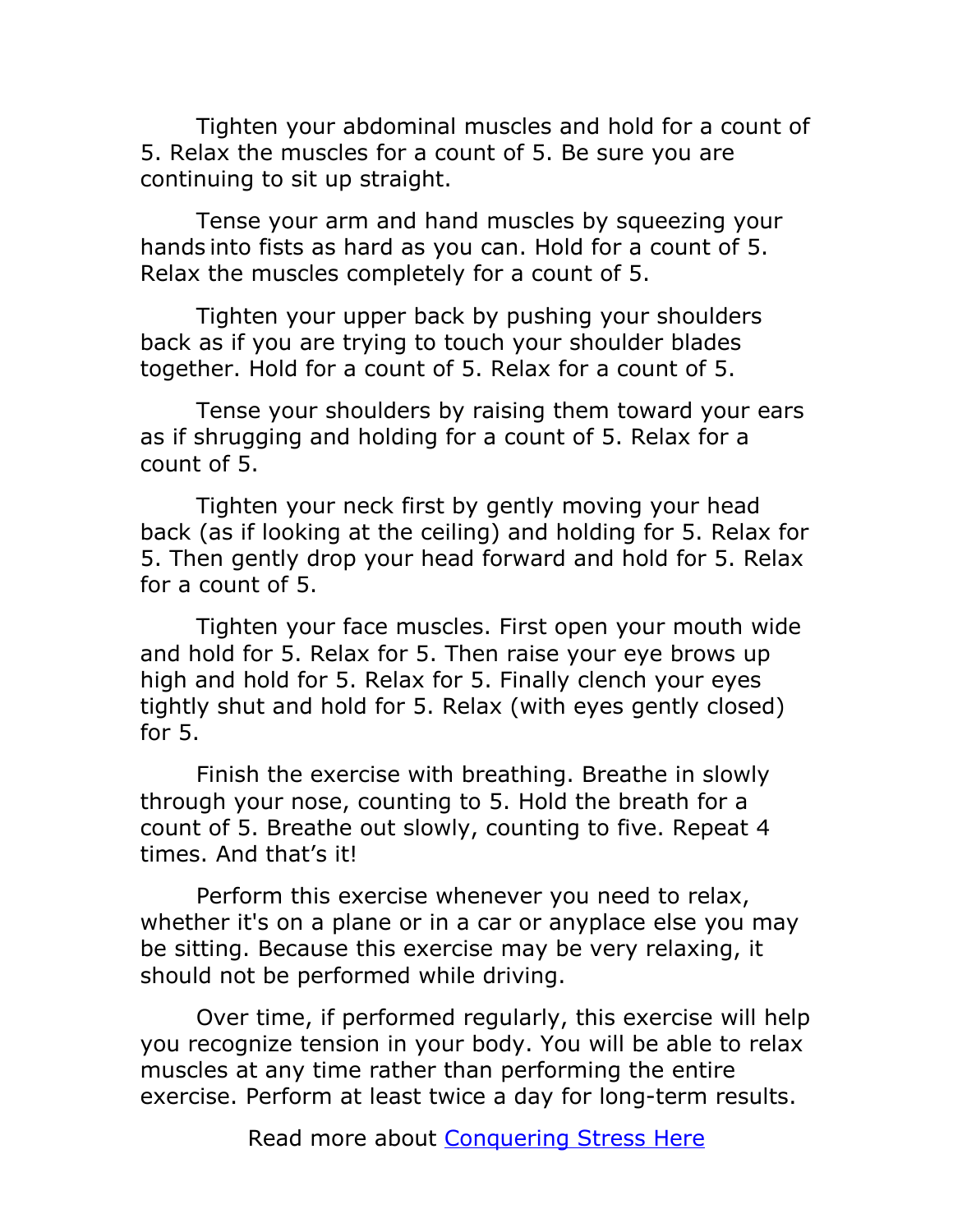You may develop your own longer relaxation exercise by adding more muscle groups. Pinpoint your own areas of tension then tense and relax these areas in the same way.

Maximize the relaxation benefits of this exercise by visualizing a peaceful scene at the end of the exercise. Visualize a scene - a place where you feel relaxed - in detail for at least 5 minutes. Remember the happy place? Go there and enjoy it!

### **CONCLUSION**

If you've learned nothing from reading this book, we hope you realize and understand that there is NO WAY to completely eliminate stress from your life. What you can do is to learn how to make that stress work FOR you.

Stress management isn't as difficult as it might actually seem. However, we can't emphasize this next point enough. If you think you have too much stress in your life, it may be helpful to talk with your doctor, spiritual advisor, or local mental health association. Because reactions to stress can be a factor in depression, anxiety and other disorders, they may suggest that you visit with a psychiatrist, psychologist, social worker, or other qualified counselor.

We don't want to present ourselves as medical professionals. All we want to do is give you some tools to implement in your life to help you better cope with those things that make us overwhelmed and feel out of control.

You may also want to look into time management tools in order to get rid of some of your stressors. When we feel like we don't have enough time to do the things that need to be done, that creates more stress and can lead to anxiety which, believe me, you don't want to have!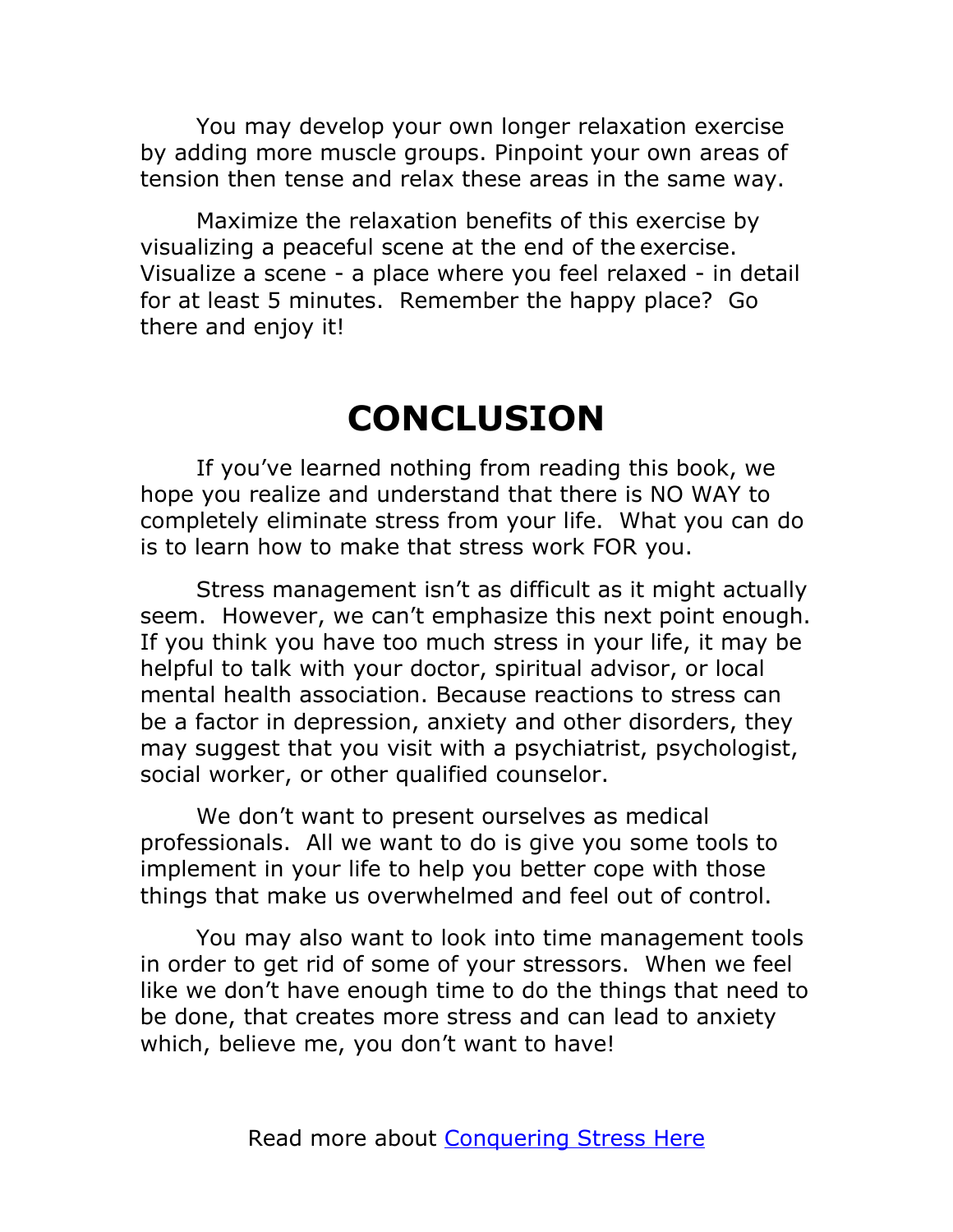Stress management tips are simple cost effective methods to effectively check stress. They can be practiced anywhere and at anytime. Well, almost!

If you feel you are in need of help, do not hesitate. You might not be correct always. The cause of your stress might be for no reason at all. But it might be physical in its roots. Someone else might be able to solve it easily. Understand your limitations and it can relieve stress to a large extent.

Stress is a normal part of life. In small quantities, stress is good -- it can motivate you and help you be more productive. However, too much stress, or a strong response to stress, is harmful.

It can set you up for general poor health as well as specific physical or psychological illnesses like infection, heart disease, or depression. Persistent and unrelenting stress often leads to anxiety and unhealthy behaviors like overeating and abuse of alcohol or drugs.

Just like causes of stress differ from person to person, what relieves stress is not the same for everyone. In general, however, making certain lifestyle changes as well as finding healthy, enjoyable ways to cope with stress helps most people. I hope that I've given you some great ways of dealing with the stress that we all feel!

Above all, remember that you are in no way alone in this battle. There are hundreds of thousands of people out there who feel overwhelmed and nearly completely out of control. That's why we wanted to give you this book. So you can find peace within yourself and realize that we're all on this big blue marble for a reason.

You are too! Enjoy it and live life to its fullest. And when you feel yourself stressed out or beset with a panic attack, relax, breathe through it, and know that there are many, many people who know exactly how you feel.